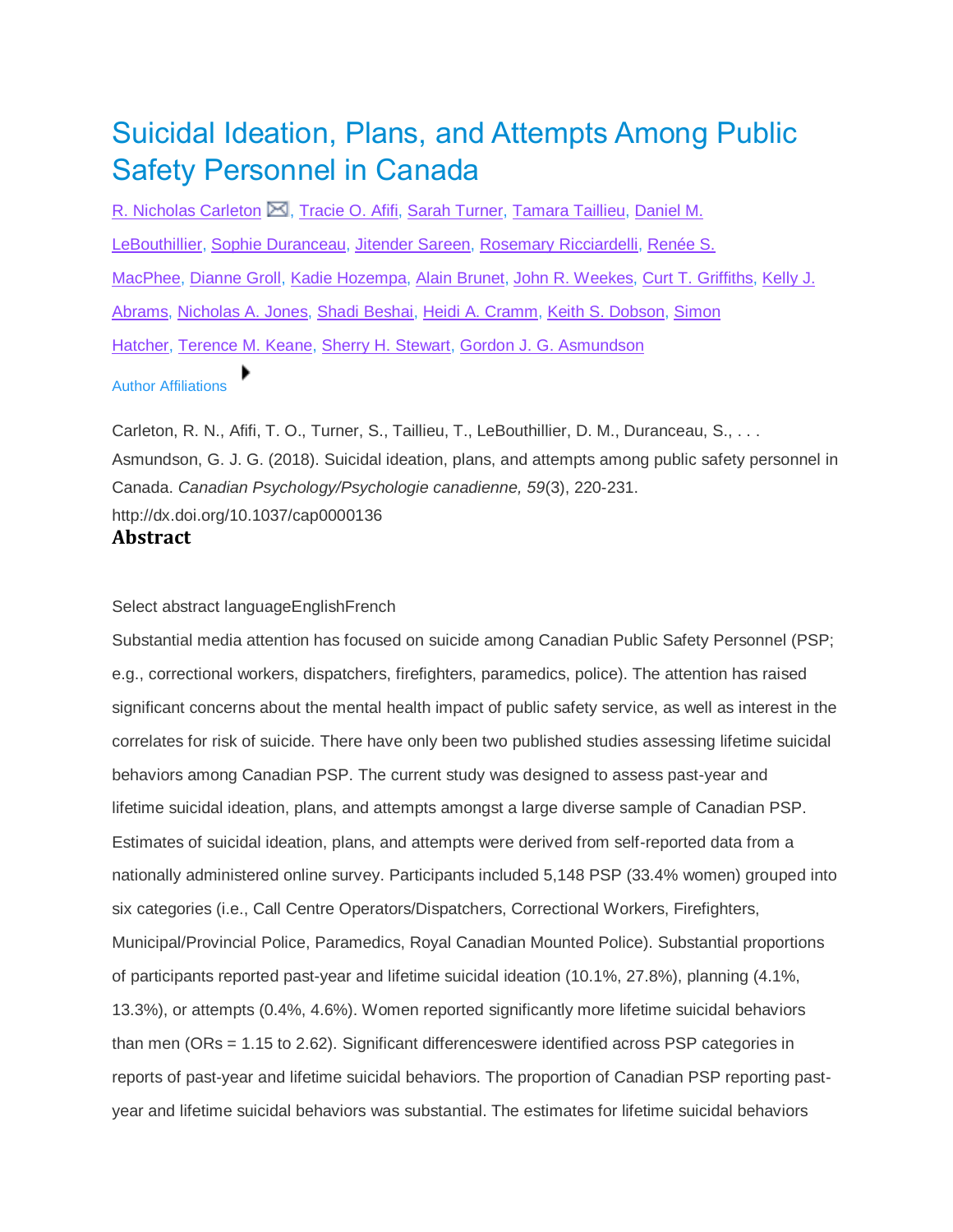appear consistent with or higher than previously published international PSP estimates, and higher than reports from the general population. Municipal/Provincial Police reported the lowest frequency for past-year and lifetime suicidal behaviors, whereas Correctional Workers and Paramedics reported the highest. The results provide initial evidence that substantial portions of diverse Canadian PSP experience suicidal behaviors, therein warranting additional resources and research.

## **KEYWORDS:**

[suicide,](/search/results) first [responders,](/search/results) Public Safety [Personnel,](/search/results) [operational](/search/results) stress injuries, [mental](/search/results) health **KEYWORDS:**

[suicide,](/search/results) premiers [intervenants,](/search/results) [personnel](/search/results) de la sécurité publique, [blessures](/search/results) liées au stress [opérationnel,](/search/results) santé [mentale](/search/results)

In Canada, persons working as Correctional Workers (security and nonsecurity roles), Dispatchers, Firefighters, Paramedics, and Police Officers have been collectively described as Public Safety Personnel (PSP; Oliphant, 2016). Many PSP report clinically significant symptoms of one or more mental health disorders (e.g., posttraumatic stress disorder, major depressive disorder; (Berger et al., 2012; Carleton et al., 2017; Oliphant, 2016; Richardson, Darte, Grenier, English, & Sharpe, 2008), which may be due, in part, to frequent exposures to potentially traumatic events as a function of their work-related duties (Galatzer-Levy, Madan, Neylan, Henn-Haase, & Marmar,

2011; Komarovskaya et al., 2011). A preponderance of mental health disorders increases risk for death by suicide (Stanley, Hom, & Joiner, 2016), a concern of increasing focus for PSP leaders, advocacy groups, and researchers (Oliphant, 2016).

There are several factors related to death by suicide, including suicidal ideation, planning, and attempts (Nock et al., 2008; Sareen et al., 2016; Sareen et al., 2014). Persons with suicidal ideation are less likely to seek health care than other groups (Bruffaerts et al., 2011; Pagura, Fotti, Katz, Sareen, J, & the Swampy Cree Suicide Prevention Team, 2009). In addition, many PSP may perceive or experience stigma as a significant barrier to seeking help for mental health concerns (Corrigan, Druss, & Perlick, 2014; Halpern, Gurevich, Schwartz, & Brazeau, 2009; Henderson, Van Hasselt, Leduc, & Couwels, 2016; Karaffa & Koch, 2016). Understanding how common suicidal behaviors are in PSP populations may help to increase care-seeking by reducing stigma and increasing systemic interventions (e.g., additional skills training).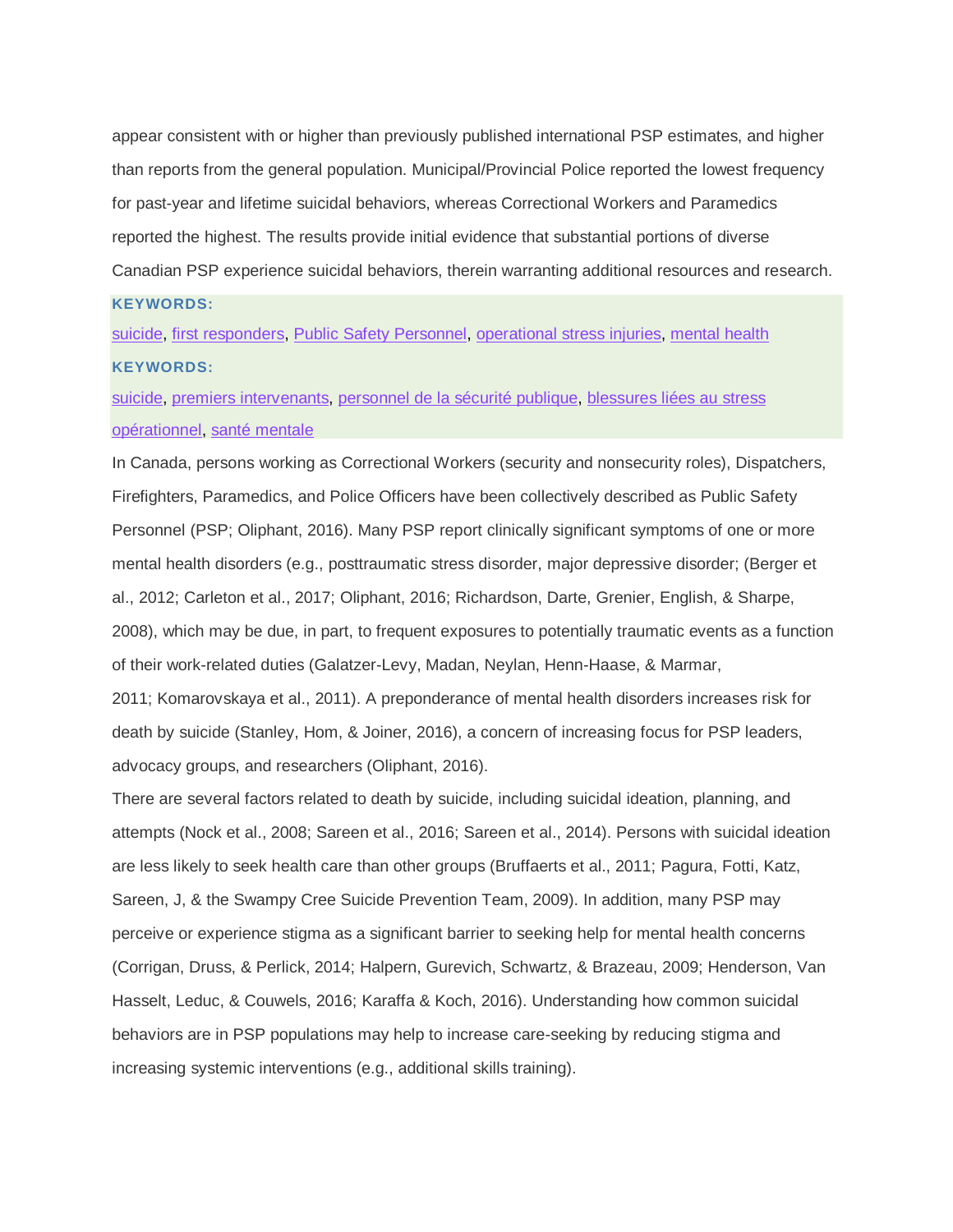A recent systematic literature review examined the available international evidence on suicidality from 63 studies (i.e., ideation, attempts, fatalities) among police, firefighters, and paramedics across several countries (Stanley et al., 2016). Across all of the reviewed studies that assessed suicidal behaviors that serve as risk factors for death by suicide (i.e., ideation, planning, attempts; Nock et al., 2008; Sareen et al., 2016; Sareen et al., 2014), up to 47% of PSP reported lifetime suicidal ideation (Stanley et al., 2016). Estimates of prior suicide attempts ranged from 0.7% to 55%, based on self-report and record reviews (Stanley et al., 2016), which is too large a range for practical utility. Estimates of PSP who died by suicide varied substantially across the available studies, ranging from 11.7 to 32.9/100,000 per year, depending on timeframes and samples (Stanley et al., 2016). Current or past-year estimates were less available (Stanley et al., 2016). For police, current or past-year suicidal ideation estimates ranged from 7.4% to 8.8% (Chopko, Palmieri, & Facemire, 2014; Pienaar, Rothmann, & van de Vijver, 2007), but there were no data on past year suicide attempts. For paramedics, there was only one study identified as estimating current or pastyear suicidal behaviors, and the results indicated estimates of 8.3% ("feeling life is not worth living"), 1.9% ("serious suicidal ideation"), and 0.4% ("suicide attempt"; Sterud, Hem, Lau, & Ekeberg, 2008). There were no studies identified as assessing current or past-year suicidal behaviors for firefighters or correctional workers.

Only two of the studies identified by the review involved Canadian data and both of those studies focused on deaths by suicide in policing samples (Stanley et al., 2016). The first assessed death by suicide with a small sample of Royal Canadian Mounted Police (RCMP; *n* = 35; (Loo, 1986) and posited a rate of 14.1 per 100,000. The second assessed death by suicide with a large sample of municipal police (*n* = 4178; (Mishara & Martin, 2012) and posited rates per 100,000 ranging from 6.4 to 30.5. Neither study assessed suicidal ideation, planning, or attempts.

For PSP, the risks for death by suicide may be exacerbated because they often have less fear of death (Van Orden et al., 2010), more compromised social supports (Van Orden et al., 2010), increased sleep disruptions (Bernert, Kim, Iwata, & Perlis, 2015; Vallieres, Azaiez, Moreau, LeBlanc, & Morin, 2014), and ready access to lethal means (Stanley et al., 2016). Despite the importance of reducing PSP death by suicide (Oliphant, 2016), and the aforementioned factors that may increase risk for PSP, there has been limited research conducted with Canadian PSP (Sareen et al.,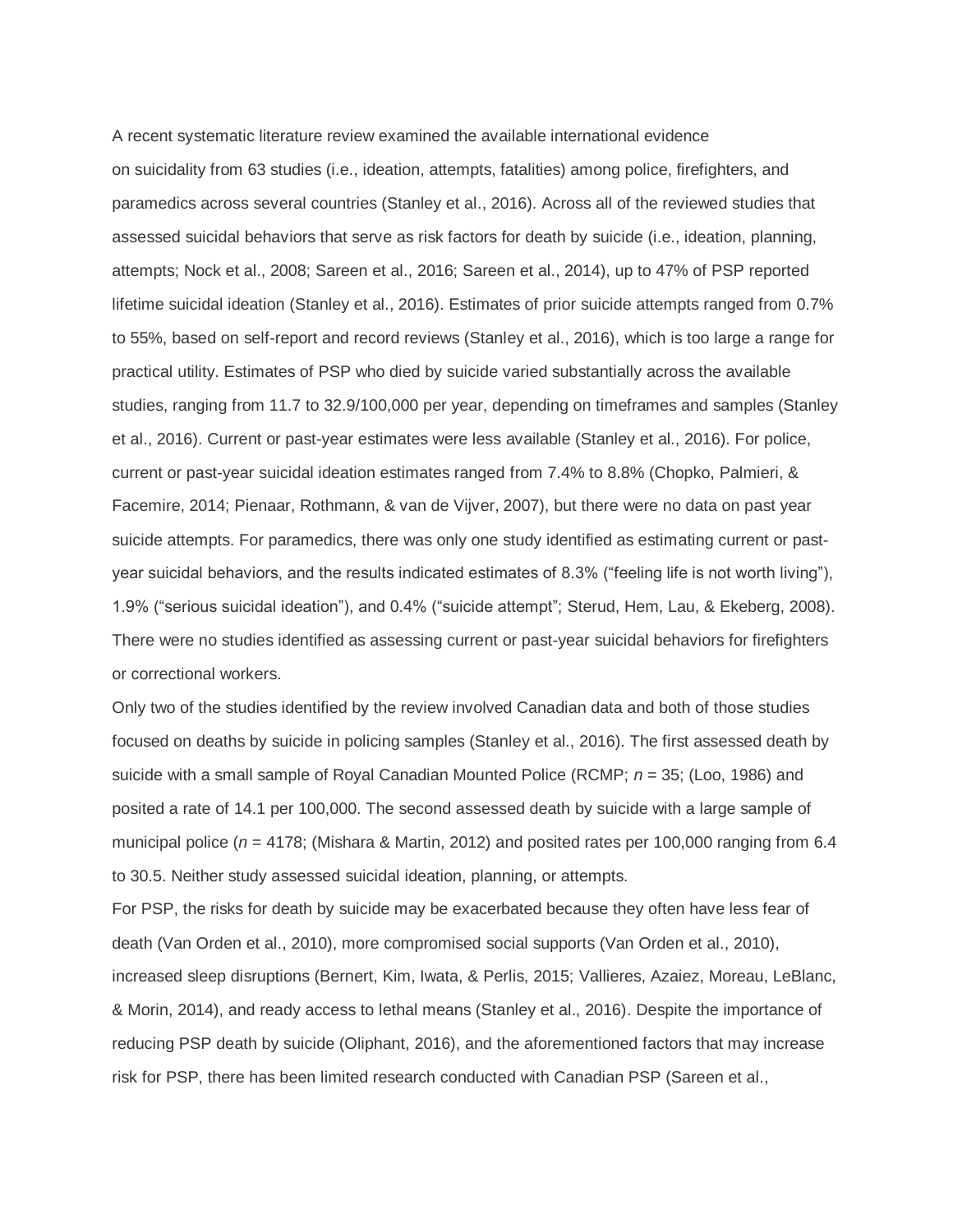2016; Stanley et al., 2016). There is currently a dearth of even basic information (e.g., past-year and lifetime suicidal ideation, planning, attempts) derived from large diverse samples. The absence of such information hampers efforts to develop comprehensive programs for prevention, treatment, and research initiatives aimed at reducing suicidal behaviors amongst Canadian PSP. The current study was designed to provide initial estimates of past-year and lifetime suicidal thoughts, plans, and attempts amongst diverse Canadian PSP. The results were expected to inform whether more expansive and rigorous data collections appear justified. **Method**

# **Procedure**

Data were collected using a Web based self-reportsurvey made available to participants in English or French as part of a larger data collection, details of which are published elsewhere (i.e., University of Regina, 2017). The research followed established guidelines for Web based surveys (Ashbaugh, Herbert, Butler, & Brunet, 2010). Measure selection used a collaborative approach including the authors and representatives from the Public Safety Steering Committee (PSSC) of the Canadian Institute for Public Safety Research and Treatment (CIPSRT). The PSSC representatives include leadership from each of the Canadian Association of Chiefs of Police (CACP), the Canadian Association of Fire Chiefs (CAFC), the Canadian Association for Police Governance (CAPG), the Canadian Police Association (CPA), Correctional Service of Canada (CSC), the International Association of Firefighters (IAFF), the Paramedic Association of Canada (PAC), the Paramedic Chiefs of Canada (PCC), the Royal Canadian Mounted Police (RCMP), and the Union of Solicitor General Employees (USGE). The study was approved by the University Institutional Research Ethics Board (File 2016–107). The survey was available for voluntary participation from 09/01/2016 to 01/31/2017. Emails were sent to currently working PSP, including civilian members working for police and volunteer firefighters, to solicit participation and direct interested persons to a website with study details and a requirement to consent before proceeding.

Participants were all informed that if they were experiencing ongoing thoughts they would be better off dead, thoughts of self-harm, or thoughts of suicide, they should contact their Employee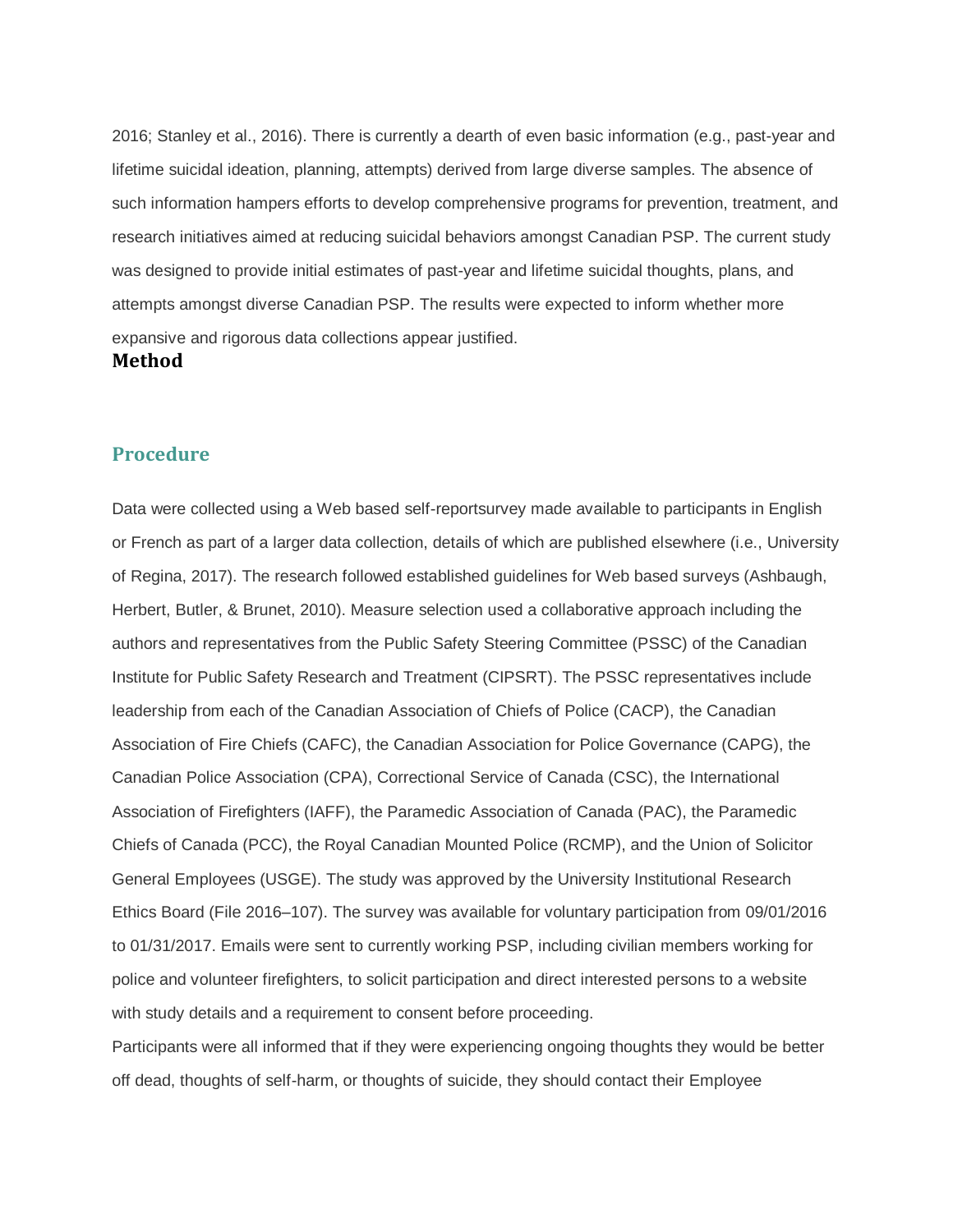Assistance Program or another qualified mental health professional for help. If immediate help was needed they were directed to a website with a list of crisis centers and to call 911 or their nearest emergency response agency. All participants were told to remember that they matter and there are people who want to help.

# **Data and Sample**

The emails were sent by the PSSC as well as numerous provincial and municipal PSP agencies. The Canadian Minister of Public Safety and Emergency Preparedness provided a video invitation encouraging participation. Each of the national public safety organizations sent the invitation email to their provincial counterparts who were then asked to forward the invitation either directly to potential participants or to their municipal counterparts, who were then asked to invite potential participants. Several advocacy organizations also sent the invitation to their email distribution lists. The invitation was also made available through links on numerous social media outlets and websites. Accordingly, there was no way to accurately estimate the number of unique persons successfully invited for potential participation; however, there are approximately 250,000 Canadian PSP (Statistics Canada, 2011). A total of *n* = 8,520 began the survey and answered at least the first question (i.e., "Please indicate which category of First Responders or other Public Safety Personnel you feel best describes your current occupation"); however, *n* = 5,148 (60.4%) persons progressed far enough through the survey to be asked about suicide and then completed the sections on suicidal behaviors required to be included in the current analyses.

# **Outcome Measures**

Past-year and lifetime suicidal ideation, plans, and attempts were assessed through a series of yes/no questions. The questions were intentionally aligned with precedent suicide items from Statistics Canada (Statistics Canada, 2013, 2016). Suicidal ideation was assessed by asking "have you ever contemplated suicide?"; "has this happened in the past 12 months?"; suicide plans were assessed by asking "have you ever made a serious plan to attempt suicide?"; "has this happened in the past 12 months?"; and suicide attempts were assessed by asking "have you ever attempted suicide?"; "did this happen in the past 12 months?"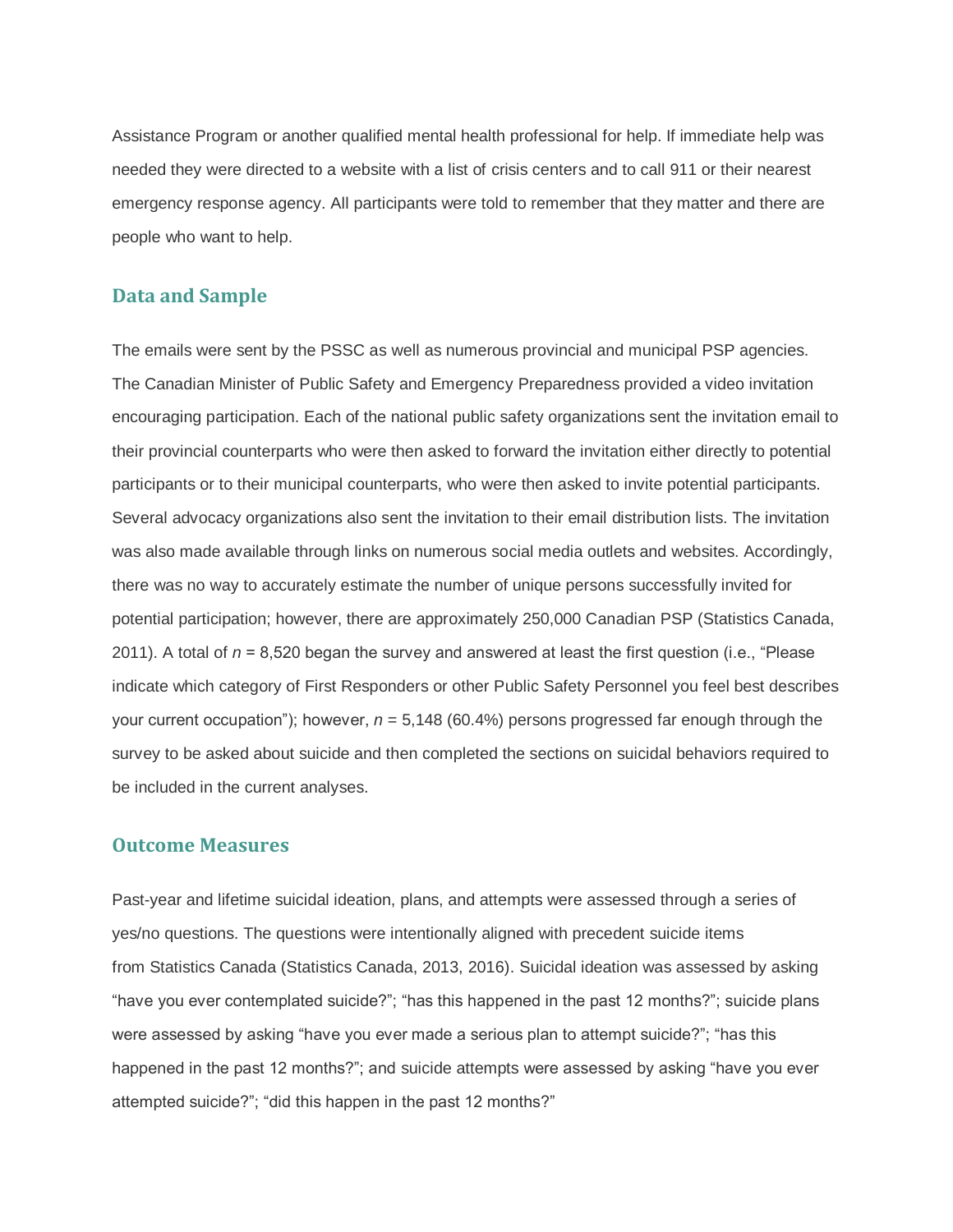# **Statistical Analyses**

Participants were grouped into demographic categories (i.e., PSP category, sex, age, marital status, provincial region, ethnicity, education, years of service, urban/rural work location**<sup>1</sup>** ) for comparisons. To determine the representativeness of the sample, the demographic proportions for sex, age, and provincial region in the current sample were compared to data provided by Statistics Canada for PSP using the 2011 National Household Survey and the National Occupational Classification (NOC; Statistics Canada, 2011). Comparative results indicated that the sex distribution was similar among Firefighters, Municipal/Provincial Police, Paramedics, Royal Canadian Mounted Police; the age distributionwas similar with regard to Municipal/Provincial Police, Paramedics, Royal Canadian Mounted Police; and the provincial distribution was similar for Correctional Workers, Firefighters, Municipal/Provincial Police, Royal Canadian Mounted Police. Complete case analysis was used for all statistical models, meaning that only participants with valid responses on all variables within each model were included. Frequency estimates and odds ratios were computed to determine the distributions and relationships of past-year and lifetime suicidal ideation, plans, and attempts among the different categories of sex, age, marital status, province of residence, ethnicity, education, urban/rural work location, years of service, and PSP category. Next, the frequency of past-year and lifetime suicidal outcomes was computed for each PSP category and stratified by sex. A series of logistic regressionmodels were then computed to assess for differences between PSP categories on suicidal behaviors (i.e., ideation, plans, attempts). The logistic regression models were adjusted for several socioeconomic variables (i.e., sex, age, marital status, provincial region, ethnicity, education, urban vs. rural work location, and years of service).

Civilian employees working for Municipal/Provincial Police or RCMP reported suicidal behavior frequencies that were not significantly different from sworn or regular members; as such, both groups were combined. Similarly, career and volunteer Firefighters reported suicidal behavior frequencies that were not statistically different; as such, both groups were also combined. **Results**

Details of the self-reported participant demographics for the current sample are provided in Table 1 **TABLES AND FIGURES**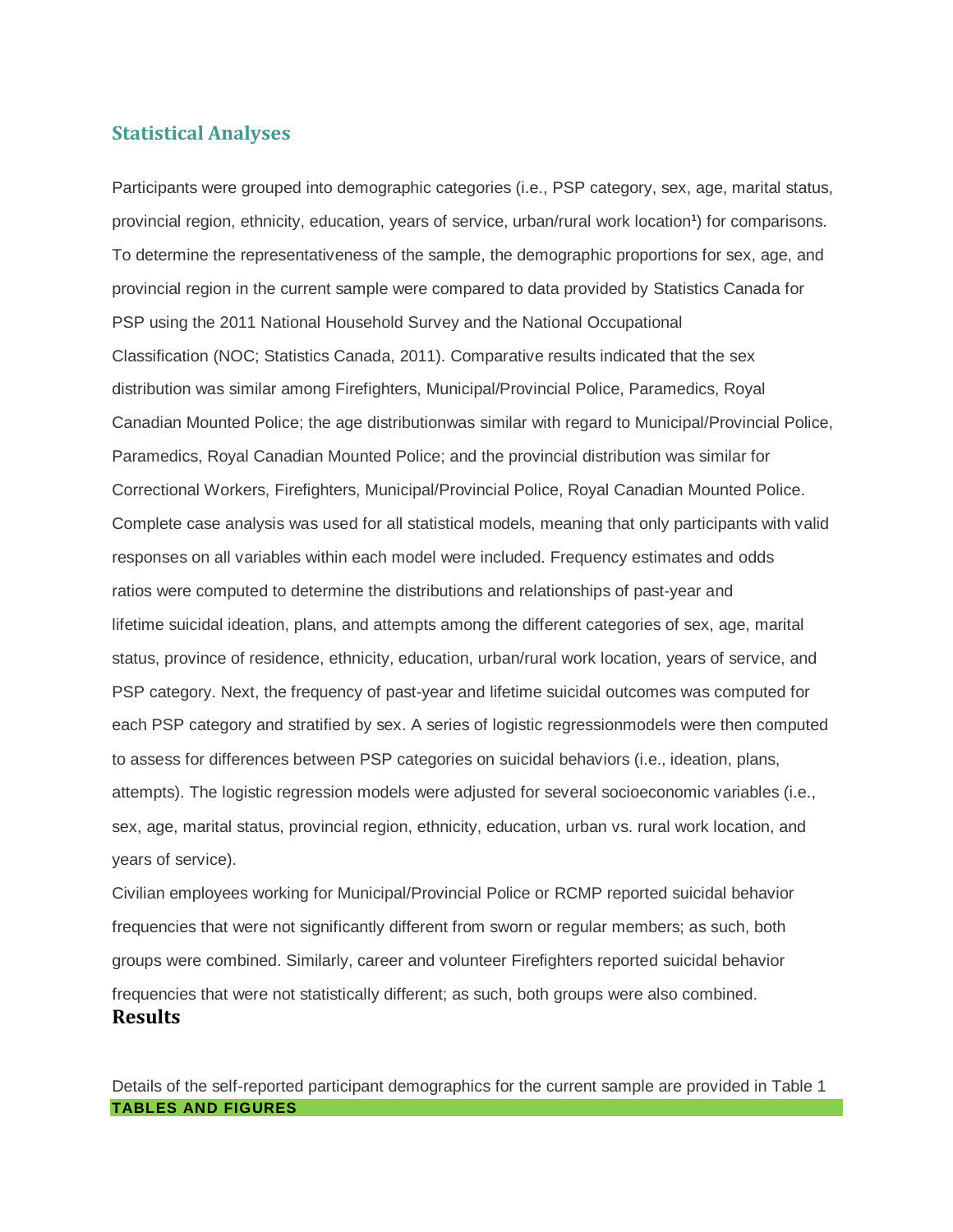| Toronto.                                                                                       | <b>Distance</b><br><b>ALCOHOL</b>    |                                  | Rome                                | 1 199 Milled Clay           | to and                                                                        | contractor of the     |
|------------------------------------------------------------------------------------------------|--------------------------------------|----------------------------------|-------------------------------------|-----------------------------|-------------------------------------------------------------------------------|-----------------------|
| <b>Gaada</b><br><b>HELL</b>                                                                    | $-$ 00.5 $\sqrt{400}$                | $-1.146$                         | AT JOHN                             | . London                    | Automo-                                                                       | <b>STAR</b>           |
| Work:                                                                                          | <b>WA HATE</b>                       | $480.1$ Kg, to 4/6               | 17,402                              | 48.143.136                  | $1 - 20$                                                                      | 149.143.445L          |
| <b>Sales</b>                                                                                   |                                      |                                  |                                     |                             |                                                                               |                       |
| $-99.38$                                                                                       | <b>Hitchcock</b>                     | 1.00                             | in all others.                      | $-$                         | $\sim$                                                                        |                       |
| 30-781 -                                                                                       | <b>Bill &amp; Lifting</b>            | 49-14039-1-120-2                 | 13.06                               | 2011/06/1897                | $-10.05$                                                                      |                       |
| and the<br>State Class                                                                         | <b>DEALERS</b>                       | PRILL REL. 3. ALC:               | <b>A 21711</b>                      | As 1, 416, 1, 8171.         | 1,818                                                                         |                       |
| <b>GE-AM-HAS</b>                                                                               | KIN LORD<br><b>EURICES</b>           | Michigan, Miller<br>ALC: NO MAY  | 3 mindle<br>15                      | ALL RELAWAY                 | $\sim$                                                                        |                       |
| <b>Market Sales</b>                                                                            |                                      |                                  |                                     | 401111140                   |                                                                               |                       |
| <b>Runsell Import for</b>                                                                      | At 5 of the                          | $-144$                           | 4.4-4.786                           |                             | <b>Long Inc.</b>                                                              | $-14$                 |
| <b>Top</b>                                                                                     | San Minholt                          | or Montreal and America          | A Airfin                            | I do in the trade           | w                                                                             | 21918114801           |
| Antonio Miller and Artistical                                                                  | 214,080                              | 1.61.6.76.1.407T                 | 1.4 plan                            | 2.14 ci dia 3.4 c)          | $\mathcal{A}$                                                                 | 4.07.1.44.9.000       |
| <b>Britannical</b>                                                                             | Total products                       | 49-14039-1-120-2                 | $14 - 46$                           | 147144.1781                 | $\sim$                                                                        | 4.86 LTR, (SLET)      |
| <b>Protestal Automo</b>                                                                        |                                      |                                  |                                     |                             |                                                                               |                       |
| Romes Canaly, MI, 148-781-7801.                                                                | In 1 clair.                          | $+ 40$                           | 44.458                              | $-20$                       | $1 - 1$                                                                       |                       |
| Bankels County (OR) 130 1                                                                      | <b>SLAUSES</b>                       | 49-14039-1-120-2                 | 11,700.                             | $-40.48$ $-40.7$            | $\sim$                                                                        | 47131.13%             |
| Astronical of transition (MAL) Parks, MAR, 19875 a.m.<br>Scalings Trainings, 2-8, 5:57, 50-71. | \$1.500.<br>$\overline{\phantom{a}}$ | Mount of Div-<br>481-175 11-675- | 3.5 (1986)<br>$\tilde{\phantom{a}}$ | ALLEL 1991<br>$47 + 56.176$ | $\sim$<br>$\frac{1}{2} \left( \frac{1}{2} \right) \left( \frac{1}{2} \right)$ | 149 Lake Staffe       |
| <b>Elderson</b>                                                                                |                                      |                                  |                                     |                             | n v                                                                           |                       |
| <b>All Services</b>                                                                            | and service                          | 1.440                            | 4.014993                            | <b>Contract</b>             | A check                                                                       | $-46.$                |
| $-100$                                                                                         | And of Fa-                           | ALC: UNK 14 213                  | 14,010                              | 49135-1100                  | $\rightarrow$                                                                 | 120818-008            |
| <b>Professional</b>                                                                            |                                      |                                  |                                     |                             |                                                                               |                       |
| Hingh Industry or War                                                                          | act sti-                             | $-1.001$                         | 4.4 (400)                           |                             |                                                                               |                       |
| threw goes candidate riles then front-                                                         |                                      |                                  | .                                   |                             |                                                                               |                       |
| and and articles are approved to all the                                                       | $-1.1$ (1971)                        | All- 1 54 1 54 1                 | 4.6-4.9%                            | $-1.11 - 4.6 - 1.4$ dec     | $-0.0133$                                                                     | $45 - 34 + 46$        |
| Transmiss Magineth cards enlings de-                                                           | <b>WALKER</b>                        | Str., Mr., 1887                  | 3.1 (49)                            |                             | <b>System</b>                                                                 |                       |
| <b>Burban</b><br>Ullian in Bund Wed Lausterd                                                   |                                      |                                  | m                                   | 491131.1381                 |                                                                               | $-1011111111111$      |
| U.S.A.                                                                                         | <b>But cars</b>                      | 148                              | A drummer.                          | 1.735.00                    | Auto St.                                                                      |                       |
| than to                                                                                        | to a com-                            | $40 - 361 + 67$                  | 14.00                               | 2 49 1 8 1 7 Way            | $\sim$                                                                        | 248137 91A            |
| <b>Eliabet di Legiorano</b>                                                                    |                                      |                                  |                                     |                             |                                                                               |                       |
| Scott (Body V. Joseph)                                                                         | <b>SLAUNA</b>                        | 1.001                            | A Martin                            | TOMPTO.                     | 1,3,66                                                                        | $-10$                 |
| The property of the                                                                            | <b>Standard Address</b>              | $-200$ , $-200$ , $-1$ $-100$    | ARVEN                               | 149172, 1470                | $-400$                                                                        | $-1.011, 1.01, 0.000$ |
| With Chrysler                                                                                  | <b>SURFACES</b>                      | 1.81-81.7.00.                    | 11-ath                              | 128131.1001                 | -                                                                             | 101111-046            |
| More than 19 Luxes.                                                                            | <b>WAY AT THE</b>                    | 12 Min. Po. 3, 200.              | a promote                           | 1201187-8.000               | ÷                                                                             | 179 LAN 18 Mile       |

The computer that is the experimental to a function containment of the term of survivors is as a  $\sim 0$  . The computer term in the containing the term and survivors is as a  $\sim 0$  .

Table 1. Association Between Sociodemographic Covariates and Past-Year Behaviors Among Public Safety

### Personnel

View larger image > in this page > in new window

### > [Download](http://psycnet.apa.org/ftasset/journals/cap/59/3/slides/cap_59_3_220_tbl1a.ppt) slide

### for past-year suicidal behaviors and Table 2

|  |  | <b>TABLES AND FIGURES</b> |
|--|--|---------------------------|
|  |  |                           |

| Course.                                         | <b>The Alexander</b><br>4.00  | <b>CALLASTA COL</b>         | Note the                | FOR ASSAULTS                   | <b>Labour</b><br>the said. | FOR ASSOCIATES.      |
|-------------------------------------------------|-------------------------------|-----------------------------|-------------------------|--------------------------------|----------------------------|----------------------|
| <b>GAARD</b>                                    |                               |                             |                         |                                |                            |                      |
| <b>COLL</b>                                     | To A college                  | <b>DOM:</b>                 | <b>STATISTICS</b>       | $-100$                         | th a scarce.               | $-1.100$             |
| Woman:                                          | Johnson                       | 4 2 4 1 4 3 1 AV            | and great               | CA-2124-1407                   |                            | THORN 1 AN IS MOTHER |
| <b>Sales</b>                                    |                               |                             |                         |                                |                            |                      |
| 1, 493, 593                                     | 1. Disk collect               | 1.46                        | the Auto Av             | $-46$                          | The class                  | $-165$               |
| 30-30 -                                         | $-27.5 - 24.6$                | <b>Block of July 31.</b>    | <b>COLLAGE</b>          | 651.06 SEC                     | $46.8$ $\sqrt{366}$ -      | \$1.1 % Alarm        |
| and in                                          | 110 EVROL                     | \$1.1.75, L.O.              | <b>COLLANS</b>          | 27 L.M. 2017                   | as a civic.                | 181.06.007           |
| <b>Six Car</b>                                  | 20 KI 340                     | All LTD, LTD.               | All Car Care            | No. Et. Mar.                   | in a suite                 | ATA DAL PART         |
| <b>CE-AND-HARA</b>                              | $-20.4444$                    | ATLAS CALL                  | 31.12                   | ALL DE TRUTT                   | an.                        | 201401.760           |
| <b>Mumat Later</b>                              |                               |                             |                         |                                |                            |                      |
| Manufacturer Company of the                     | $75.4$ (mas):                 | $-40$                       | <b>ROWER</b>            |                                | 4.8.14.000                 | $-1.48$              |
| <b>House</b>                                    | 1 SEA LITTLE                  | 14418.546                   | <b>SCALLS</b>           | 119 Ltd. Pt. 15 days           | store only.                | LECTRICAL            |
| Advanced Mount of Williams                      | <b>Philadelphia</b>           | 120, 130, 130               | <b>Scale Laboratory</b> | 4.14.14.75. J. No.             | <b>W.Ellerton</b>          | Lide & TL Later      |
| <b>Britannian Contract</b>                      | <b>MAUTO</b>                  | 4.10.199.1446 .             | <b>TAIL</b>             | 1.881.47, 1781                 |                            | 381.06.1.971         |
| <b>Protestal Autor</b>                          |                               |                             |                         |                                |                            |                      |
| Romes Carolic MC, 148-166, 168                  | <b>Bit &amp; Chilling</b>     | $1 - 246$                   | <b>START COMPANY</b>    | $-44$                          | $16.6 \times 10^{11}$      |                      |
| - Thomas County (195) 120 1                     | DT-A-LATAL                    | <b>BT-1 B&amp;-1.5 (ii)</b> | an A UNIX.              | <b>REL PL 1 (B)</b>            | ALL UNK                    | 1.00 x 15, 1.700     |
| America: Il pascolo (1992). Tech. Vide, NATL 2. | 31.2 years.                   | 49.1 FA 3, 000<br>ĸ         | and a ship              | alterative Location            | <b>Harry Street</b>        | Loky, IL, Lady       |
| Scalings Trainings (13), MWT 36171.             | To Finith-                    | $35 - 36 + 36$              | state and               | 49-1.75-1-Mil-                 |                            | 18 L.M. 1/86         |
| <b>Elderson</b>                                 |                               |                             |                         |                                |                            |                      |
| <b>Artist</b>                                   | $73.8$ m/m/m $3$              | <b>Links</b>                | $m$ 3 - Jane            |                                | 10.8 (1998)                | $-1.546$             |
| - Eliza                                         | <b>MAILER</b>                 | 120127-1401                 | my style                | <b>MITS 1.00</b>               | 44.9 (1981).               | 4.00   RS: 21501     |
| <b>Professional</b>                             |                               |                             |                         |                                |                            |                      |
| High total at late :                            | <b>PE &amp; ct 200</b>        | $1 - 245$                   | condition.              |                                | $-4 - 12$                  |                      |
| Bolivi and campaign 1944 (Rob 4 cost)           |                               |                             |                         |                                |                            |                      |
| preferanciamentals and property.                | <b>Pik &amp; Liftade</b>      | $+46 +46 +1.59$             |                         | (in 1 (WT). 7 3 30 1 68, 1 KW- | $-0.5 - 0.03$              | 1.4 TR-AM-T-MA       |
| Transvice Agency and collage at-                |                               |                             |                         |                                |                            |                      |
| <b>Justice</b>                                  | be known to                   | <b>81.184.180</b>           |                         | 2014 STR 1.88 (76.136)         | or in until to             | 1.78 c.Mt. 2.201     |
| Ullian to Bund Bred Lausinez                    |                               |                             |                         |                                |                            |                      |
| U.S.A.                                          | <b><i>UNA CORPORATION</i></b> | 11.001                      | <b>COLLANS</b>          | <b>COMPANY</b>                 | in A classic               | $-1.001$             |
| duce.                                           | <b>COLLEGE</b>                | 1,000,000,0000              | <b>STATISTICS</b>       | 1.00 / 80. 7.60 *              | to a sinks.                | 111104-1081          |
| <b>Electricity</b>                              |                               |                             |                         |                                |                            |                      |
| Scott (Board St. Joseph)                        | Tel: 6, central               | 1.36                        | 45.000                  | $-1.00$                        | $91.8\,\mathrm{mHz}$       | $-1.001$             |
| dealer and con-                                 | <b>MACHINE</b>                | $1.01 - 0.4$ , $1.01$       | $-0.1436$               | 4,394,74,1,470.                | $11.4 - 16.5$              | <b>MA . 36, 1980</b> |
| this of the second                              | in a more                     | <b>JELLIEL LIGHT</b>        | 22 23 24 34 3           | $28 + 41 + 140$                | 11.8 (1970)                | 49-14039-1-120-2     |
| More than 19 looks.                             | to a result                   | 1111181 1381                | <b>COLLEGE</b>          | LONG COLLEGE                   | to a collect               | ALC: UP              |

 $Q_{\rm{C}}^2=Q_{\rm{C}}$  and  $Q_{\rm{C}}=Q_{\rm{C}}$  and the space of the  $2$  -Taples. The state of the state of the  $Q_{\rm{C}}=Q_{\rm{C}}$  and  $Q_{\rm{C}}=Q_{\rm{C}}$  and  $Q_{\rm{C}}=Q_{\rm{C}}=Q_{\rm{C}}$  and  $Q_{\rm{C}}=Q_{\rm{C}}=Q_{\rm{C}}=Q_{\rm{C}}$ 

Table 2. Association Between Sociodemographic Covariates and Lifetime Behaviors Among Public Safety

#### Personnel

## View larger image > in this page > in new window

## > [Download](http://psycnet.apa.org/ftasset/journals/cap/59/3/slides/cap_59_3_220_tbl2a.ppt) slide

for lifetime suicidal behaviors. Regarding past-year suicidal behaviors, the associated logistic

regressionmodel results across the entire sample indicated relatively few statistically significant

results. Past-year suicidal ideation and plans were generally inversely associated with age.

Participants who reported being single or separated/divorced/widowed were more likely to report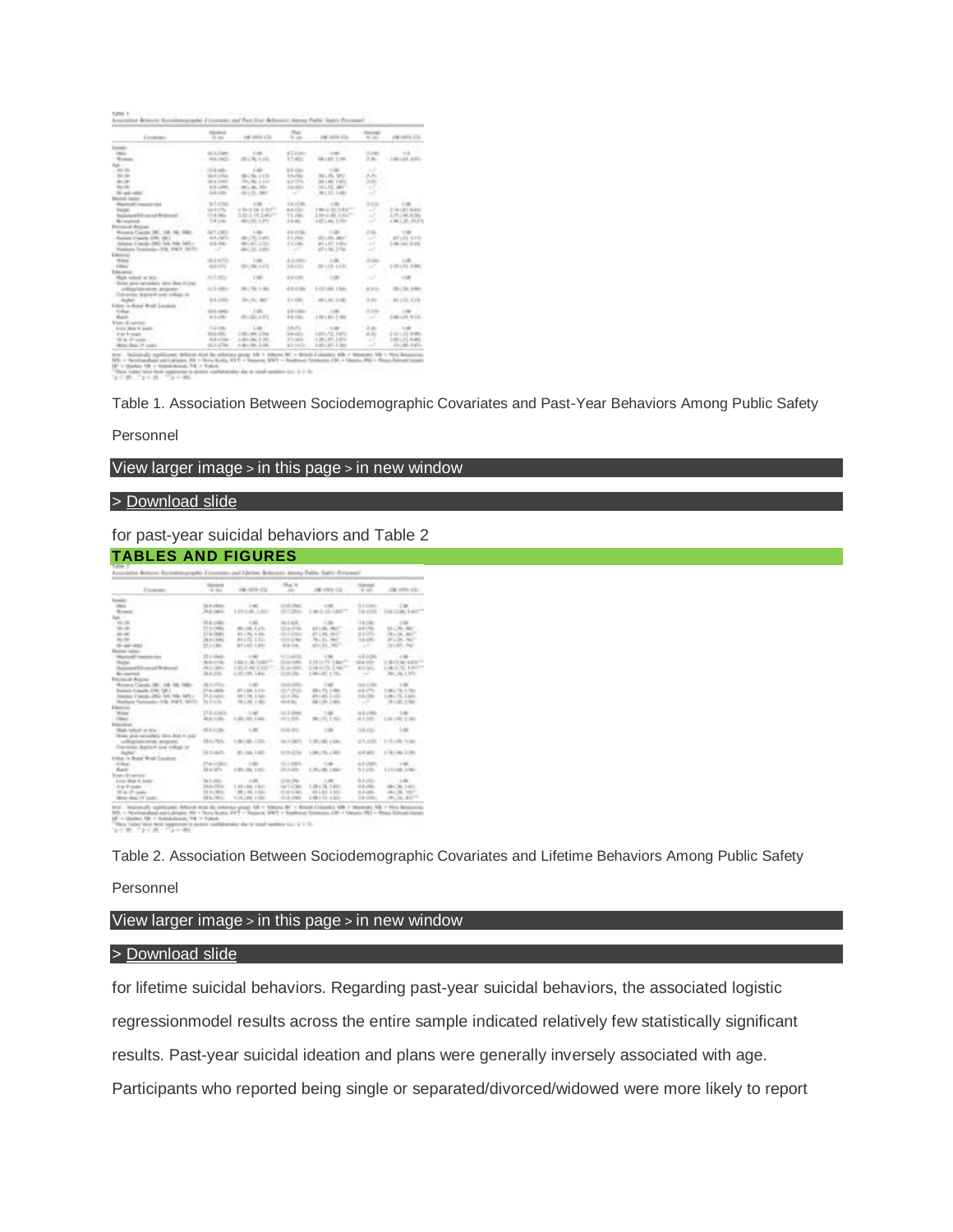past-year suicidal ideation and plans compared to those who reported being married/common-law. Notably, those who were remarried did not significantly differ from those who were married or common-law for past-year suicidal ideation, plans, or attempts. Participants in Eastern Canada were significantly less likely to report past-year suicidal plans compared to those living in Western Canada. Persons with a university degree/4 year college or higher education were significantly less likely to report past-year suicidal ideations. There were no significant differences in past-year suicide behaviors based on sex, ethnicity, urban versus rural, or years of service.

Regarding lifetime suicidal behaviors (see **Table 2**),the associated logistic regression model results across the entire sample again indicated relatively few statistically significant results. Across the entire sample, when compared to men, women reported significantly more lifetime suicide ideation, plans, and attempts. Persons 30 years of age and older over were significantly less likely to report lifetime suicidal plans and attempts than persons under 30 years of age. Participants who reported being single or separated/divorced/widowed were more likely to report lifetime suicidal ideation, plans, and attempts when compared to those who reported being married or common-law. Lifetime suicidal behaviors among those who were remarried did not significantly differ from those who were married or common-law. Persons with 10 years of service or more were significantly less likely to report lifetime suicidal attempts than those with less than 10 years of service. There were no significant differences in lifetime suicidal behaviors based on provincial region, ethnicity, education, or urban versus rural work location.

Details of the past-year and lifetime self-reported participant suicidal behaviors disaggregated by PSP category and sex are provided in Table 3.

| <b>MALLAST</b> | Week Har       |            |               | <b>Francisco</b>    |                            |            | Ville comes special |
|----------------|----------------|------------|---------------|---------------------|----------------------------|------------|---------------------|
|                |                |            |               | Ratcher             |                            |            |                     |
|                |                |            |               | in<br>Si            |                            | E          | m                   |
|                |                | ş          | ᇎ             | 뜪                   | 證                          | 谓          | 19                  |
| mili           | 1911           | 詤          | a.            | tin<br>Lin          | 喘<br>÷                     | A116       | $1 - 2 = 1$<br>149  |
|                |                |            |               |                     |                            |            |                     |
|                | t.             | m          | 1-in          | ü                   | 語                          | 铝          | e                   |
|                | 13.004<br>List | 锆          | $1 - 1$<br>問題 | m<br>Y.PE           | 12<br>146                  | 22<br>Link | 弫                   |
| E              | 嘂<br>1.610     | ti an<br>镖 | 岀<br>$+11$    | 岀<br><b>ALCOHOL</b> | in to:<br>in ki<br>13, 140 | 岀<br>55    | 14.346.             |

**TABLES AND FIGURES**

Table 3. Prevalence of Past-Year and Lifetime Suicidal Behavior by Public Safety Personnel Category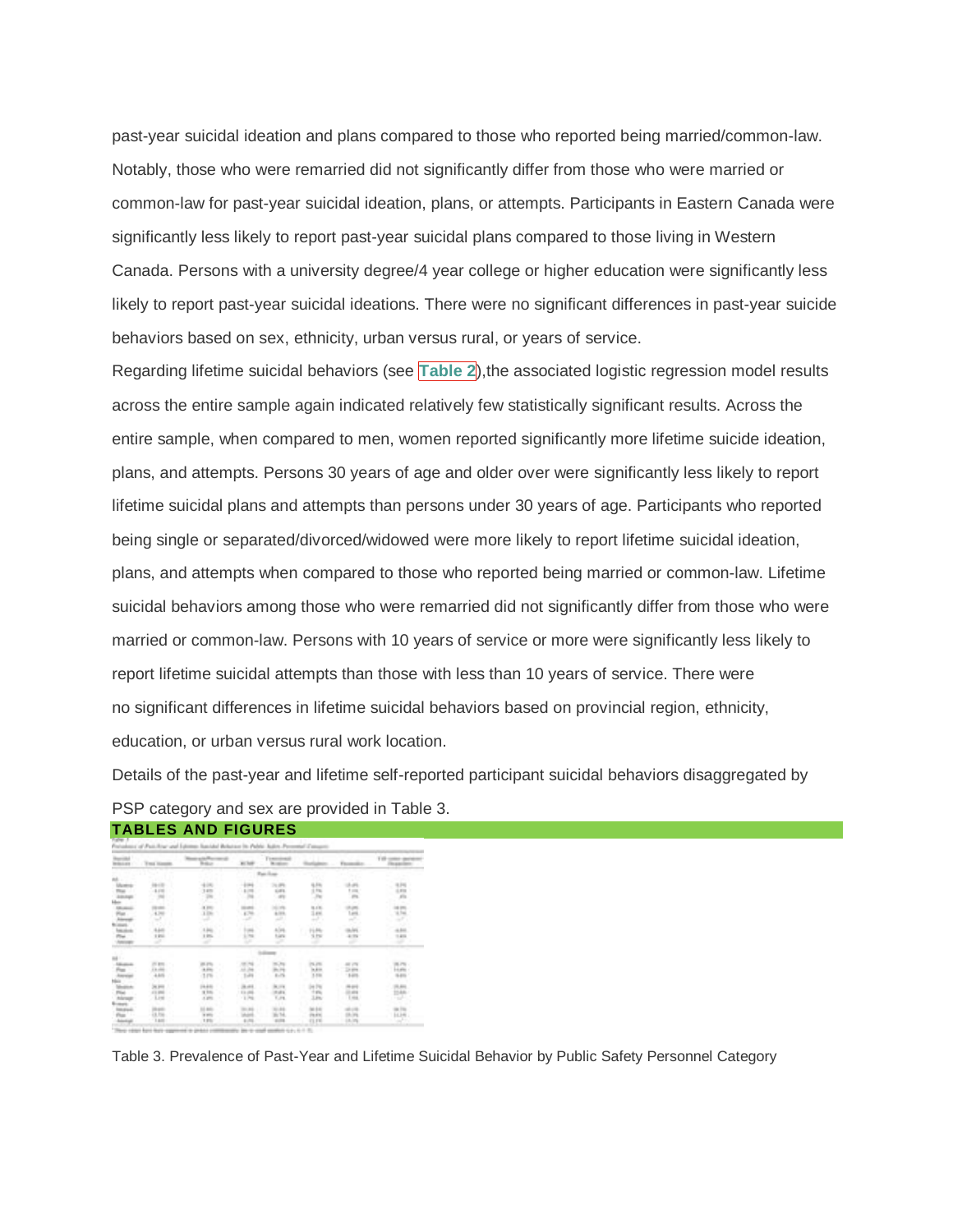## View larger image > in this page > in new window

## > [Download](http://psycnet.apa.org/ftasset/journals/cap/59/3/slides/cap_59_3_220_tbl3a.ppt) slide

In general, Municipal Police reported the lowest prevalence of past-year and lifetime suicidal ideation; Firefighters reported the lowest prevalence of past-year and lifetime suicidal planning; and Municipal Police and RCMP reported the lowest prevalence of past-year and lifetime suicidal attempts. In contrast, Paramedics and Correctional Workers reported the highest prevalence of pastyear and lifetime suicidal behaviors.

There were several statistically significant differencesidentified across PSP categories for past-year and lifetime suicidal behaviors (see Table 4). **TABLES AND FIGURES**

|                             | <b>Street and Development</b><br>Total Room | Control Miller                             | Caracterist Montan.              | ENVIRONMENT.                  | - Warranty Co.                            | I all solar second<br><b>Program des</b> |
|-----------------------------|---------------------------------------------|--------------------------------------------|----------------------------------|-------------------------------|-------------------------------------------|------------------------------------------|
| Box 5.64                    |                                             | 449-14039-1-120-2                          | ALCOHOL: NO                      | AND APRILES                   | AGE AVAILABLE                             | with street and                          |
|                             |                                             |                                            |                                  |                               |                                           |                                          |
| 1 Modern                    | 1,1981                                      | VEHR 1465                                  | 1.40 × 16. 1.000 × 1.00 × 1.00 * |                               | LIBERTY STUDIES STARTS                    | <b>LIST LIBRARY COMPANY</b>              |
| Find 1                      | $-1.00$                                     | 15.00 N. L. Mail                           | LARCOLL LARCOLL AND LARCOLL      |                               | THE TANK LIKE                             | 49.04 (49.77)                            |
| <b>Address</b>              | $-1.00$                                     | - 00113.5 MH                               | Tolk Last Johnson                | - LANCING BANK                |                                           |                                          |
| <b>Tiker</b>                |                                             |                                            |                                  |                               |                                           |                                          |
| <b>TRIGGER</b>              | $-1.00$                                     | $-1.47 - 48 - 1.4 + 1.$<br>11.001.001.0020 | 1.000 to 200, 2.000 PM           | Pro. 49, 1, 217               | LCP is an Indee-<br>graded country August | 1.001.01.01<br>LIBELIAN AUGUST           |
| Plus.                       | 1.32<br>$\sim$                              |                                            | 1987 S.O. LINEY                  | the property and the first of |                                           |                                          |
| Accessor -<br>Laura,        |                                             |                                            |                                  |                               |                                           |                                          |
|                             | C. August                                   | 491-14, 1-807-1                            | 4. The C. PAY of Statement       | THE CAR LEADER                | THE R. P. LEWIS                           | 45.46.1740                               |
| <b>Genetical</b><br>Press - | $+ 100$                                     | 1  (81) 384-4-8407                         | 110 120 120 111                  |                               | LEVALANCE LINERALIST                      | WILL FLASH                               |
| <b>SECONDS</b>              | m                                           |                                            | ___                              |                               |                                           | __                                       |
|                             |                                             |                                            |                                  |                               |                                           |                                          |
| A designation               |                                             | <b>HURLISTEN CO., L. MARCHAEL EXC.</b>     |                                  |                               |                                           | ALCOHOL: 131-132-133-1                   |
|                             |                                             |                                            |                                  |                               |                                           |                                          |
| <b>Moderation</b>           | <b>List</b>                                 | <b>EXPERIENCE</b>                          | Louisville St. Land              | as the fourteen in the fi-    | player white huge is                      | LEFT A 22 S ANT                          |
| Post Co.                    | $+46$                                       | $-1.49 \pm 0.01$ , $1.48 \pm 0.01$         | Louis Louis Links                | AFTL PALL EXECUT              | A 1977 will all, At Audi-                 | LIF H.R. Law-                            |
| <b>STATISTICS</b>           | 1.001                                       | THRUSAN A BASE                             | Later on M. Later                | logic car and logically       | SHIPPY six also accepts                   | STRATT LA MA A MARTY                     |
|                             |                                             |                                            |                                  |                               |                                           |                                          |
| <b>NAVARIA -</b>            | List."                                      | 10070 WALNUT                               | April 14, 801-8-2717.            | 1.20 Inch, Light              | LESTING BLACK                             | LEFTS IS LESS                            |
| n.                          | $-40$                                       | 2.40 years 1987                            | Lastrout air Labor.              | 461 Also, J. 3611             |                                           | FWT 2010 ANY 1 ART SIA AAR               |
| <b>HENRY</b>                | - 13                                        | 1.00-50, Lttp:                             | A DATE of MAL ANGELE.            | 24109-1-12                    | A day " column and read-                  | A 24 or in children                      |
| <b>Distance</b>             |                                             |                                            |                                  |                               |                                           |                                          |
| <b>Records</b>              | $-46.46$                                    | 491.44.1.36                                | Learn of the Limited             | 10 to 49, 2, March            | LIGHT ALSO, LANK                          | Christian Leaders                        |
| This.                       | 1.149                                       | 110011-0012                                | 100714-01127                     | THE R. LEWIS                  | THE TABLE IS NOT                          | The products present                     |
| <b>Santa</b>                | a di                                        | $-46 - 47, 1.04$                           | 1-47 to 76, a 1931 -             | THE COST-AGENT                | $1.377$ Sect. 4, M-F                      | 1. A 491 to 21. A 5927                   |

Table 4. Adjusted Odds of Past Year and Lifetime Suicidal Behaviors by Public Safety Personnel Category

## View larger image > in this page > in new window

## > [Download](http://psycnet.apa.org/ftasset/journals/cap/59/3/slides/cap_59_3_220_tbl4a.ppt) slide

Past-year suicidal attempts were extremely infrequent, making meaningful comparisons impossible. In general, Paramedics reported statistically significantly higher past-year and lifetime suicidal behavior prevalence than all other PSP categories, but they were comparable to Correctional Workers. Municipal police, RCMP, and Firefighters were generally statistically comparable. **Discussion**

Results from the current study provide initial estimates on the prevalence of suicidal ideations, plans, and attempts amongst a large sample of diverse Canadian PSP. A substantial proportion of the overall sample reported past-year or lifetime suicidal ideation (10.1%, 27.8%), planning (4.1%, 13.3%), and attempts (0.3%, 4.6%). The results appear to be the first information extending Canadian-specific PSP beyond the two extant policing samples to include data from Correctional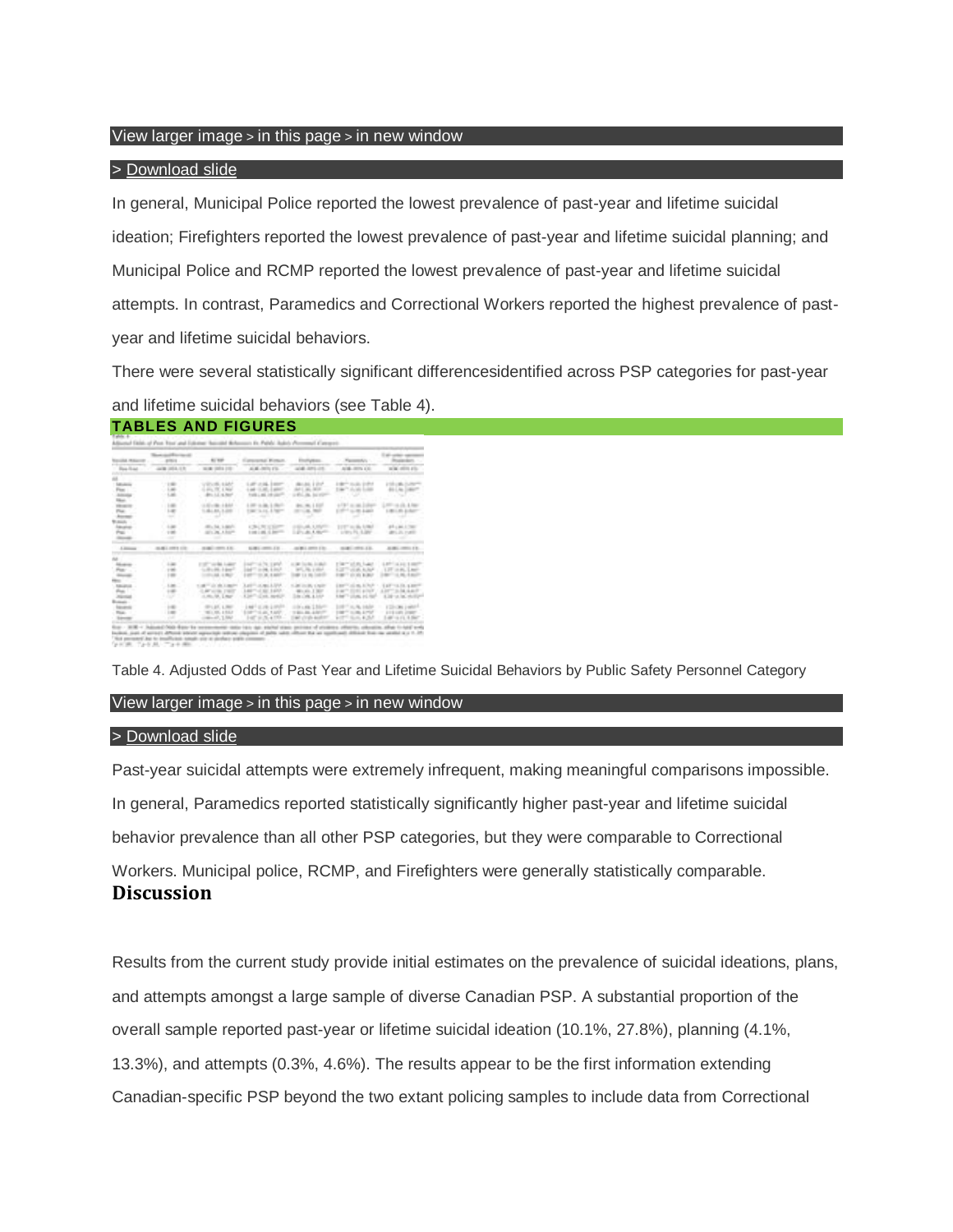Workers, Firefighters, Paramedics, and Call Centre Operators/Dispatchers. Understanding the prevalence of such behaviors can also inform clinicians about the importance of assessing for suicide risk in PSP populations.

There were several sociodemographic factors associated with suicidal behaviors among PSP. Women were more likely than men to report lifetime suicidal ideation, plans, and attempts, which is consistent with previous evidence from the general population (Findlay, 2017; Mustard et al., 2010). Workplace access to lethal means appears to be a specific risk factor for women, but not for men (Stanley et al., 2016). Reports of systemic stressors specific to women PSP, such as sex-based discrimination and sexual harassment (Franklin, 2007; Ménard & Arter, 2014; O'Connor, Schaefer, Morabito, & Tobin-Gurley, 2011; Pacholok, 2009; Sinden et al., 2013; Taylor et al., 2016), imply a series of additional risk factors that may interfere with other efforts to boost resilience (Oliphant, 2016); however, in general, men die by suicide at a higher rate than women (Milner, Currier, LaMontagne, Spittal, & Pirkis, 2017; Milner, Witt, Maheen, & LaMontagne, 2017). Understanding differences between men and women, including how to manage increased risk in women may be particularly important given recent efforts to increase the proportion of women in PSP (O'Connor et al., 2011).

Participants who were in married/common-lawrelationships were significantly less likely to report suicidal behaviors than participants who reported being single or separated/divorced/ widowed, which is consistent with previous evidence from the general population (Findlay, 2017; Mustard et al., 2010; Statistics Canada, 2017). Positive, supportive relationships can reasonably be expected to serve as protective or resiliency factors for mental health that therein reduce risk for suicidal behaviors (Afifi et al., 2016). The relationship between marriage and suicide in the general population may be more significant for men than women (Kposowa, 2000), but separation or divorce may increase suicide risk for both men and women (Ide, Wyder, Kolves, & De Leo, 2010). Accordingly, providing systemic supports for maintaining healthy marital relationships, or establishing other social support systems for nonmarried/cohabiting people, may be important in bolstering PSP resilience.

The inverse relationship between age and suicidal behaviors seen in the general population (Findlay, 2017; Mustard et al., 2010; Statistics Canada, 2017) was also identified for PSP. Broadly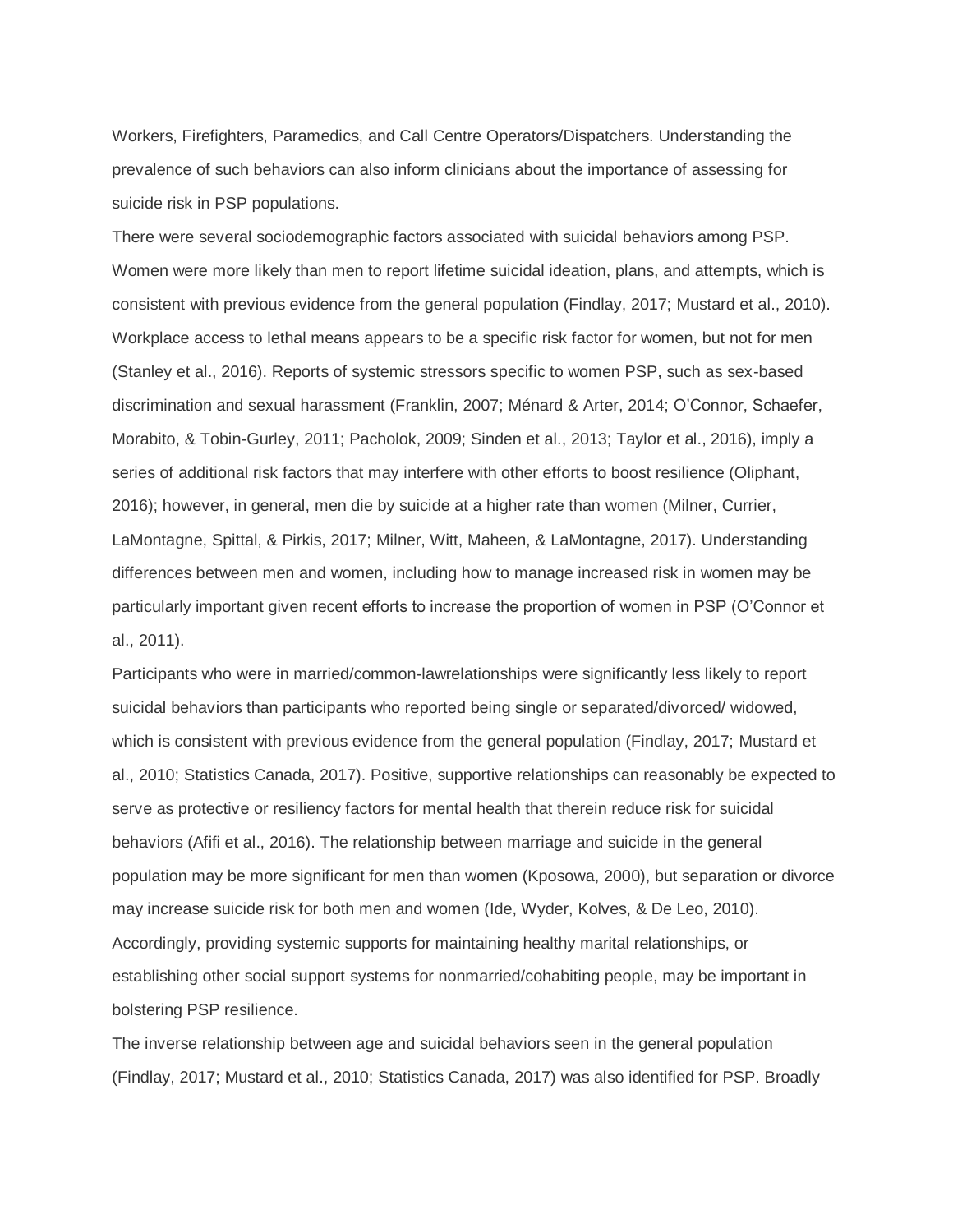speaking, increasing age was associated with fewer reported instances of past-year suicidal ideation and planning; however, only three differences were statistically significant. Increasing age was also associated with fewer lifetime suicidal plans and attempts, but there were no differences in suicidal ideation. The results suggest thoughts about suicide may not be changing with experience, but reactions to those thoughts. In other words, older PSP may be developing better coping mechanisms that could benefit younger PSP; however, the inverse relationship with years of service may be caused by higher attrition for persons who experience suicidal behaviors early in service. For PSP specifically, the pattern may also be influenced by unmeasured cohort effects, such as differences between those who remain in service and those who leave before retirement age. Such early departures may occur for diverse reasons, including difficulties with mental health, but may warrant additional dedicated attention (e.g., exit interviews; postdeparture policies; Blekesaune & Solem, 2005).

In the current PSP sample, there were almost no significant differences in past-year or lifetime suicidal behaviors based on provincial region, ethnicity, education, or urban/rural work location. The only exception was that past-year suicidal planning for PSP in Eastern Canada was significantly lower than for PSP in Western Canada. Despite the complexinteractions, PSP leaders should take steps to bolster resilience in minority groups in culturally appropriate fashions (Ungar, 2011). Previous evidence from the general population is mixed with respect to relationships between suicidal behaviors and each of ethnicity (Clarke, Colantonio, Rhodes, & Escobar, 2008; Loo, 1986; Ungar, 2011), rural locations (Hirsch, 2006), and education (Lorant et al., 2005; Pompili et al., 2013). Nevertheless, PSP leaders should consider taking steps to promote resilience in ways that are congruent with the diverse needs of their membership. For example, psychoeducation about suicidal behaviors may reduce stigma and increase care-seeking (Corrigan, Morris, Michaels, Rafacz, & Rusch, 2012; van der Feltz-Cornelis et al., 2011).

Past-year suicidal behaviors are relatively underreported in the extant population literature (Statistics Canada, 2012) and PSP literature (Stanley et al., 2016). The past-year evidence comes from the 2012 Canadian Community Health Survey assessing participants ages 15 to 24, with estimated prevalence for suicidal ideation of 5.8%, suicidal planning at 2.2%, and suicidal attempts at less than 1.0% (Statistics Canada, 2012). The available PSP evidence comes from a large sample (*n* = 1180)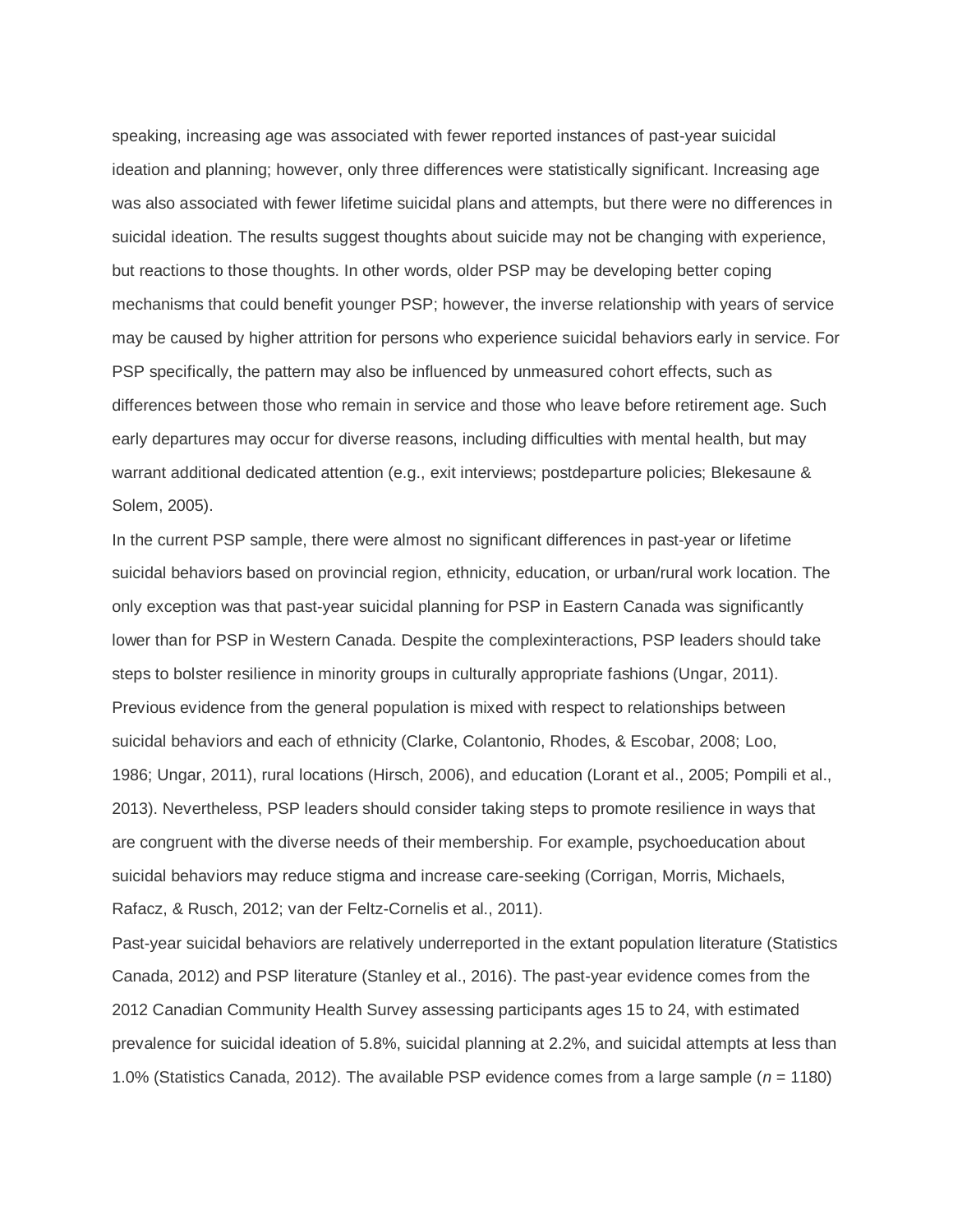of Norwegian ambulance personnel (i.e., comparable to the Paramedics category in the current study) wherein past-year suicidal ideation was estimated at 8.3%, severe ideation (arguably planning) at 1.9%, and attempts at 0.4% (Sterud et al., 2008). In the current sample, the selfreported prevalence of past-year suicidal ideation (i.e., 10.4%), planning (i.e., 4.1%), and attempts (i.e., 0.3%) across all PSP categories appears higher than or comparable to prevalence for the general population and the Norwegian sample; however, Paramedics in the current sample reported much higher past-year prevalence than both the general population and the Norwegian sample for suicidal ideation (i.e., 15.4%), planning (i.e., 7.1%), and attempts (i.e., 0.9%).

Across all PSP categories in the current sample, the self-reported prevalence of lifetime suicidal ideationand plans (i.e., 27.8%; 13.3%) appear higher than prevalence identified by previous researchers for general population samples (i.e., ideation ranging from 12.5%–14.1%; planning ranging from 4.1%–5.1%), for military samples (i.e., ideation ranging from 14.5%–16.3%; planning ranging from 5.5%–6.7%; Sareen et al., 2016; Statistics Canada, 2017), and for one of the few prospective population-based surveys, conducted with data from the Netherlands (ideation 11%; attempts 2.9%; Sareen et al., 2005). The current proportions also appear comparable to, or higher than, results from the recent review (Stanley et al., 2016); specifically, current ideation ranged from 7–9%, lifetime ideation from 23–25%, and lifetime severe ideation of 6%, which might be comparable to planning.

The prevalence of self-reported lifetime suicide attempts for Municipal/Provincial Police (2.1%), RCMP (2.4%), and Firefighters (3.3%) appear comparable to, or lower than, lifetime prevalence rates identified by previous researchers for general population samples (3.1–4.0%), military samples (i.e., rates ranging from 2.5–3.5%; Sareen et al., 2016; Statistics Canada, 2017), and the recent review study (i.e., rates ranging from 1–2%; Stanley et al., 2016). In contrast, prevalence of lifetime self-reported suicide attempts among Correctional Workers (8.1%), Paramedics (9.8%), and Call Centre Operators/Dispatchers (8.6%) appear higher than previous estimates.

The prevalence of suicidal behaviors across PSP categories may result from several different factors. For example, increased exposure to potentially traumatic events can increase risk for suicidal behaviors (Stein et al., 2010) and PSP are at increased risk for such exposures to be chronic (Galatzer-Levy et al., 2011; Komarovskaya et al., 2011); however, traumatic exposures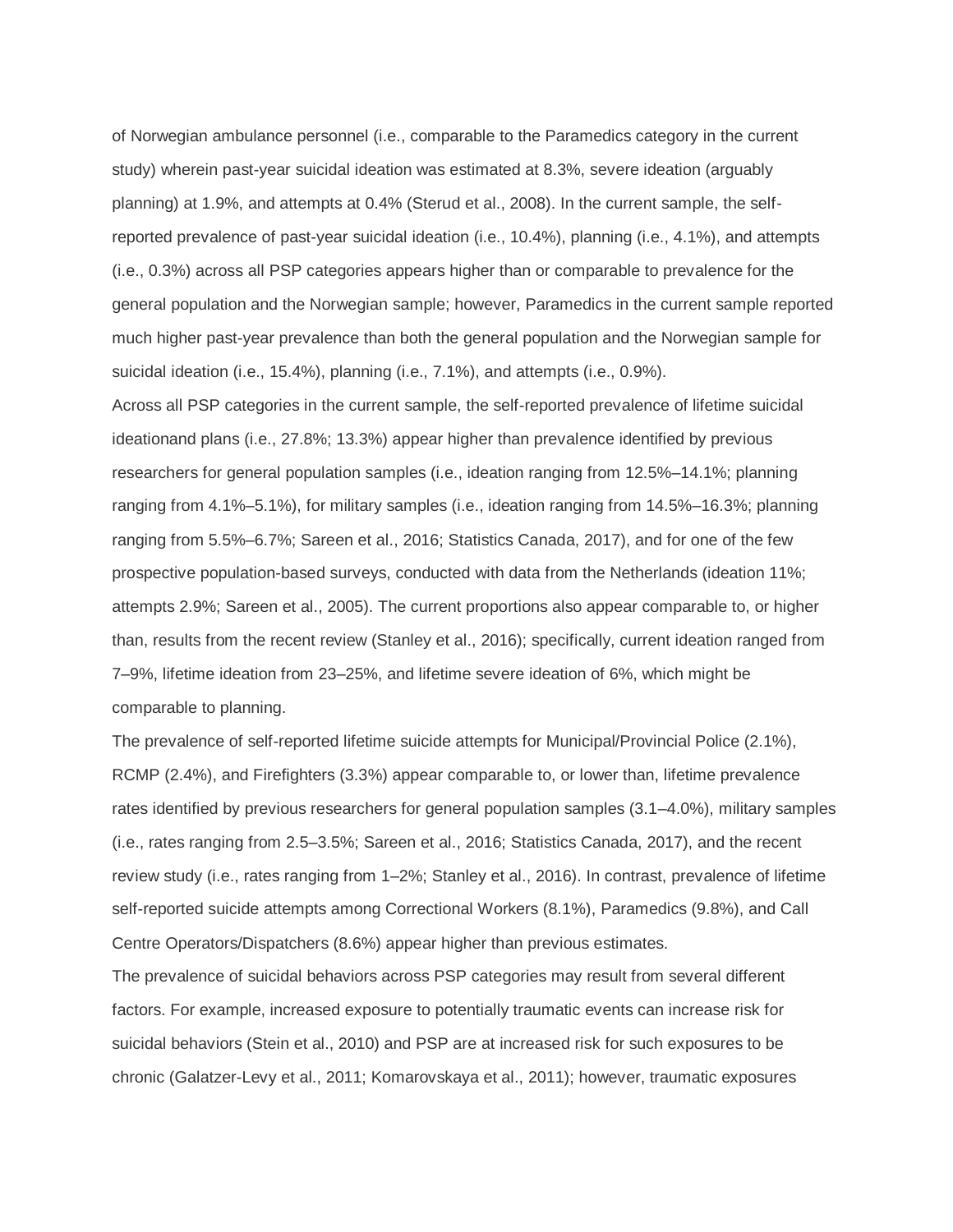alone are likely insufficient to explain the differences between PSP categories. In the general population, mental health disorders appear to increase risk for suicidal behaviors (Nock et al., 2008; Nock, Hwang, Sampson, & Kessler, 2010). PSP may be experiencing substantial levels of clinically significant mental health disorders (Asmundson & Stapleton, 2008; Carleton et al., 2017; Corneil, Beaton, Murphy, Johnson, & Pike, 1999; Haugen, Evces, & Weiss, 2012; Horswill, Jones, & Carleton, 2015; Oliphant, 2016). A recent study suggested a substantial portion of PSP screened positive based on self-reported measures for one or more mental health disorders, with positive screening for depression being very common for Correctional Workers, Paramedics, and Call Centre Operators/Dispatchers (Carleton et al., 2017). High prevalence of depression, posttraumatic stress disorder, and substance abuse could contribute to the high rates of suicidal behaviors (Angst, Angst, & Stassen, 1999; Cherpitel, Borges, & Wilcox, 2004; Krysinska & Lester, 2010; Sokero et al., 2005; Wilcox, Conner, & Caine, 2004). Finally, organizational stressors (e.g., low control, demands without sufficient resources, lack of supervisory support, coworker disharmony) may also have a substantial impact on suicidal behaviors and mental health and may differ between PSP types (Houdmont, 2017; LaMontagne & Milner, 2017; Milner, Spittal, et al., 2017).

Perceptions of hopelessness, helplessness, inescapability, grief, and guilt have been identified as increasing risk for suicidal behaviors in the general population (Beck, Brown, Berchick, Stewart, & Steer, 1990; Bryan, Morrow, Etienne, & Ray-Sannerud, 2013; Nock et al., 2008; Nock et al., 2010; Shear et al., 2011). There may be systemic differences across PSP categories with respect to such risk factors that help to explain the different self-reported rates of suicidal behaviors. For example, Correctional Workers may well experience particularly high levels of hopelessness, helplessness, and inescapability as a function of their work environments (W. Berger, Addis, Reilly, Syzdek, & Green, 2012). Paramedics may be particularly likely to witness human suffering that they feel personally accountable to relieve (W. Berger, Addis, et al., 2012), which can potentiate guilt and helplessness (Jonsson & Segesten, 2004; Williams, 2012). Similarly, Call Centre Operators and Dispatchers may experience a greater sense of helplessness coupled with exposure to suffering and a sense of personal accountability, both to the general population they serve as well as the PSP they support, all of which may potentiate symptoms (Adams, Shakespeare-Finch, & Armstrong,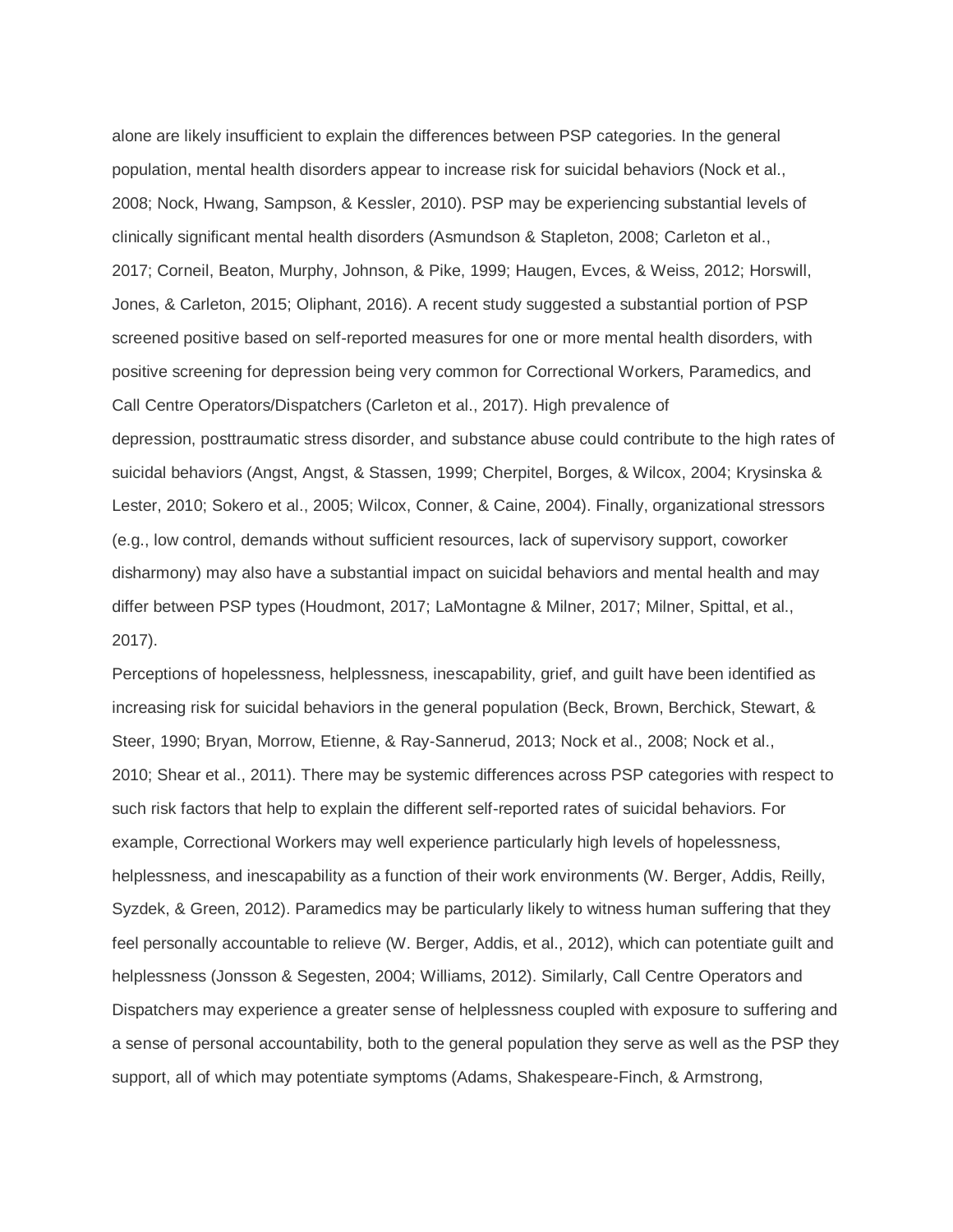2015; Shakespeare-Finch, Rees, & Armstrong, 2015). There may also be broad organizational and provincial differences with respect to the perceived and actual access to mental health care for PSP. Such differences may serve as diverse risk factors for suicidal behaviors. Conversely, there may be specific differences that enhance relative resilience to suicidal behaviors for Firefighters, Municipal/Provincial Police, and Royal Canadian Mounted Police (e.g., resource access, training mechanisms, social supports). In any case, there appears to be a clear need for additional research identifying specific risk and resilience factors for suicidal behaviors, including variables associated with individual PSP (e.g., age) and systemic variables (e.g., organizational supports) that may differentially impact PSP categories.

# **Limitations**

There are several limitations for the current research that provide important directions for future research. First, the sample was self-selected; that is, despite proportional demographic representativeness, the reported proportions may not represent all Canadian PSP. Further, the sampling method prohibited knowing the actual response rate. Second, responses were based on anonymous self-report to a web survey and a substantial proportion of the participants who began the survey did not proceed far enough to be asked the questions related to suicide. Why the respondent did not complete that survey cannot be determined; that said, incompletes may have been due to the length of the survey and the suicide questions coming toward the middle of the survey. Relatedly, the reliability and validity of Web based self-reports relative to clinician administered interviews remains ambiguous (Bethlehem, 2010). Third, persons who died by suicide were necessarily unable to participate, which means estimates of suicide attempts refer only to persons who did not die, potentiating a systemic underestimation of the number of suicide attempts. Future research should work to integrate estimations of Canadian PSP who have died by suicide. Fourth, participants may underreport symptoms, including suicidal behaviors, even when anonymous (Berger, Addis, et al., 2012; Hunt, Auriemma, & Cashaw, 2003). PSP concerns with stigma may have facilitated underreporting of suicidal behaviors (Halpern et al., 2009; Henderson et al., 2016; Karaffa & Koch, 2016); however, the anonymous research design may have also improved accuracy (Ashbaugh et al., 2010). PSP may also necessarily actively avoid attending to mental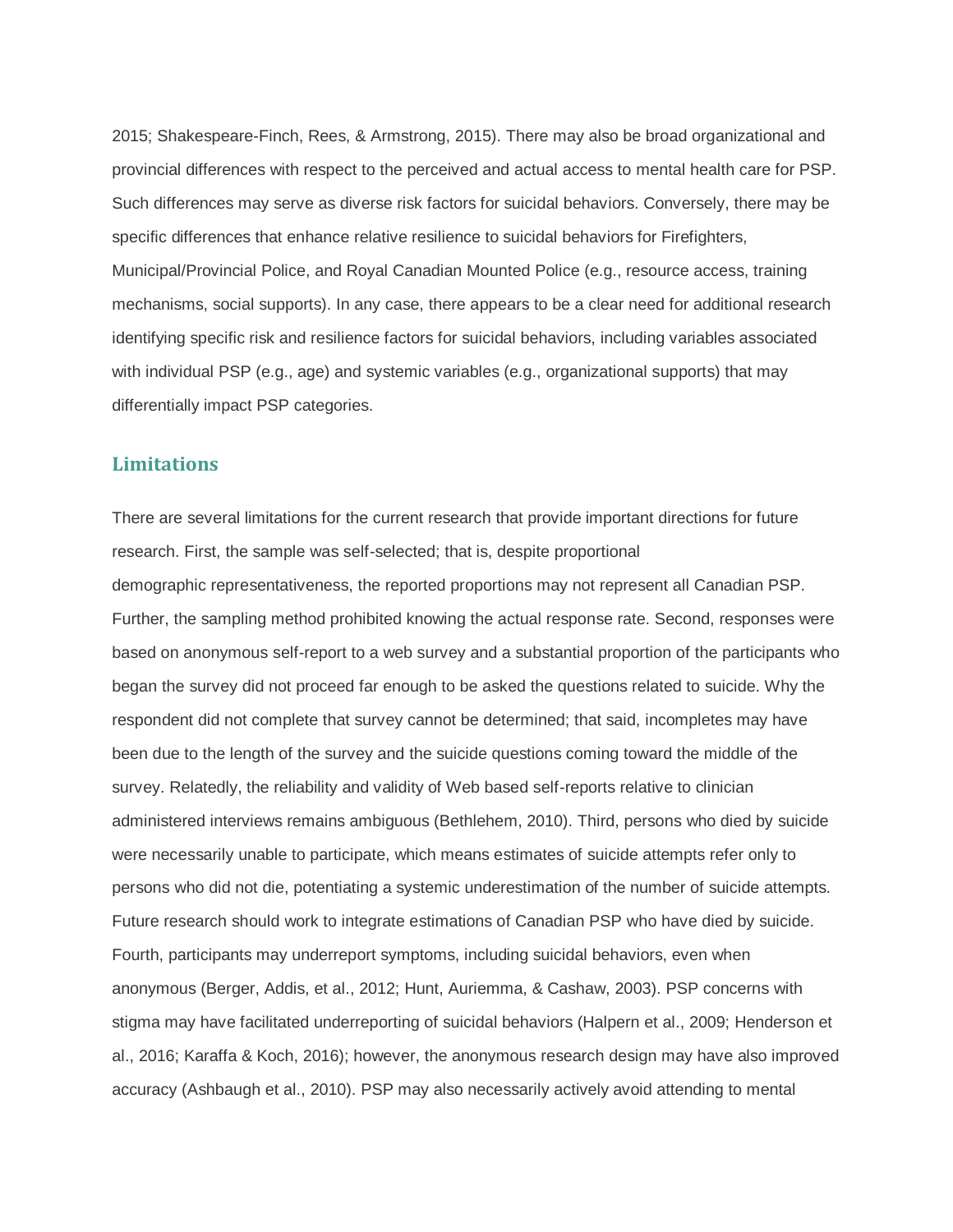health symptoms with sufficient skill over time that symptoms are minimized (Furnham & Traynar, 1999) or manifest in other ways (e.g., somatic symptoms; (Mund & Mitte, 2012). Future research should use clinical interviews consistent with previous data collections (Sareen et al., 2016; Stanley et al., 2016) and broadly assess for direct and indirect indicators of mental disorders. Fifth, the current survey design was modelled based on questions from the Statistics Canada's (2013)Canadian Community Health Survey (Statistics Canada, 2016); nevertheless, direct comparisons with other data sets may be compromised because of differences in data collection methods. Despite this caveat, the high prevalence in the current, relatively large sample is important evidence justifying further research with more robust assessments (e.g., interviews with Statistics Canada sampling methods). Sixth, lifetime suicidal behaviors were assessed without assessing age of onset; so, the behaviors may have occurred prior to beginning PSP service. Notwithstanding, the past-year data suggests a substantial proportion of the lifetime suicidal behaviors likely occurred during PSP service. Future research should assess rates before and after service to better assess relationships between suicidal behaviors and service. Relatedly, future research should directly ask participants whether the suicidal behaviors are associated with service. Seventh, previous research has identified significant differences based on latitude rather than longitude, with higher rates of suicide at higher latitudes (e.g., (Lawrynowicz & Baker, 2005). The current sample data did not allow for such assessments, so future research should evaluate the influence of latitude on suicide among PSP.

Eighth, future research should simultaneously assess the interactive effects of mental health, traumatic events, and organizational stressors on suicidal behaviors among PSP (Houdmont, 2017). Those effects should be used to further inform established workplace suicidal prevention recommendations (Milner, Page, Spencer-Thomas, & Lamotagne, 2015). Finally, there were odds ratioswithin the results that may have been statistically significant with a larger sample size (e.g.,  $OR = 1.70$ ,  $CI = [0.94–3.08]$ ; suicide attempts for "a university degree/4 year college or higher" vs. "high school or less education"). More nuanced assessments of differences across categories and interactions with other variables (e.g., sex, age) would require a larger sample.

## **Summary**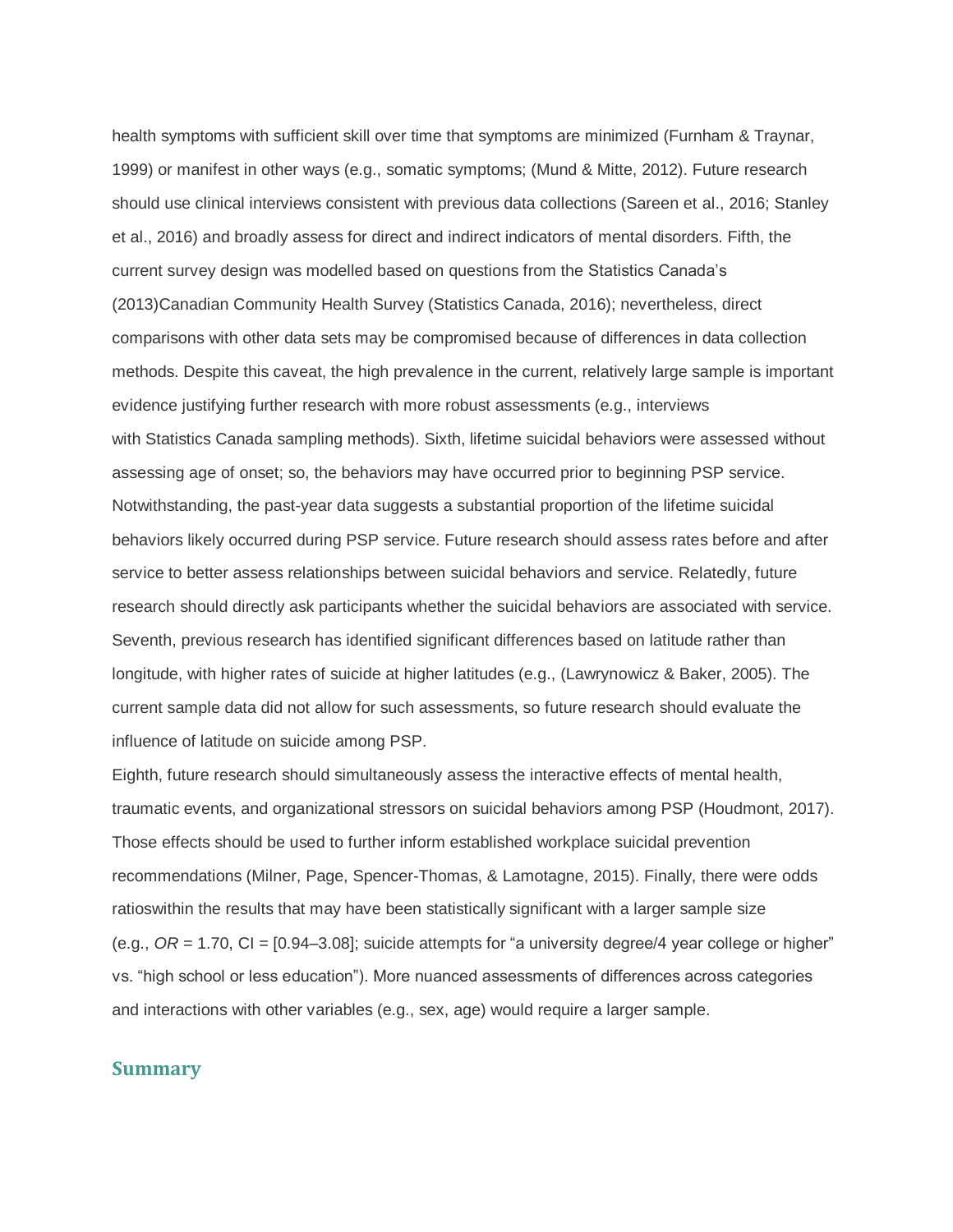The large diverse Canadian PSP sample is an important and novel strength of the current study. Other strengths include the use of established items from Statistics Canada for assessing both pastyear and lifetime suicidal behaviors associated with risk (i.e., ideation, planning, attempts). Many participating PSP reported prevalence of lifetime suicidal behaviors that appear higher than estimates from the general population, the Canadian military, and some PSP from the recent review (Loo, 1986; Sareen et al., 2016; Stanley et al., 2016; Statistics Canada, 2017). Men, older PSP, and married PSP appeared less likely to report several suicidal behaviors. Odds of suicidal behaviors appeared lowest for Municipal/Provincial Police and highest for Correctional Workers and Paramedics. Despite using items from Statistics Canada (Statistics Canada, 2016), the current PSP estimates should only be considered preliminary because of the self-selected sample and the online nature of the survey. Nevertheless, the current results offer important insights for clinicians and policymakers, and provide important foundations for future research (e.g., investigating the differences across PSP categories to identify the diverse underlying factors). Overall, the current results underscore the need to develop solutions that include broad and nuanced strategies for successfully managing suicidal behavior risk for PSP, including the rapid and broad dissemination of psychoeducation. The large proportion of Canadian PSP reporting suicidal behaviors lends strong support to urgent calls for a National Action Plan with heavy emphasis on rigorous and robust research, including a full epidemiology study, to better understand PSP mental health needs and ultimately reduce risk for death by suicide (Oliphant, 2016; Picard, 2016). **References**

• Adams, K., Shakespeare-Finch, J., & Armstrong, D.(2015). An interpretative phenomenological analysis of stress and well-being in emergency medical dispatchers. *Journal of Loss and Trauma*, *20*, 430– 448. <http://dx.doi.org/10.1080/15325024.2014.949141>

o [PsycINFO](http://psycnet.apa.org/record/2015-34796-004) o View In Article

• Afifi, T. O., MacMillan, H. L., Taillieu, T., Turner, S., Cheung, K., Sareen, J., & Boyle, M. H. (2016). Individual- and relationship-level factors related to better mental health outcomes following child abuse: Results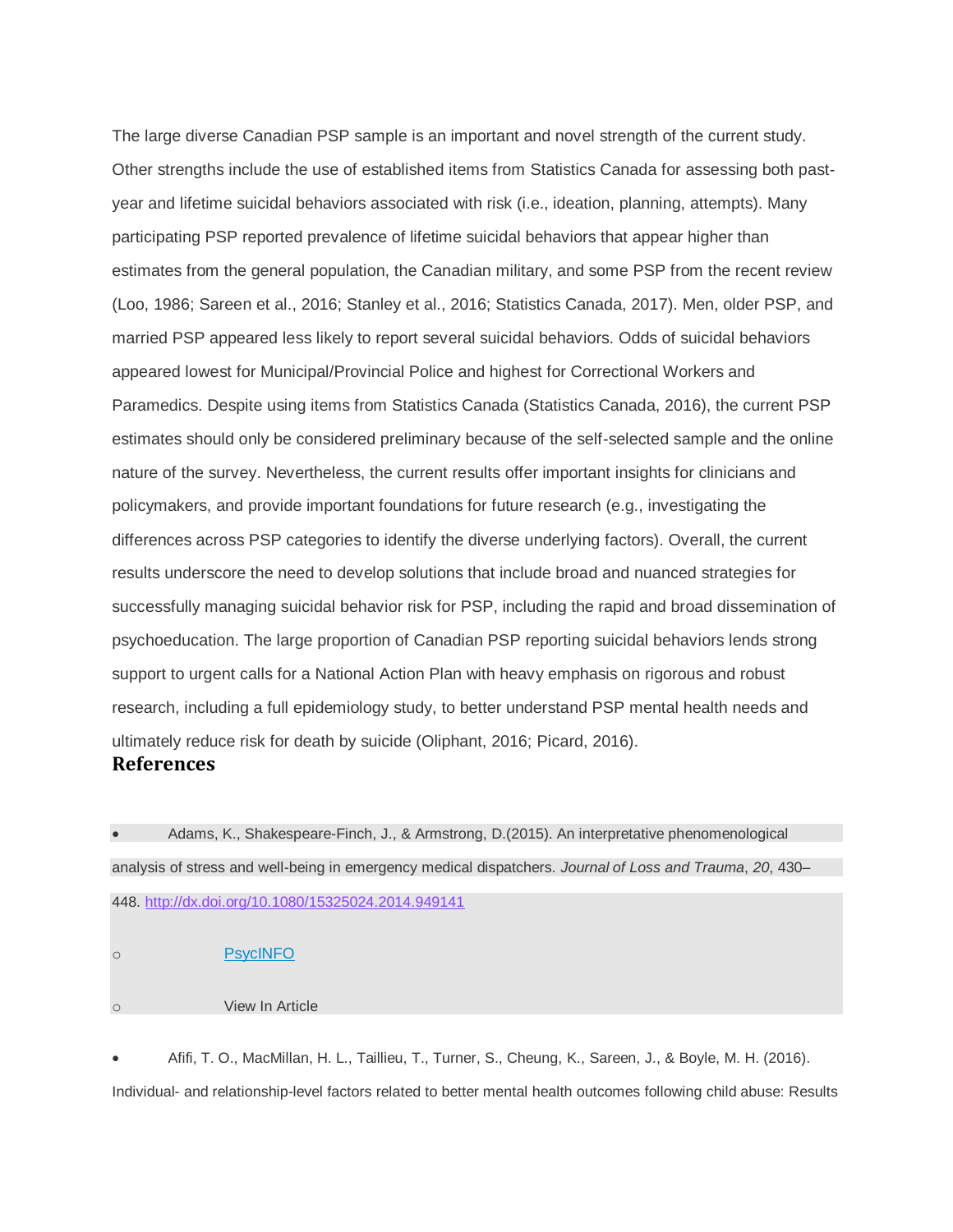from a nationally representative Canadian sample. *The Canadian Journal of Psychiatry*, *61*, 776– 788. <http://dx.doi.org/10.1177/0706743716651832>

o [PsycINFO](http://psycnet.apa.org/record/2016-55145-005)

o View In Article

• Angst, J., Angst, F., & Stassen, H. H. (1999). Suicide risk in patients with major depressive disorder. *Journal of Clinical Psychiatry*, *60*(Suppl. 2), 57–62; 113–116.

o [PsycINFO](http://psycnet.apa.org/record/1999-10282-009)

## o View In Article

• Ashbaugh, A. R., Herbert, C. F., Butler, L. D., & Brunet, A. (2010). A new frontier: Trauma research on the Internet. In A. Brunet, A. R. Ashbaugh, & C. F. Herbert(Eds.), *Internet Use in the Aftermath of Trauma* (p. 324). Amsterdam, the Netherlands: IOS Press BV.

o View In Article

• Asmundson, G. J. G., & Stapleton, J. A. (2008). Associations between dimensions of anxiety sensitivity and PTSD symptom clusters in active-duty police officers. *Cognitive Behaviour Therapy*, *37*, 66–

75. <http://dx.doi.org/10.1080/16506070801969005>

o [PsycINFO](http://psycnet.apa.org/record/2008-06495-002)

o View In Article

• Beck, A. T., Brown, G., Berchick, R. J., Stewart, B. L., & Steer, R. A. (1990). Relationship between hopelessness and ultimate suicide: A replication with psychiatric outpatients. *The American Journal of Psychiatry*, *147*, 190–195. <http://dx.doi.org/10.1176/ajp.147.2.190>

o [PsycINFO](http://psycnet.apa.org/record/1990-17137-001)

o View In Article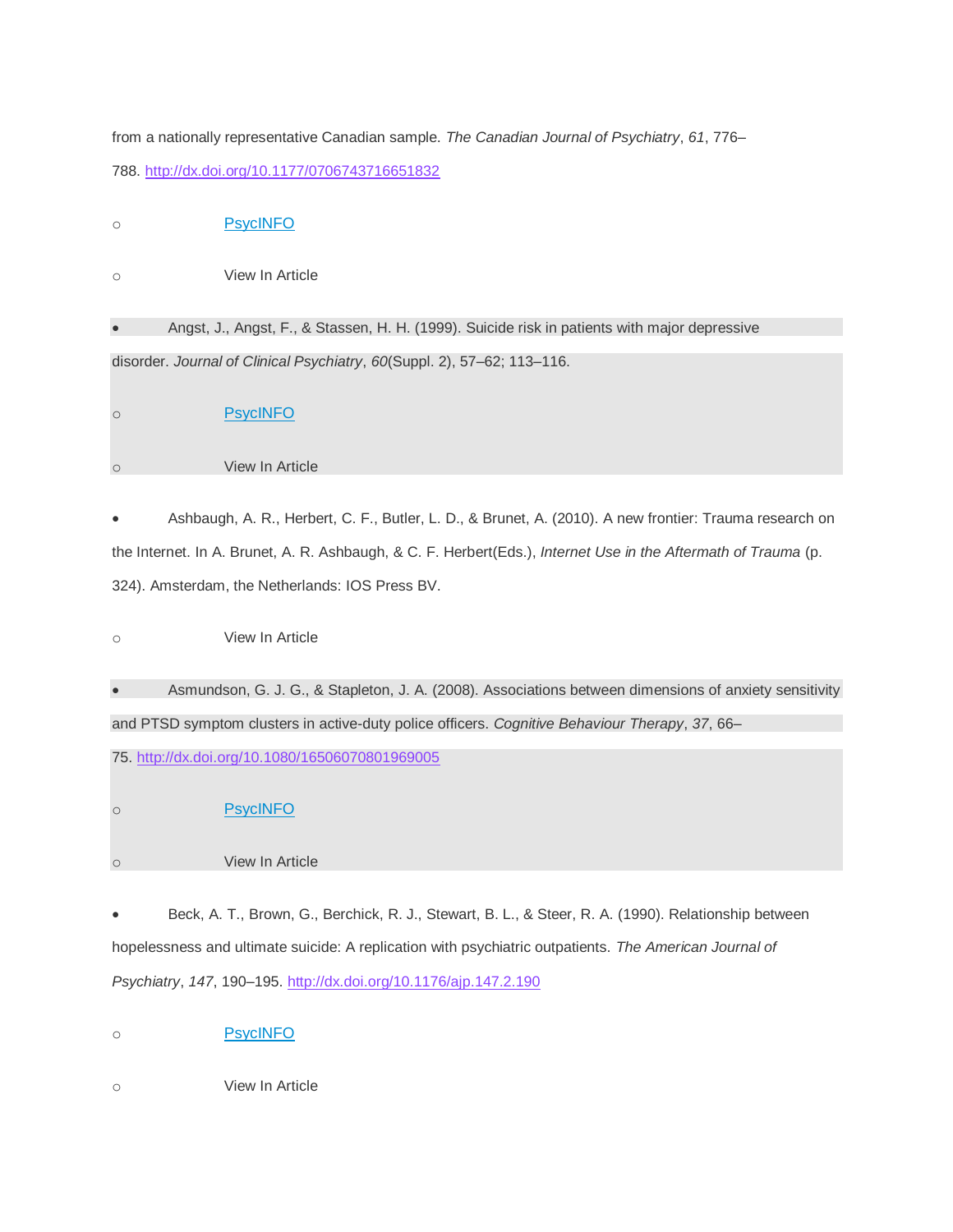|            | Berger, J. L., Addis, M. E., Reilly, E. D., Syzdek, M. R., & Green, J. D. (2012). Effects of gender,          |
|------------|---------------------------------------------------------------------------------------------------------------|
|            | diagnostic labels, and causal theories on willingness to Report symptoms of depression. Journal of Social and |
|            | Clinical Psychology, 31, 439-457. http://dx.doi.org/10.1521/jscp.2012.31.5.439                                |
| $\circ$    | <b>PsycINFO</b>                                                                                               |
| $\circ$    | View In Article                                                                                               |
|            | Berger, W., Coutinho, E. S., Figueira, I., Marques-Portella, C., Luz, M. P., Neylan, T. C.,                   |
|            | . Mendlowicz, M. V. (2012). Rescuers at risk: A systematic review and meta-regression analysis of the         |
|            | worldwide current prevalence and correlates of PTSD in rescue workers. Social Psychiatry and Psychiatric      |
|            | Epidemiology, 47, 1001-1011. http://dx.doi.org/10.1007/s00127-011-0408-2                                      |
| $\circ$    | <b>PsycINFO</b>                                                                                               |
| $\circ$    | View In Article                                                                                               |
| $\bullet$  | Bernert, R. A., Kim, J. S., Iwata, N. G., & Perlis, M. L. (2015). Sleep Disturbances as an evidence-          |
|            | based suicide risk factor. Current Psychiatry Reports, 17, Article 15. http://dx.doi.org/10.1007/s11920-015-  |
| 0554-4     |                                                                                                               |
| $\circ$    | View In Article                                                                                               |
|            | Bethlehem, J. (2010). Selection bias in Web surveys. International Statistical Review, 78, 161-               |
|            | 188. http://dx.doi.org/10.1111/j.1751-5823.2010.00112.x                                                       |
| $\circ$    | <b>PsycINFO</b>                                                                                               |
| $\circ$    | View In Article                                                                                               |
| $\bullet$  | Blekesaune, M., & Solem, P. E. (2005). Working conditions and early retirement. A prospective study           |
|            | of retirement behavior. Research on Aging, 27, 3-30. http://dx.doi.org/10.1177/0164027504271438               |
| $\bigcirc$ | <b>PsycINFO</b>                                                                                               |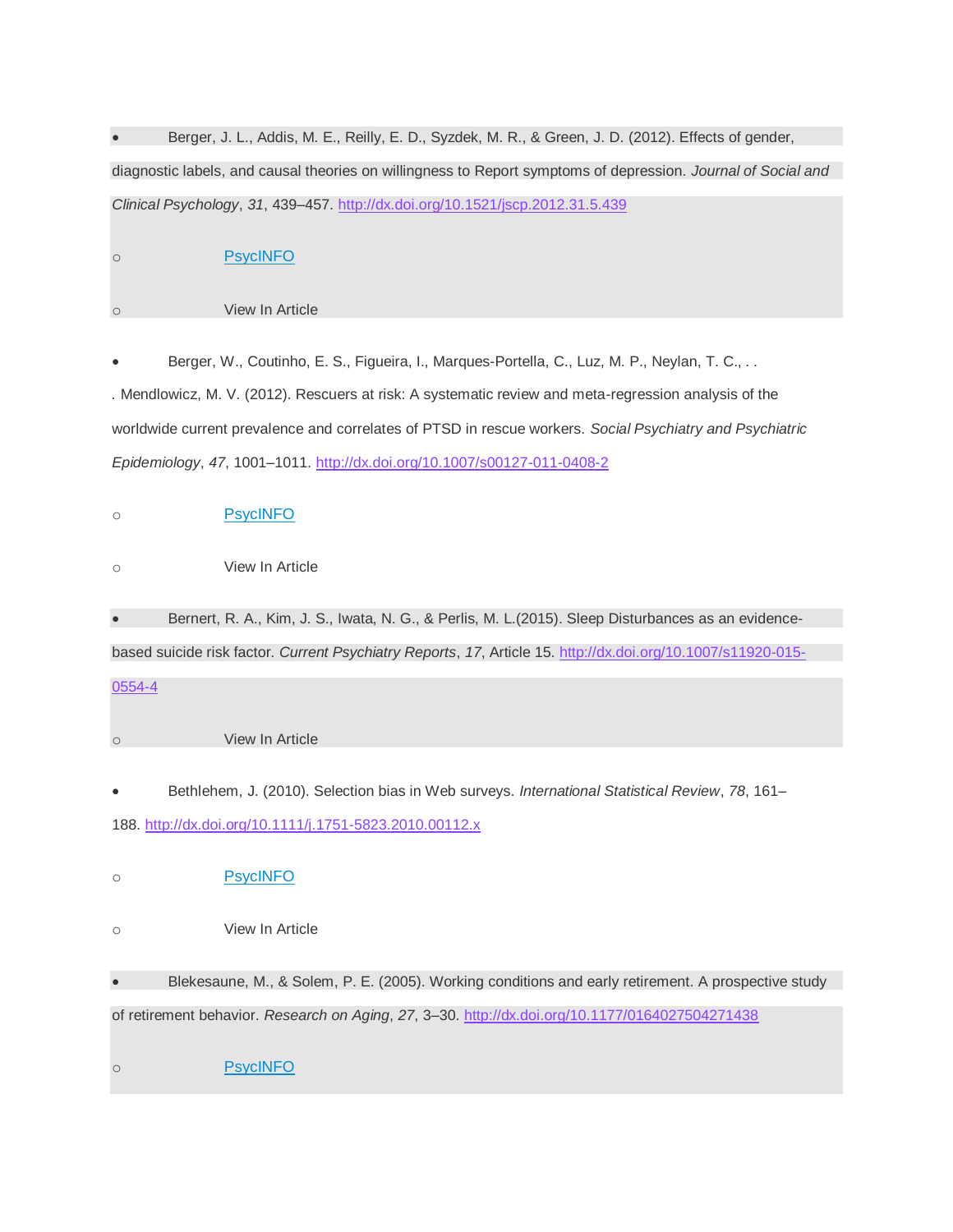## o View In Article

• Bruffaerts, R., Demyttenaere, K., Hwang, I., Chiu, W. T., Sampson, N., Kessler, R. C., *. . .* Nock, M. K. (2011). Treatment of suicidal people around the world. *The British Journal of Psychiatry*, *199*, 64– 70. <http://dx.doi.org/10.1192/bjp.bp.110.084129>

o [PsycINFO](http://psycnet.apa.org/record/2011-22407-013)

o View In Article

• Bryan, C. J., Morrow, C. E., Etienne, N., & Ray-Sannerud, B. (2013). Guilt, shame, and suicidal ideation in a military outpatient clinical sample. *Depression and Anxiety*, *30*, 55–

60. <http://dx.doi.org/10.1002/da.22002>

o [PsycINFO](http://psycnet.apa.org/record/2013-00708-010) o View In Article

• Carleton, R. N., Afifi, T. O., Turner, S., Taillieu, T., Duranceau, S., LeBouthillier, D. M., *. . .* Asmundson, G. J. G. (2017). Mental Disorder Symptoms among Public Safety Personnel in Canada. *Canadian Journal of Psychiatry*, [http://dx.doi.org/10.1177/0706743717723825.](http://dx.doi.org/10.1177/0706743717723825) Advance online publication.

o [PsycINFO](http://psycnet.apa.org/record/2018-03676-007)

o View In Article

• Cherpitel, C. J., Borges, G. L., & Wilcox, H. C. (2004). Acute alcohol use and suicidal behavior: A review of the literature. *Alcoholism, Clinical and Experimental Research*, *28*(Suppl.), 18S–

28S. <http://dx.doi.org/10.1097/01.ALC.0000127411.61634.14>

o View In Article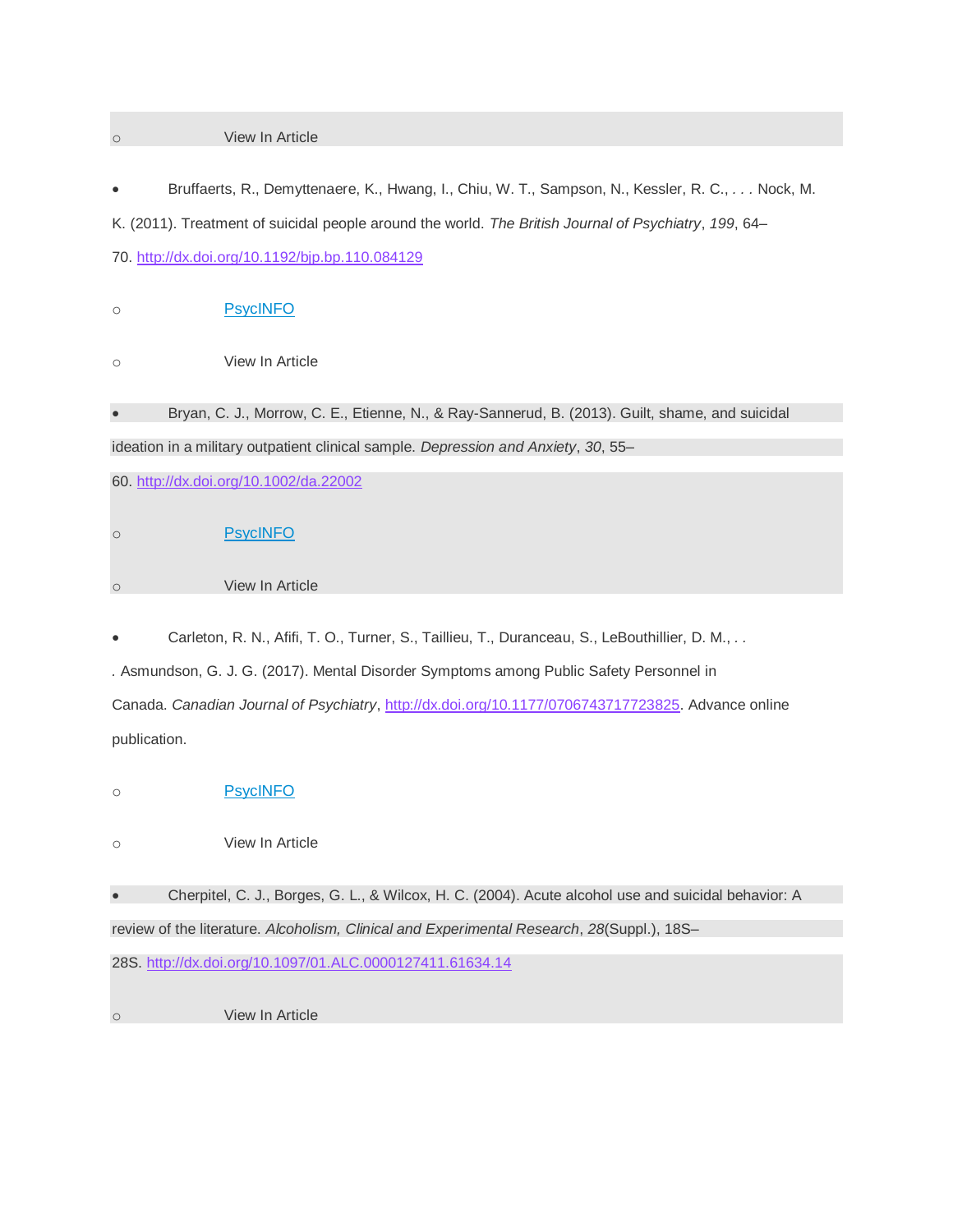• Chopko, B. A., Palmieri, P. A., & Facemire, V. C. (2014). Prevalence and predictors of suicidal ideation among U.S. law enforcement officers. *Journal of Police and Criminal Psychology*, *29*, 1– 9. <http://dx.doi.org/10.1007/s11896-013-9116-z>

o [PsycINFO](http://psycnet.apa.org/record/2013-04326-001)

o View In Article

• Clarke, D. E., Colantonio, A., Rhodes, A. E., & Escobar, M. (2008). Pathways to suicidality across ethnic groups in Canadian adults: The possible role of social stress. *Psychological Medicine*, *38*, 419– 431. <http://dx.doi.org/10.1017/S0033291707002103>

o [PsycINFO](http://psycnet.apa.org/record/2008-03714-013)

o View In Article

• Corneil, W., Beaton, R., Murphy, S., Johnson, C., & Pike, K. (1999). Exposure to traumatic incidents and prevalence of posttraumatic stress symptomatology in urban firefighters in two countries. *Journal of Occupational Health Psychology*, *4*, 131–141. <http://dx.doi.org/10.1037/1076-8998.4.2.131>

o [PsycINFO](http://psycnet.apa.org/record/1999-10525-005)

o View In Article

• Corrigan, P. W., Druss, B. G., & Perlick, D. A. (2014). The impact of mental illness stigma on seeking and participating in mental health care. *Psychological Science in the Public Interest*, *15*, 37– 70. <http://dx.doi.org/10.1177/1529100614531398>

o <mark>[PsycINFO](http://psycnet.apa.org/record/2014-42744-003)</mark> o View In Article

• Corrigan, P. W., Morris, S. B., Michaels, P. J., Rafacz, J. D., & Rüsch, N. (2012). Challenging the public stigma of mental illness: A meta-analysis of outcome studies. *Psychiatric Services*, *63*, 963– 973. <http://dx.doi.org/10.1176/appi.ps.201100529>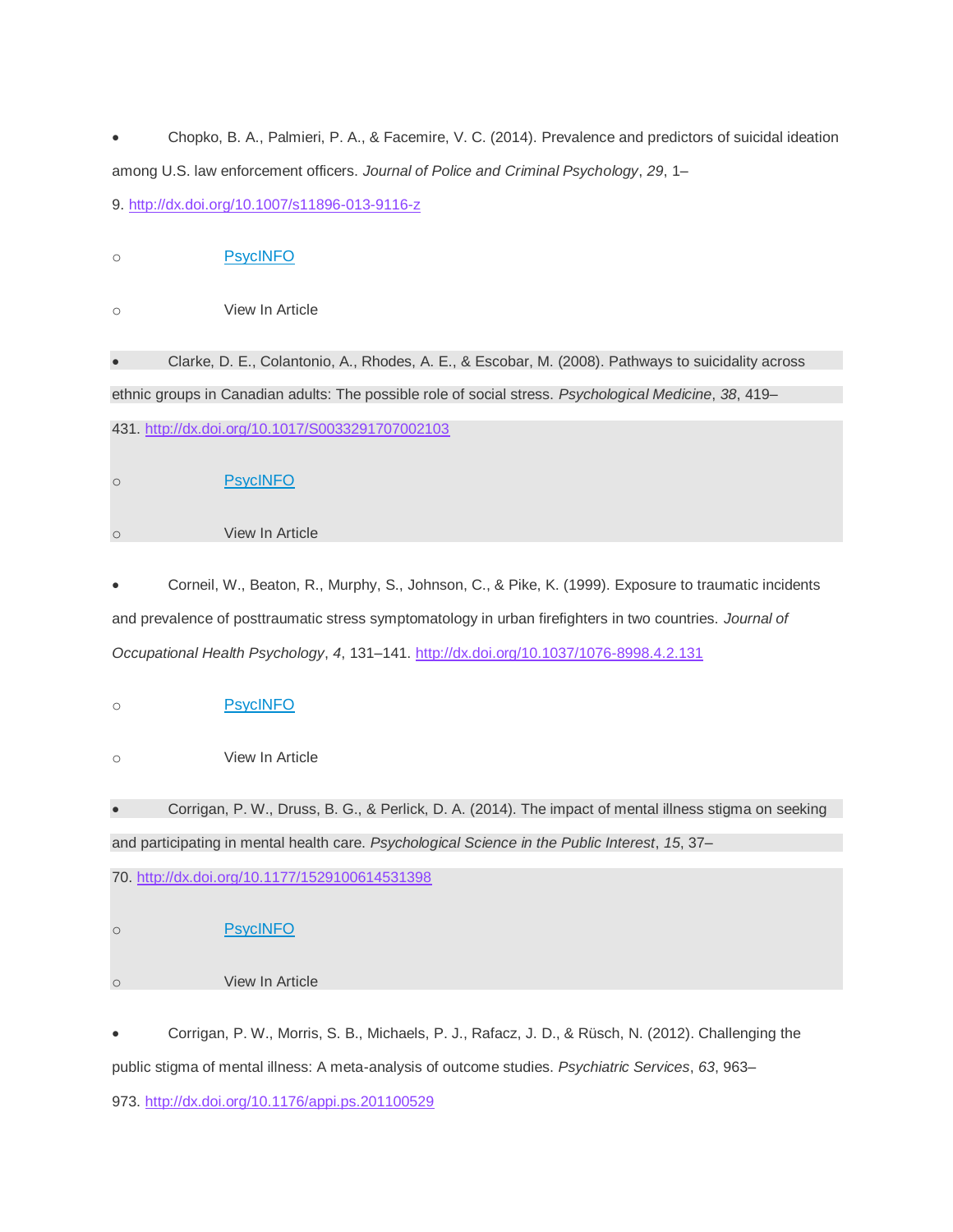# o [PsycINFO](http://psycnet.apa.org/record/2013-00066-006)

- o View In Article
- Findlay, L. (2017). Depression and suicidal ideation among Canadians aged 15 to 24. *Health*

*Reports*, *28*, 3–11. <http://www.statcan.gc.ca/pub/82-003-x/2017001/article/14697-eng.pdf>

o View In Article

• Franklin, C. A. (2007). Male peer support and the police culture. *Women & Criminal Justice*, *16*, 1– 25. [http://dx.doi.org/10.1300/J012v16n03\\_01](http://dx.doi.org/10.1300/J012v16n03_01)

o View In Article

• Furnham, A., & Traynar, J. (1999). Repression and effective coping styles. *European Journal of Personality*, *13*, 465–492. [http://dx.doi.org/10.1002/\(SICI\)1099-0984\(199911/12\)13:6<465::AID-](http://dx.doi.org/10.1002/(SICI)1099-0984(199911/12)13:6%3c465::AID-PER348%3e3.0.CO;2-K)[PER348>3.0.CO;2-K](http://dx.doi.org/10.1002/(SICI)1099-0984(199911/12)13:6%3c465::AID-PER348%3e3.0.CO;2-K)

- o [PsycINFO](http://psycnet.apa.org/record/2000-13608-001)
- o View In Article

• Galatzer-Levy, I. R., Madan, A., Neylan, T. C., Henn-Haase, C., & Marmar, C. R. (2011). Peritraumatic and trait dissociation differentiate police officers with resilient versus symptomatic trajectories of posttraumatic stress symptoms. *Journal of Traumatic Stress*, *24*, 557–565. <http://dx.doi.org/10.1002/jts.20684>

o [PsycINFO](http://psycnet.apa.org/record/2011-22524-010)

o View In Article

• Halpern, J., Gurevich, M., Schwartz, B., & Brazeau, P.(2009). What makes an incident critical for ambulance workers? Emotional outcomes and implications for intervention. *Work & Stress*, *23*, 173– 189. <http://dx.doi.org/10.1080/02678370903057317>

o [PsycINFO](http://psycnet.apa.org/record/2009-11531-005)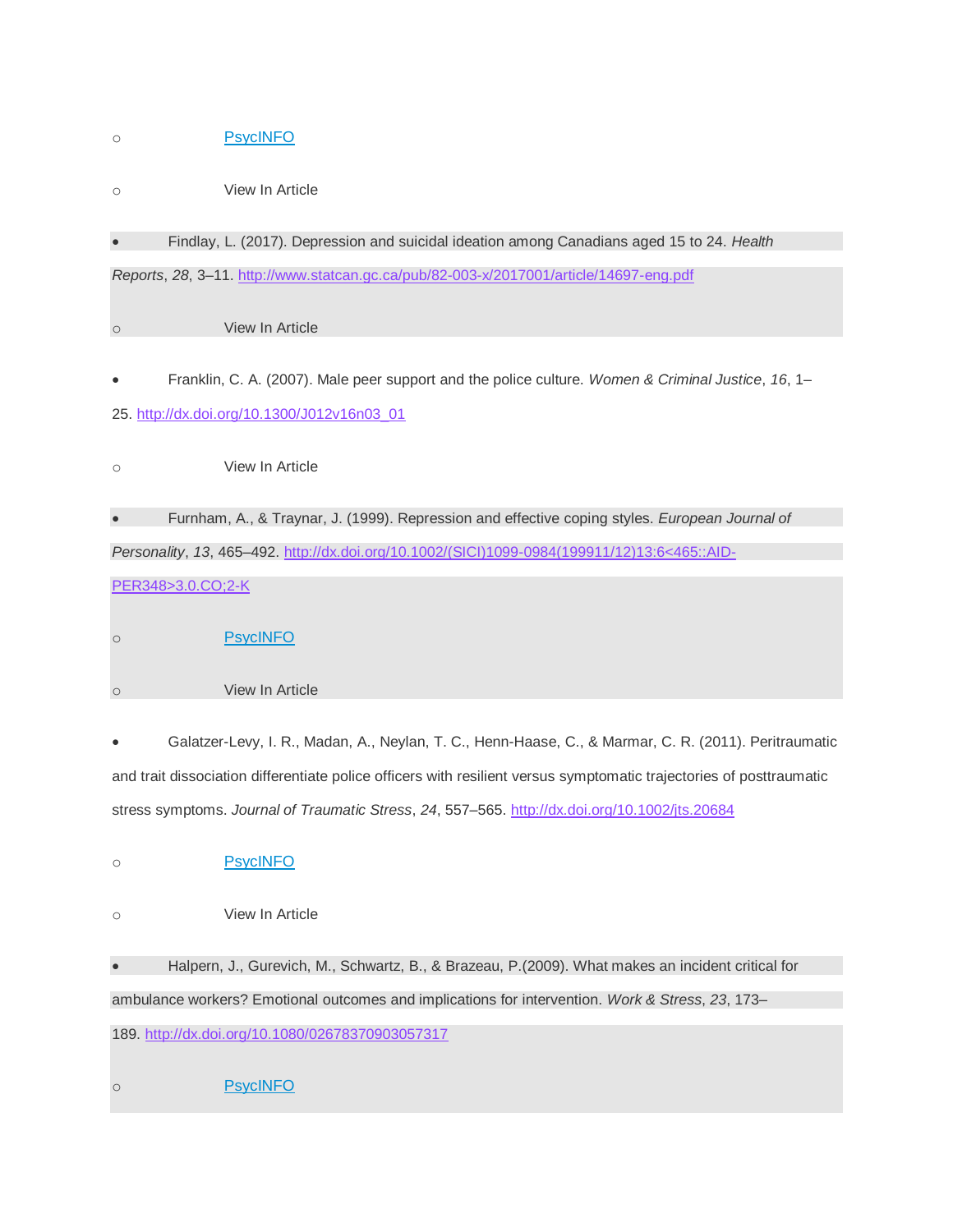### o View In Article

• Haugen, P. T., Evces, M., & Weiss, D. S. (2012). Treating posttraumatic stress disorder in first responders: A systematic review. *Clinical Psychology Review*, *32*, 370– 380. <http://dx.doi.org/10.1016/j.cpr.2012.04.001>

o [PsycINFO](http://psycnet.apa.org/record/2012-15659-003)

o View In Article

• Henderson, S. N., Van Hasselt, V. B., Leduc, T. J., & Couwels, J. (2016). Firefighter suicide: Understanding cultural challenges for mental health professionals. *Professional Psychology: Research and Practice*, *47*, 224–230. <http://dx.doi.org/10.1037/pro0000072>

o [PsycINFO](http://psycnet.apa.org/record/2016-22448-001) o View In Article

• Hirsch, J. K. (2006). A review of the literature on rural suicide: Risk and protective factors, incidence, and prevention. *Crisis*, *27*, 189–199. <http://dx.doi.org/10.1027/0227-5910.27.4.189>

o [PsycINFO](http://psycnet.apa.org/record/2007-01586-006)

o View In Article

• Horswill, S., Jones, N. A., & Carleton, R. N. (2015). *Preliminary results from an analysis of risk and resilience to posttraumatic stress and growth in Saskatchewan police officers*. Paper presented at the 35th Annual Congress of the Canadian Criminal Justice Association, Regina, SK.

o View In Article

• Houdmont, J. (2017). Stressors in police work and their consequences. In R. J. Burke (Ed.), *Stress in Policing: Sources, Consequences and Interventions* (pp. 51–65). Abingdon, England: Routledge.

o View In Article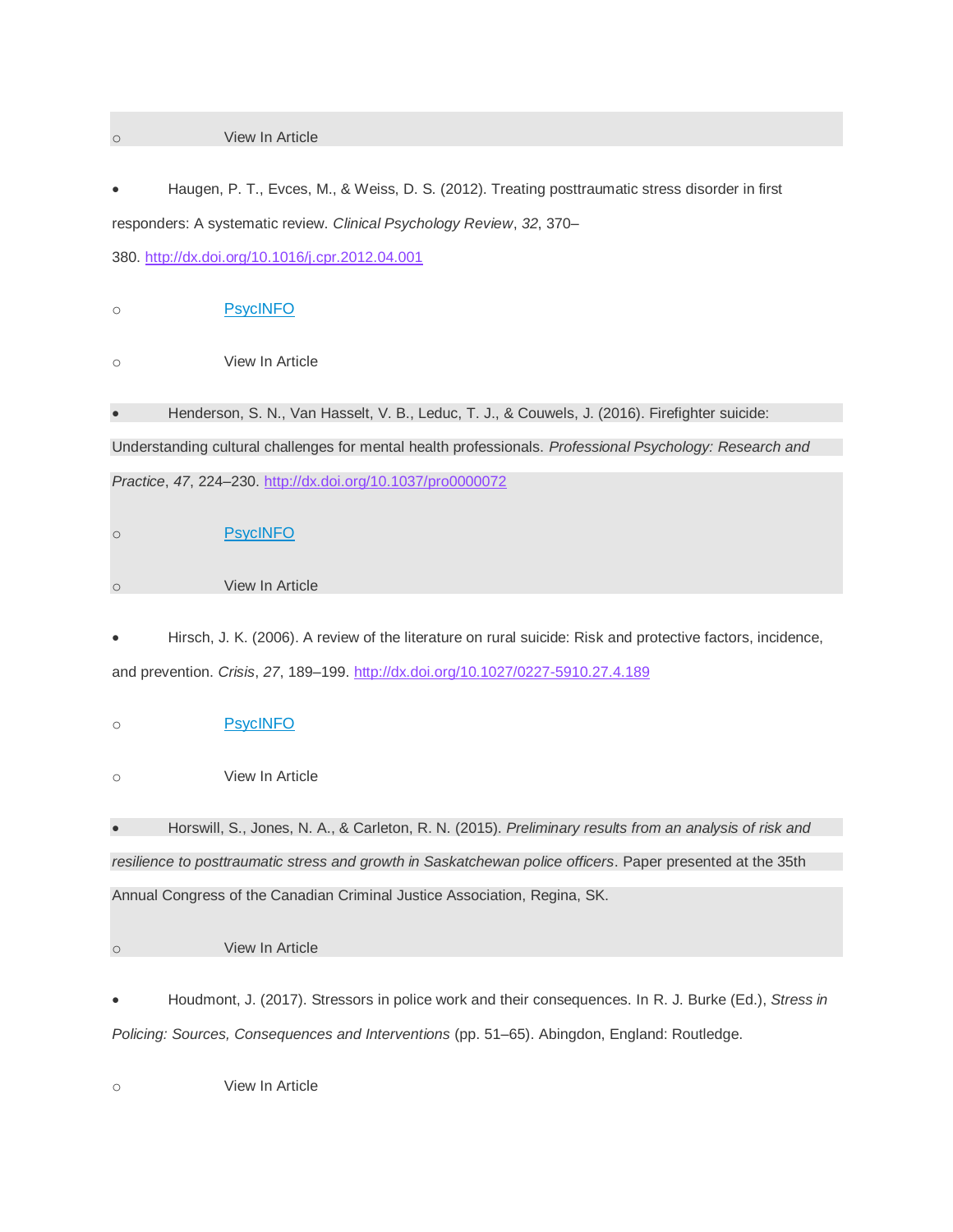|                     | Hunt, M., Auriemma, J., & Cashaw, A. C. (2003). Self-report bias and underreporting of depression on         |
|---------------------|--------------------------------------------------------------------------------------------------------------|
|                     | the BDI-II. Journal of Personality Assessment, 80, 26-30. http://dx.doi.org/10.1207/S15327752JPA8001_10      |
| $\circlearrowright$ | <b>PsycINFO</b>                                                                                              |
| $\circ$             | View In Article                                                                                              |
|                     | Ide, N., Wyder, M., Kolves, K., & De Leo, D. (2010). Separation as an important risk factor for suicide:     |
|                     | A systematic review. Journal of Family Issues, 31, 1689-1716. http://dx.doi.org/10.1177/0192513X10365317     |
| $\circ$             | <b>PsycINFO</b>                                                                                              |
| $\circlearrowright$ | View In Article                                                                                              |
|                     | Jonsson, A., & Segesten, K. (2004). Guilt, shame and need for a container: A study of post-traumatic         |
|                     | stress among ambulance personnel. Accident and Emergency Nursing, 12, 215–                                   |
|                     | 223. http://dx.doi.org/10.1016/j.aaen.2004.05.001                                                            |
| $\circlearrowright$ | View In Article                                                                                              |
|                     | Karaffa, K. M., & Koch, J. M. (2016). Stigma, pluralistic ignorance, and attitudes toward seeking mental     |
|                     | health services among police officers. Criminal Justice and Behavior, 43, 759-                               |
|                     | 777. http://dx.doi.org/10.1177/0093854815613103                                                              |
| O                   | <b>PsycINFO</b>                                                                                              |
| $\circ$             | View In Article                                                                                              |
|                     | Komarovskaya, I., Maguen, S., McCaslin, S. E., Metzler, T. J., Madan, A., Brown, A. D.,                      |
|                     | . Marmar, C. R. (2011). The impact of killing and injuring others on mental health symptoms among police     |
|                     | officers. Journal of Psychiatric Research, 45, 1332-1336. http://dx.doi.org/10.1016/j.jpsychires.2011.05.004 |
| $\circ$             | <b>PsycINFO</b>                                                                                              |
| $\circ$             | View In Article                                                                                              |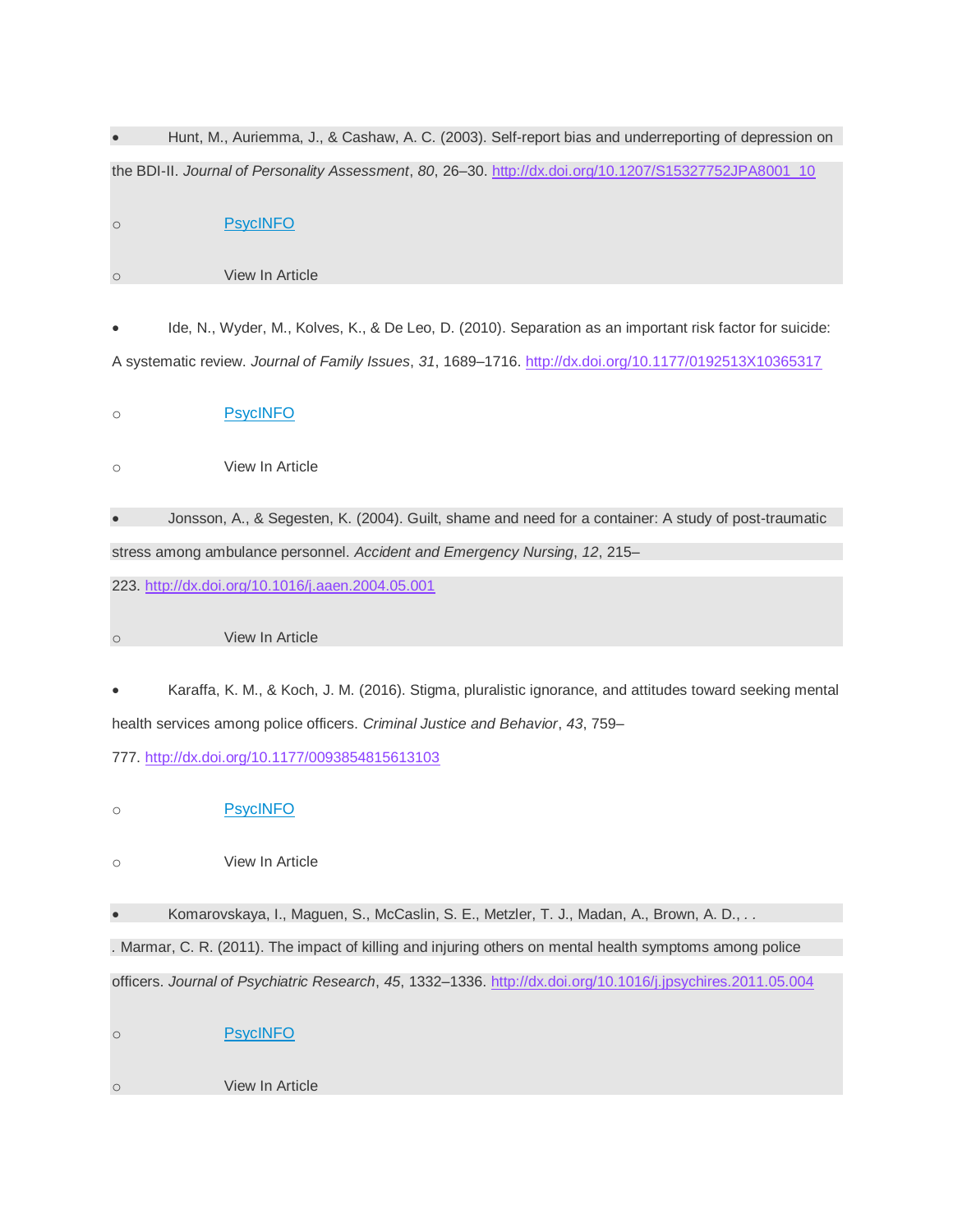| Kposowa, A. J. (2000). Marital status and suicide in the National Longitudinal Mortality Study. Journal |  |  |  |  |
|---------------------------------------------------------------------------------------------------------|--|--|--|--|
| of Epidemiology and Community Health, 54, 254-261. http://dx.doi.org/10.1136/jech.54.4.254              |  |  |  |  |

o [PsycINFO](http://psycnet.apa.org/record/2000-08009-001)

o View In Article

• Krysinska, K., & Lester, D. (2010). Post-traumatic stress disorder and suicide risk: A systematic review. *Archives of Suicide Research*, *14*, 1–23. <http://dx.doi.org/10.1080/13811110903478997>

o [PsycINFO](http://psycnet.apa.org/record/2010-02018-001)

o View In Article

• LaMontagne, A. D., & Milner, A. (2017). Working conditions as modifiable risk factors for suicidal thoughts and behaviours. Occupational and Environmental Medicine, 74, 4–5. [http://dx.doi.org/10.1136/oemed-](http://dx.doi.org/10.1136/oemed-2016-104036)[2016-104036](http://dx.doi.org/10.1136/oemed-2016-104036)

o View In Article

• Lawrynowicz, A. E. B., & Baker, T. D. (2005). Suicide and latitude in Argentina: Durkheim upsidedown. *The American Journal of Psychiatry*, *162*, 1022. <http://dx.doi.org/10.1176/appi.ajp.162.5.1022>

o **[PsycINFO](http://psycnet.apa.org/record/2005-04693-033)** 

o View In Article

• Loo, R. (1986). Suicide among police in a federal force. *Suicide and Life-Threatening Behavior*, *16*, 379–388. <http://dx.doi.org/10.1111/j.1943-278X.1986.tb01019.x>

o <mark>[PsycINFO](http://psycnet.apa.org/record/1988-04683-001)</mark>

o View In Article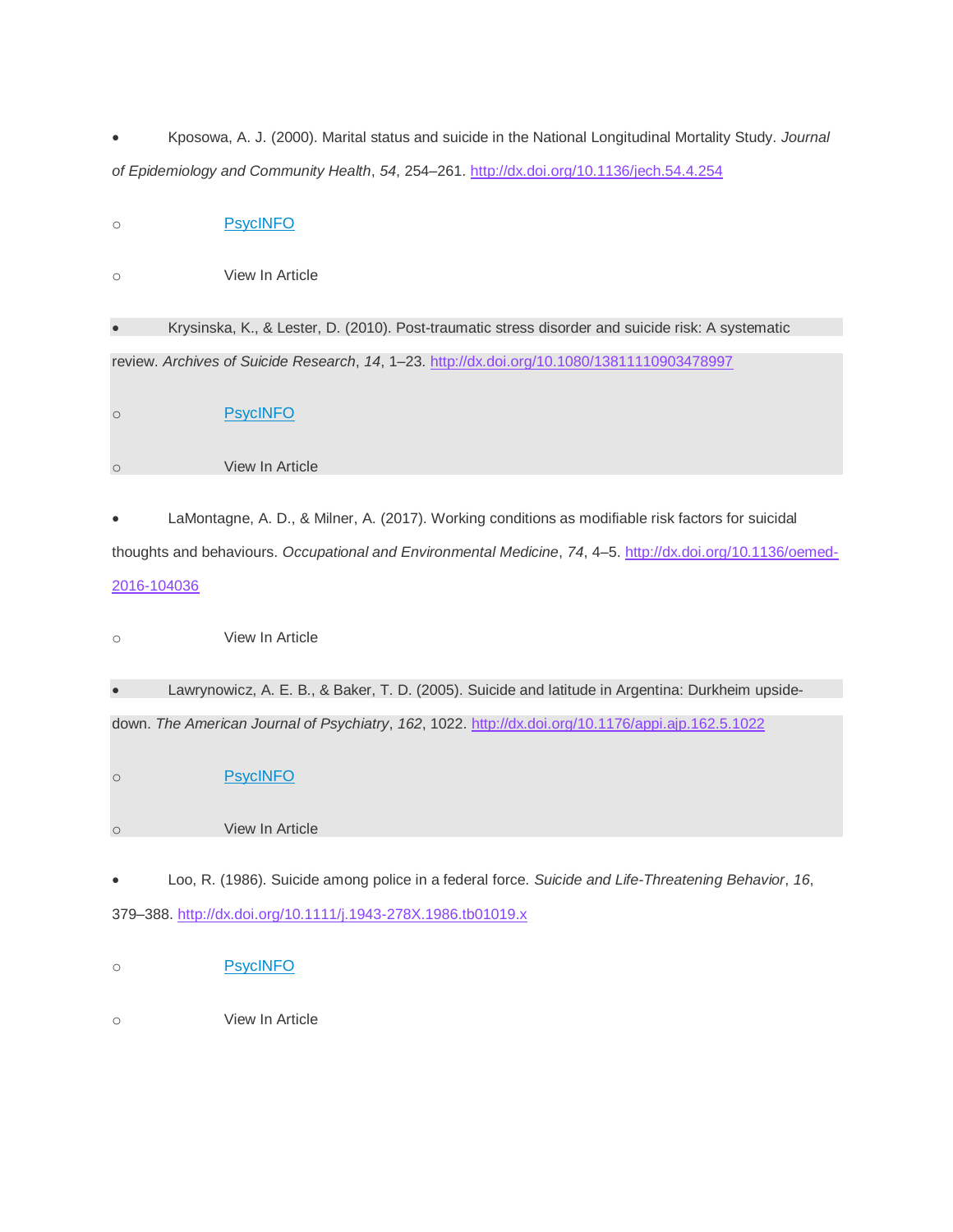• Lorant, V., Kunst, A. E., Huisman, M., Costa, G., & Mackenbach, J., & the EU Working Group on Socio-Economic Inequalities in Health. (2005). Socio-economic inequalities in suicide: A European comparative study. *The British Journal of Psychiatry*, *187*, 49–54. <http://dx.doi.org/10.1192/bjp.187.1.49> o [PsycINFO](http://psycnet.apa.org/record/2005-08206-009)

| $\circ$ | View In Article                                                                                             |
|---------|-------------------------------------------------------------------------------------------------------------|
|         |                                                                                                             |
|         | Ménard, K. S., & Arter, M. L. (2014). Stress, coping, alcohol use, and posttraumatic stress disorder        |
|         | among an international sample of police officers: Does gender matter? Police Quarterly, 17, 307-            |
|         | 327. http://dx.doi.org/10.1177/1098611114548097                                                             |
| $\circ$ | <b>PsycINFO</b>                                                                                             |
| $\circ$ | View In Article                                                                                             |
|         | Milner, A., Currier, D., LaMontagne, A. D., Spittal, M. J., & Pirkis, J. (2017). Psychosocial job stressors |
|         | and thoughts about suicide among males: A cross-sectional study from the first wave of the Ten to Men       |
|         | cohort. Public Health, 147, 72-76. http://dx.doi.org/10.1016/j.puhe.2017.02.003                             |
| $\circ$ | <b>PsycINFO</b>                                                                                             |
| $\circ$ | View In Article                                                                                             |
|         | Milner, A., Page, K., Spencer-Thomas, S., & Lamotagne, A. D. (2015). Workplace suicide prevention:          |
|         | A systematic review of published and unpublished activities. Health Promotion International, 30, 29-        |
|         | 37. http://dx.doi.org/10.1093/heapro/dau085                                                                 |
| $\circ$ | <b>PsycINFO</b>                                                                                             |
| $\circ$ | View In Article                                                                                             |

• Milner, A., Spittal, M. J., Pirkis, J., Chastang, J. F., Niedhammer, I., & LaMontagne, A. D. (2017). Low control and high demands at work as risk factors for suicide: An Australian national population-level casecontrol study. *Psychosomatic Medicine*, *79*, 358–364. <http://dx.doi.org/10.1097/PSY.0000000000000389>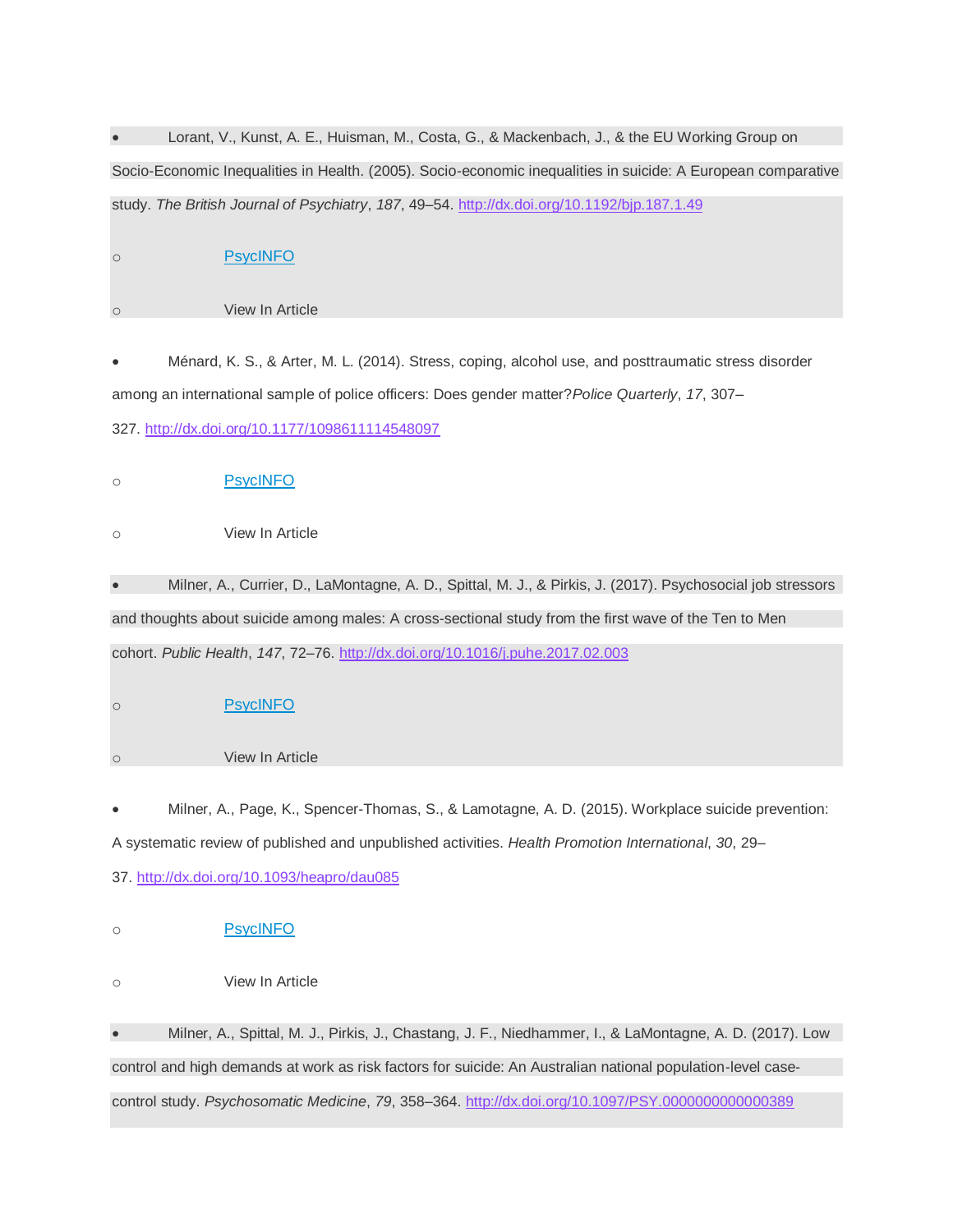| $\circ$             | <b>PsycINFO</b>                                                                                            |
|---------------------|------------------------------------------------------------------------------------------------------------|
| $\circ$             | View In Article                                                                                            |
|                     |                                                                                                            |
|                     | Milner, A., Witt, K., Maheen, H., & LaMontagne, A. D. (2017). Access to means of suicide, occupation       |
|                     | and the risk of suicide: A national study over 12 years of coronial data. BMC                              |
|                     | Psychiatry, 17, Article 125. http://dx.doi.org/10.1186/s12888-017-1288-0                                   |
| $\circ$             | <b>PsycINFO</b>                                                                                            |
| $\bigcirc$          | View In Article                                                                                            |
|                     | Mishara, B. L., & Martin, N. (2012). Effects of a comprehensive police suicide prevention                  |
|                     | program. Crisis, 33, 162-168. http://dx.doi.org/10.1027/0227-5910/a000125                                  |
| $\circ$             | <b>PsycINFO</b>                                                                                            |
| $\circ$             | View In Article                                                                                            |
|                     |                                                                                                            |
|                     | Mund, M., & Mitte, K. (2012). The costs of repression: A meta-analysis on the relation between             |
|                     | repressive coping and somatic diseases. Health Psychology, 31, 640-649. http://dx.doi.org/10.1037/a0026257 |
| $\circ$             | <b>PsycINFO</b>                                                                                            |
| $\circlearrowright$ | View In Article                                                                                            |
| $\bullet$           | Mustard, C. A., Bielecky, A., Etches, J., Wilkins, R., Tjepkema, M., Amick, B. C., Aronson, K.             |
|                     | J. (2010). Suicide mortality by occupation in Canada, 1991–2001. The Canadian Journal of Psychiatry, 55,   |
|                     | 369-376. http://dx.doi.org/10.1177/070674371005500606                                                      |
| $\circ$             | <b>PsycINFO</b>                                                                                            |
| $\circ$             | View In Article                                                                                            |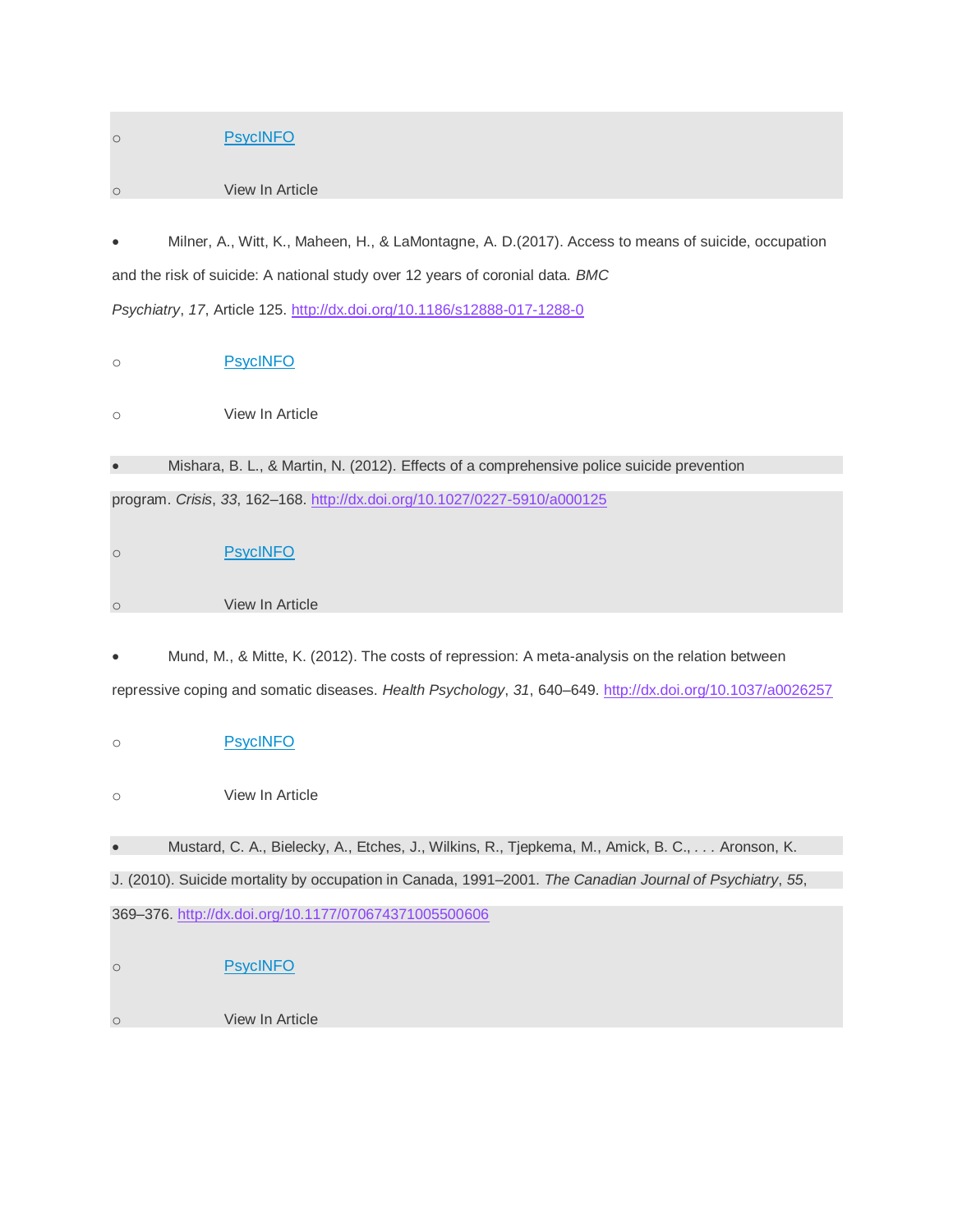• Nock, M. K., Borges, G., Bromet, E. J., Alonso, J., Angermeyer, M., Beautrais, A., *. . .* Williams, D. (2008). Cross-national prevalence and risk factors for suicidal ideation, plans and attempts. *The British Journal of Psychiatry*, *192*, 98–105. <http://dx.doi.org/10.1192/bjp.bp.107.040113>

| Nock, M. K., Hwang, I., Sampson, N. A., & Kessler, R. C. (2010). Mental disorders, comorbidity and          |
|-------------------------------------------------------------------------------------------------------------|
| suicidal behavior: Results from the National Comorbidity Survey Replication. Molecular Psychiatry, 15, 868– |
|                                                                                                             |
|                                                                                                             |
|                                                                                                             |

• O'Connor Shelley, T., Schaefer Morabito, M., & Tobin-Gurley, J. (2011). Gendered institutions and gender roles: Understanding the experiences of women in policing. *Criminal Justice Studies: A Critical Journal of Law & Society*, *24*, 351–367.

o View In Article

o View In Article

• Oliphant, R. (Chair). (2016). *Healthy Minds, Safe Communities: Supporting Our Public Safety Officers Through a National Strategy for Operational Stress Injuries*. Parliament of Canada. Standing Committee on Public Safety and National SecurityRetrieved

fro[mhttp://www.parl.gc.ca/HousePublications/Publication.aspx?DocId=8457704&Language=E](http://www.parl.gc.ca/HousePublications/Publication.aspx?DocId=8457704&Language=E)

o View In Article

• Pacholok, S. (2009). Gendered strategies of self: Navigating hierarchy and contesting masculinities. *Gender, Work and Organization*, *16*, 471–500. [http://dx.doi.org/10.1111/j.1468-](http://dx.doi.org/10.1111/j.1468-0432.2009.00452.x) [0432.2009.00452.x](http://dx.doi.org/10.1111/j.1468-0432.2009.00452.x)

o [PsycINFO](http://psycnet.apa.org/record/2009-09756-004)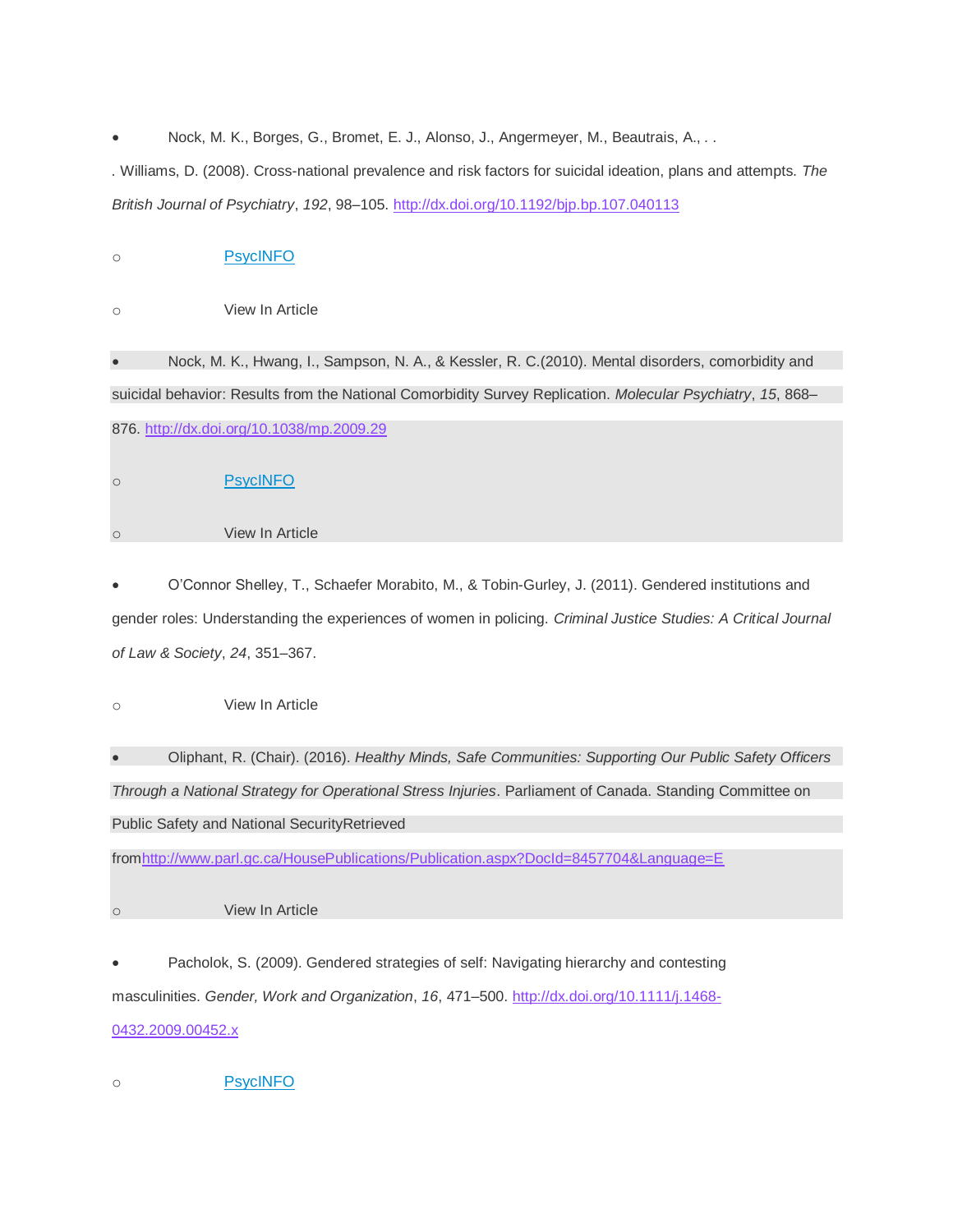## o View In Article

• Pagura, J., Fotti, S., Katz, L. Y., Sareen, J., & the Swampy Cree Suicide Prevention Team. (2009). Help seeking and perceived need for mental health care among individuals in Canada with suicidal behaviors. *Psychiatric Services*, *60*, 943–949. <http://dx.doi.org/10.1176/ps.2009.60.7.943>

o [PsycINFO](http://psycnet.apa.org/record/2009-10163-011) o View In Article

• Picard, M. (Chair). (2016, January29). *National Roundtable on Post-Traumatic Stress Disorder*. Paper presented at the Standing Committee on Public Safety and National Security (SECU), Regina, Saskatchewan, Canada.

o View In Article

• Pienaar, J., Rothmann, S., & van de Vijver, F. J. R.(2007). Occupational stress, personality traits, coping strategies, and suicide ideation in the South African police service. *Criminal Justice and Behavior*, *34*, 246–258. <http://dx.doi.org/10.1177/0093854806288708>

o [PsycINFO](http://psycnet.apa.org/record/2007-01825-006)

o View In Article

• Pompili, M., Vichi, M., Qin, P., Innamorati, M., De Leo, D., & Girardi, P. (2013). Does the level of education influence completed suicide? A nationwide register study. *Journal of Affective Disorders*, *147*, 437– 440. <http://dx.doi.org/10.1016/j.jad.2012.08.046>

o **[PsycINFO](http://psycnet.apa.org/record/2013-19360-029)** 

o View In Article

• Richardson, J. D., Darte, K., Grenier, S., English, A., & Sharpe, J. (2008). Operational stress injury social support: A Canadian innovation in professional peer support. *Canadian Military Journal*, *9*, 57–64.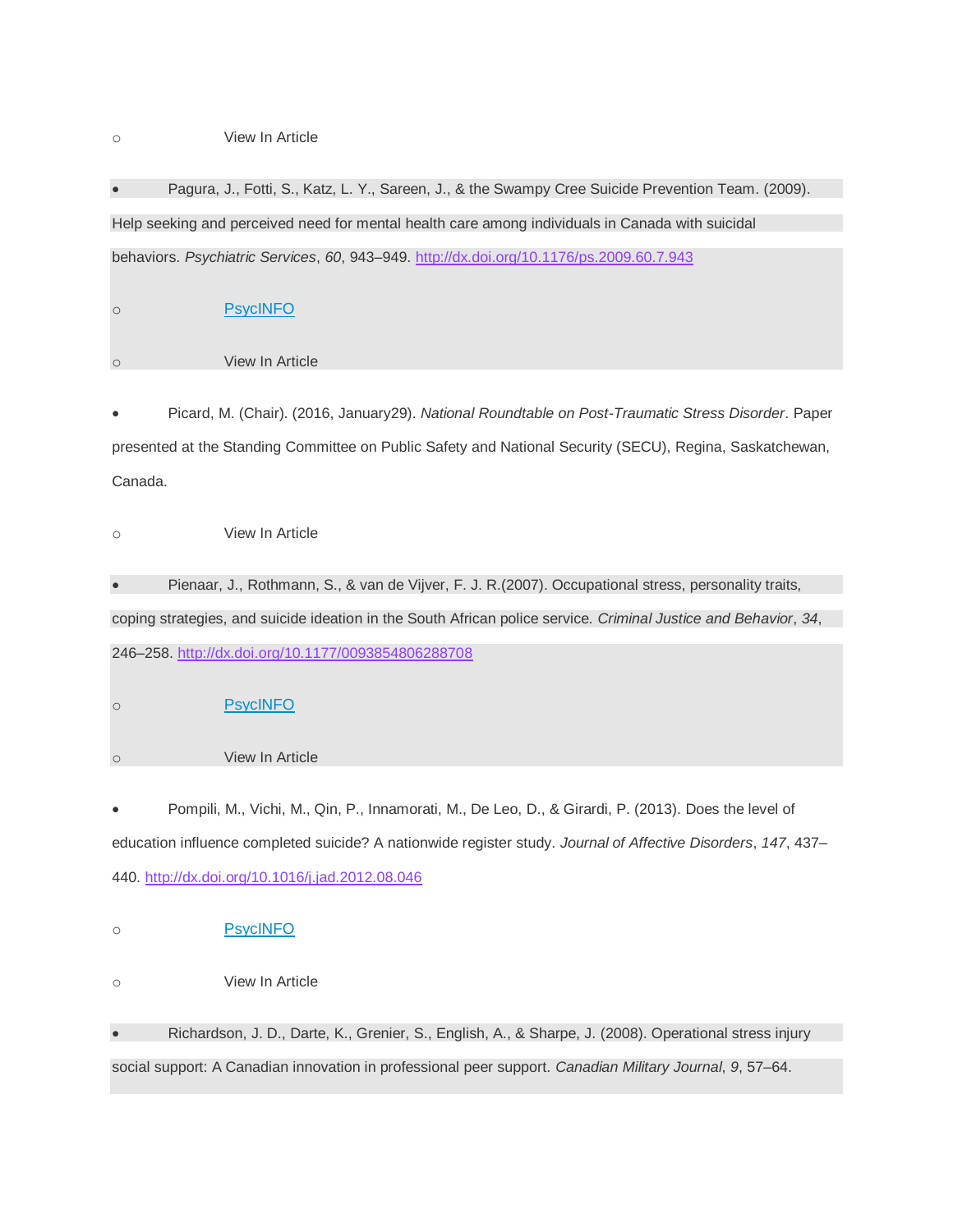## o View In Article

• Sareen, J., Afifi, T. O., Taillieu, T., Cheung, K., Turner, S., Bolton, S. L., *. . .* Zamorski, M. A. (2016). Trends in suicidal behaviour and use of mental health services in Canadian military and civilian populations. *Canadian Medical Association Journal*, *188*, E261–E267. <http://dx.doi.org/10.1503/cmaj.151047>

o [PsycINFO](http://psycnet.apa.org/record/2016-49609-004)

o View In Article

o [PsycINFO](http://psycnet.apa.org/record/2014-35102-027)

• Sareen, J., Cox, B. J., Afifi, T. O., de Graaf, R., Asmundson, G. J. G., ten Have, M., & Stein, M. B.(2005). Anxiety disorders and risk for suicidal ideation and suicide attempts: A population-based longitudinal study of adults. *Archives of General Psychiatry*, *62*, 1249–1257. <http://dx.doi.org/10.1001/archpsyc.62.11.1249>

o [PsycINFO](http://psycnet.apa.org/record/2005-14366-008) o View In Article

• Sareen, J., Isaak, C., Katz, L. Y., Bolton, J., Enns, M. W., & Stein, M. B. (2014). Promising strategies for advancement in knowledge of suicide risk factors and prevention. *American Journal of Preventive Medicine*, *47*(Suppl. 2), S257–S263. <http://dx.doi.org/10.1016/j.amepre.2014.05.041>

o View In Article • Shakespeare-Finch, J., Rees, A., & Armstrong, D.(2015). Social support, self-efficacy, trauma and well-being in emergency medical dispatchers. *Social Indicators Research*, *123*, 549– 565. <http://dx.doi.org/10.1007/s11205-014-0749-9> o **[PsycINFO](http://psycnet.apa.org/record/2014-36914-001)** o View In Article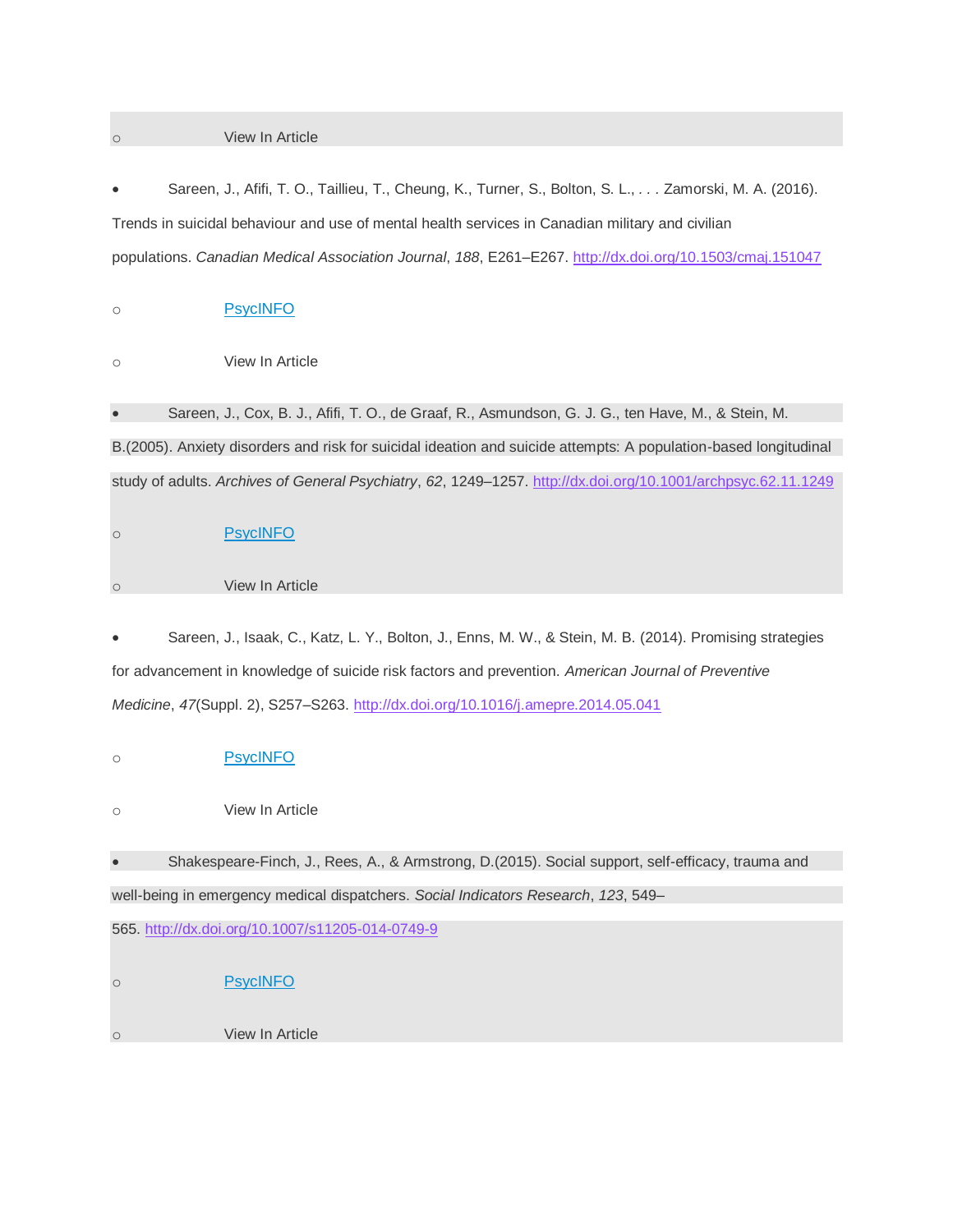• Shear, M. K., Simon, N., Wall, M., Zisook, S., Neimeyer, R., Duan, N., *. . .* Keshaviah, A. (2011). Complicated grief and related bereavement issues for. *DSM–5. Depression and Anxiety*, *28*, 103– 117. <http://dx.doi.org/10.1002/da.20780>

o View In Article

• Sinden, K., MacDermid, J., Buckman, S., Davis, B., Matthews, T., & Viola, C. (2013). A qualitative study on the experiences of female firefighters. *Work: Journal of Prevention, Assessment & Rehabilitation*, *45*, 97–105.

o [PsycINFO](http://psycnet.apa.org/record/2013-16591-011)

o View In Article

• Sokero, T. P., Melartin, T. K., Rytsälä, H. J., Leskelä, U. S., Lestelä-Mielonen, P. S., & Isometsä, E. T. (2005). Prospective study of risk factors for attempted suicide among patients with *DSM–IV* major depressive disorder. *The British Journal of Psychiatry*, *186*, 314–318. <http://dx.doi.org/10.1192/bjp.186.4.314>

| $\circ$   | <b>PsycINFO</b>                                                                                          |
|-----------|----------------------------------------------------------------------------------------------------------|
| $\circ$   | View In Article                                                                                          |
| $\bullet$ | Stanley, I. H., Hom, M. A., & Joiner, T. E. (2016). A systematic review of suicidal thoughts and         |
|           |                                                                                                          |
|           | behaviors among police officers, firefighters, EMTs, and paramedics. Clinical Psychology Review, 44, 25– |
|           |                                                                                                          |
|           | 44. http://dx.doi.org/10.1016/j.cpr.2015.12.002                                                          |
| $\circ$   | <b>PsycINFO</b>                                                                                          |
| $\circ$   | View In Article                                                                                          |
| $\bullet$ | Statistics Canada. (2011). National Household Survey. Statistics                                         |

*Canada*. <http://www12.statcan.gc.ca/nhs-enm/2011/dp-pd/prof/index.cfm?Lang=E>

o View In Article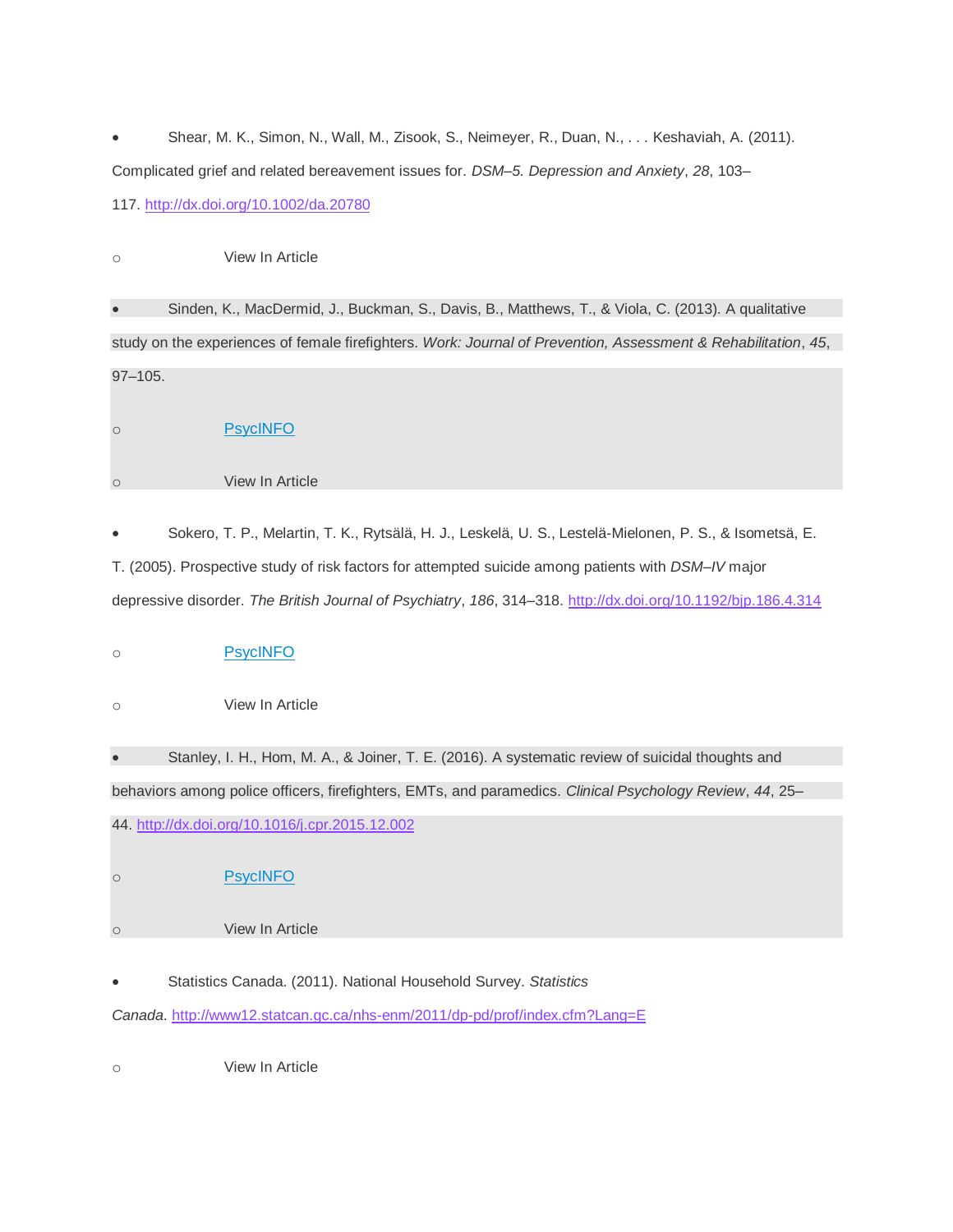| $\bullet$           | Statistics Canada. (2012). Canadian Community Health Survey. Statistics Canada. Retrieved                     |
|---------------------|---------------------------------------------------------------------------------------------------------------|
|                     | fromhttp://www.statcan.gc.ca/pub/82-003-x/2017001/article/14697/tbl/tbl01-eng.htm                             |
| $\circ$             | View In Article                                                                                               |
|                     |                                                                                                               |
|                     | Statistics Canada. (2013). Canadian Forces Mental Health Survey: Master File Documentation.                   |
| Retrieved           |                                                                                                               |
|                     | fromhttp://www23.statcan.gc.ca.libproxy.uregina.ca:2048/imdb/p2SV.pl?Function=getSurvey&SDDS=5084             |
| $\circlearrowright$ | View In Article                                                                                               |
| $\bullet$           | Statistics Canada. (2016). Community Health Survey StatsCan. Statistics Canada. Retrieved                     |
|                     | fromhttp://www23.statcan.gc.ca/imdb/p3lnstr.pl?Function=assembleInstr⟨=en&Item_Id=260675-qb270115             |
| $\circ$             | View In Article                                                                                               |
|                     | Statistics Canada. (2017). Suicide rates: An overview. Statistics Canada. Retrieved                           |
|                     | fromhttp://www.statcan.gc.ca/pub/82-624-x/2012001/article/11696-eng.htm-n7                                    |
|                     |                                                                                                               |
| $\circlearrowright$ | View In Article                                                                                               |
| $\bullet$           | Stein, D. J., Chiu, W. T., Hwang, I., Kessler, R. C., Sampson, N., Alonso, J., Nock, M. K. (2010).            |
|                     | Cross-national analysis of the associations between traumatic events and suicidal behavior: Findings from the |
|                     | WHO World Mental Health Surveys. PLoS ONE, 5. http://dx.doi.org/10.1371/journal.pone.0010574                  |
| $\circ$             | <b>PsycINFO</b>                                                                                               |
| $\circ$             | View In Article                                                                                               |
| ٠                   | Sterud, T., Hem, E., Lau, B., & Ekeberg, O. (2008). Suicidal ideation and suicide attempts in a               |
|                     | nationwide sample of operational Norwegian ambulance personnel. Journal of Occupational Health, 50, 406-      |
|                     | 414. http://dx.doi.org/10.1539/joh.L8025                                                                      |

o View In Article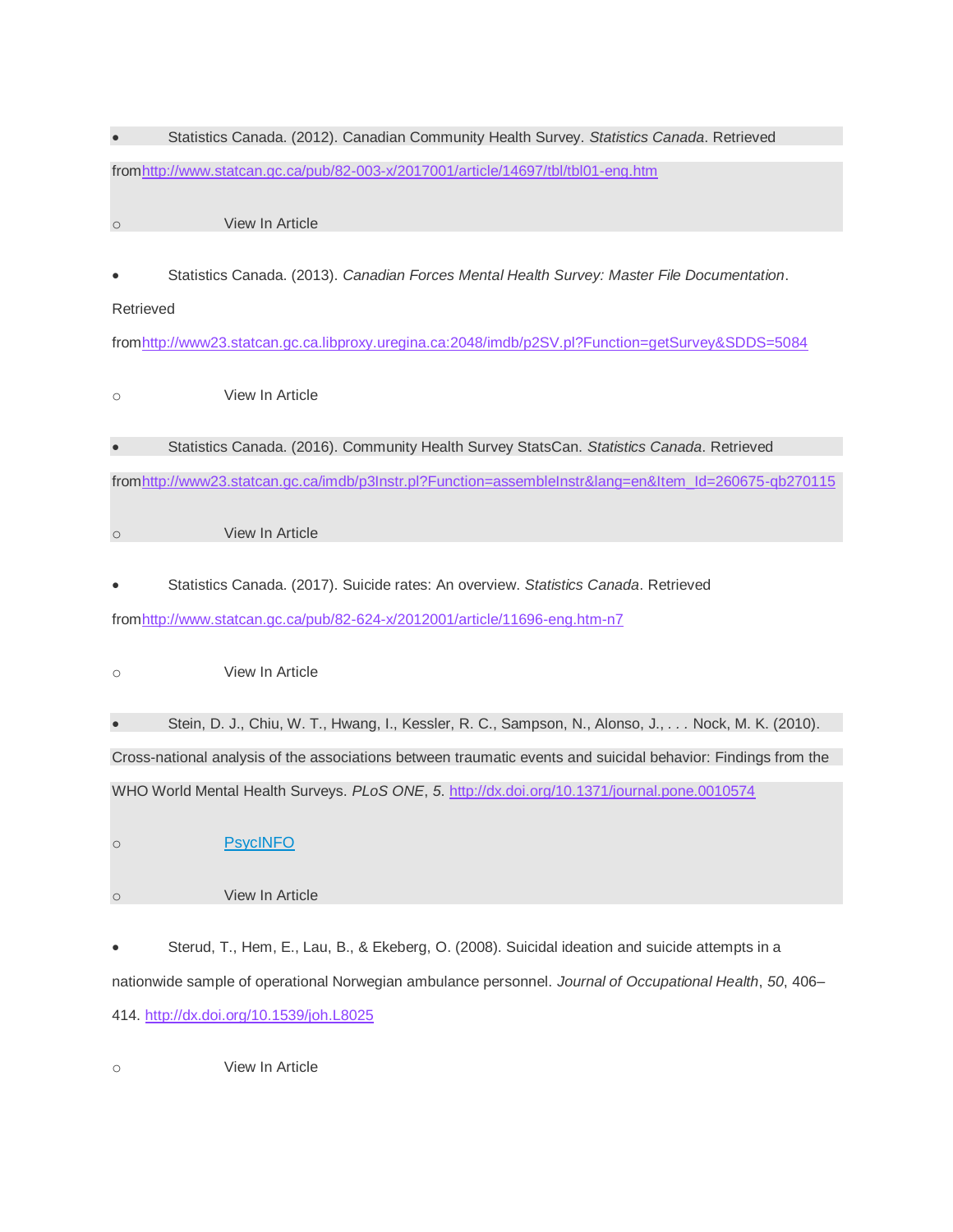• Taylor, J. A., Barnes, B., Davis, A. L., Wright, J., Widman, S., & LeVasseur, M. (2016). Expecting the unexpected: A mixed methods study of violence to EMS responders in an urban fire department. *American Journal of Industrial Medicine*, *59*, 150–163. <http://dx.doi.org/10.1002/ajim.22550>

o View In Article

• Ungar, M. (2011). The social ecology of resilience: Addressing contextual and cultural ambiguity of a nascent construct. *American Journal of Orthopsychiatry*, *81*, 1–17. [http://dx.doi.org/10.1111/j.1939-](http://dx.doi.org/10.1111/j.1939-0025.2010.01067.x) [0025.2010.01067.x](http://dx.doi.org/10.1111/j.1939-0025.2010.01067.x)

o [PsycINFO](http://psycnet.apa.org/record/2012-11011-001)

o View In Article

• Vallières, A., Azaiez, A., Moreau, V., LeBlanc, M., & Morin, C. M. (2014). Insomnia in shift work. *Sleep Medicine*, *15*, 1440–1448. <http://dx.doi.org/10.1016/j.sleep.2014.06.021>

| $\cap$ | <b>PsycINFO</b> |
|--------|-----------------|
|        |                 |

o View In Article

• van der Feltz-Cornelis, C. M., Sarchiapone, M., Postuvan, V., Volker, D., Roskar, S., Grum, A. T., *. . .*Hegerl, U. (2011). Best practice elements of multilevel suicide prevention strategies: A review of systematic reviews. *Crisis*, *32*, 319–333. <http://dx.doi.org/10.1027/0227-5910/a000109>

o [PsycINFO](http://psycnet.apa.org/record/2011-29240-004)

o View In Article

• Van Orden, K. A., Witte, T. K., Cukrowicz, K. C., Braithwaite, S. R., Selby, E. A., & Joiner, T. E., Jr. (2010). The interpersonal theory of suicide. *Psychological Review*, *117*, 575–

600. <http://dx.doi.org/10.1037/a0018697>

o [PsycINFO](http://psycnet.apa.org/record/2010-06891-010)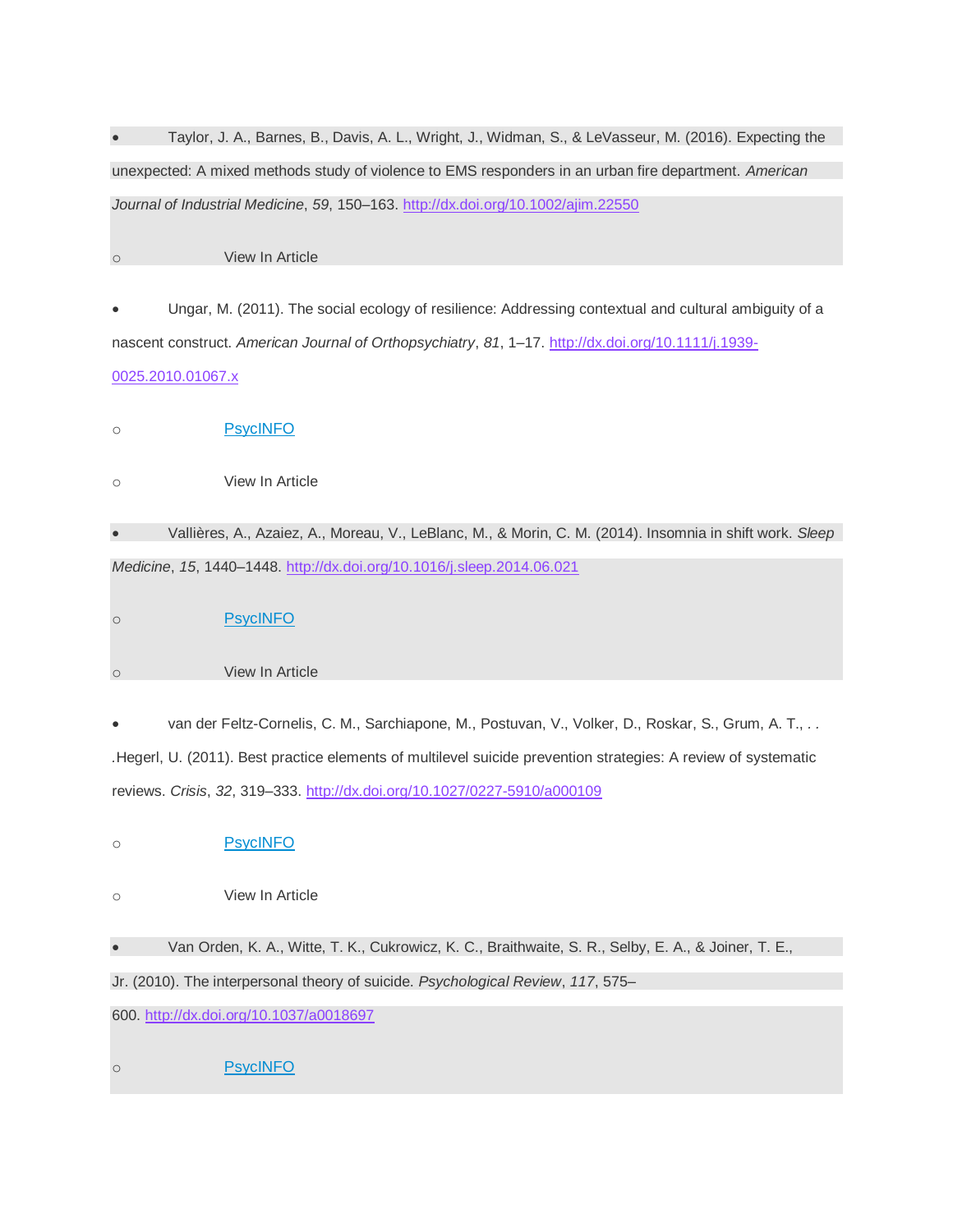#### o View In Article

• Wilcox, H. C., Conner, K. R., & Caine, E. D. (2004). Association of alcohol and drug use disorders and completed suicide: An empirical review of cohort studies. *Drug and Alcohol Dependence*, *76*(Suppl.), S11– S19. <http://dx.doi.org/10.1016/j.drugalcdep.2004.08.003>

o [PsycINFO](http://psycnet.apa.org/record/2004-22270-003)

o View In Article

• Williams, A. (2012). Emotion work in paramedic practice: The implications for nurse educators. *Nurse Education Today*, *32*, 368–372. <http://dx.doi.org/10.1016/j.nedt.2011.05.008>

View In Article

# **Footnotes**

## **1**

Rural was defined as persons who reported their work location as being a Farm or Acreage, Village or Hamlet (∼1–200 citizens), Small Town (∼200–800 citizens), or First Nation community; in contrast, Urban was defined as persons who reported their work location as being a Town (∼800– 7,000 citizens), Big Town (∼7,000–20,000 citizens), Small City (∼20,000–100,000 citizens), City (∼100,000–300,000 citizens), or Large City (∼300,000 + citizens).

Special thanks for recruitment support provided by the (alphabetically): Badge of Life Canada, Behind the Red Serge, Canadian Association for Police Governance (CAPG), Canadian Association of Chiefs of Police (CACP), Canadian Association of Fire Chiefs (CAFC), Canadian Institute for Military and Veteran Health Research (CIMVHR), Canadian Ministry of Public Safety and Emergency Preparedness, Canadian Police Association (CPA), Community Safety Knowledge Alliance, Correctional Service of Canada (CSC), Families of the RCMP for PTSD Awareness, First Responder Mental Health Network Collaboration, International Association of Firefighters (IAFF), Justice Institute of British Columbia, Mental Health Commission of Canada, Mood Disorders Society of Canada, Nova Scotia Operational Stress Injury Clinic - Capital Health, Paramedic Association of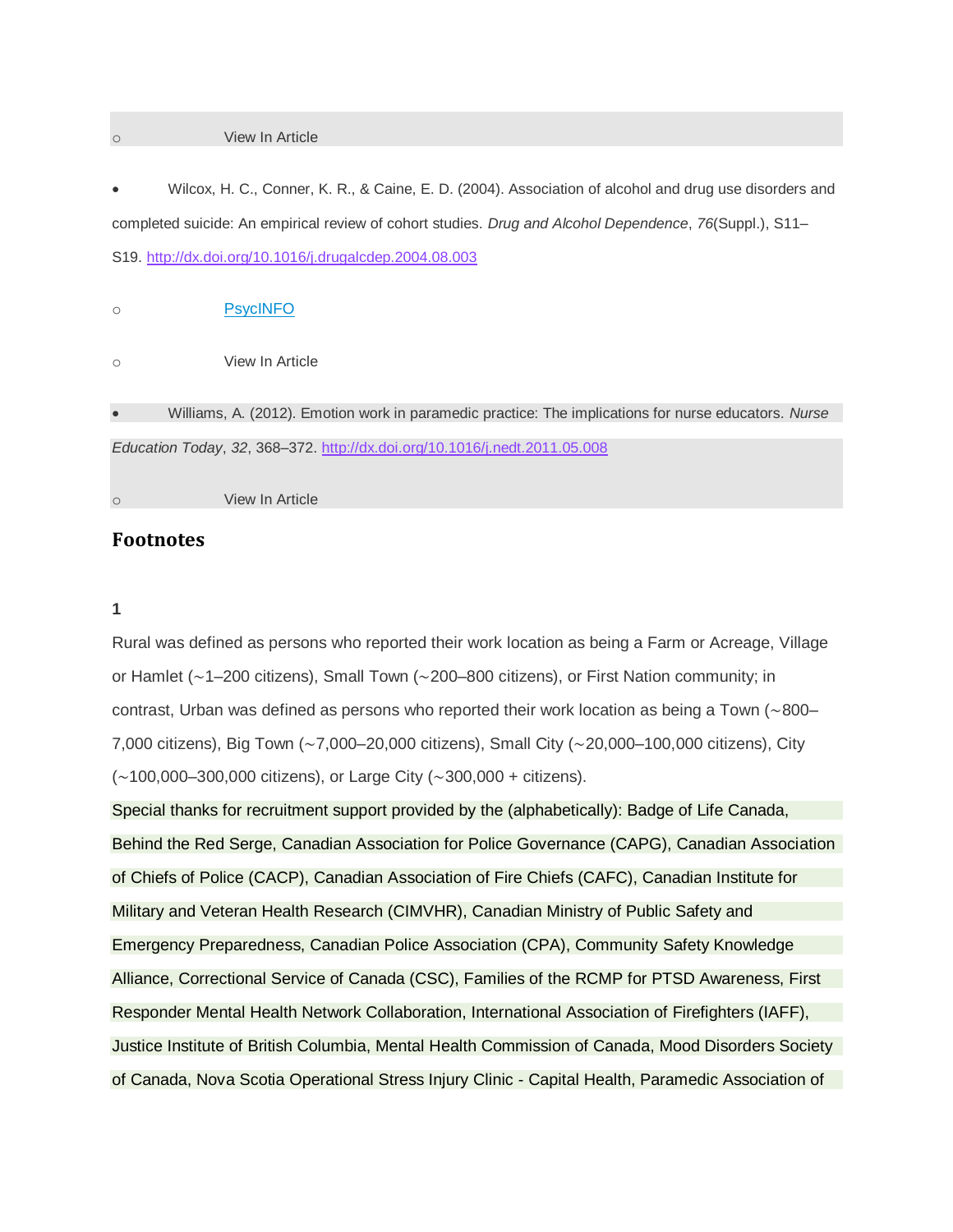Canada (PAC), Paramedic Chiefs of Canada (PCC), Royal Canadian Mounted Police (RCMP), Tema Conter Trust, Union of Solicitor General Employees (USGE), and Wounded Warriors Canada. All authors made substantial contributions consistent with the International Committee of Medical Journal Editors. The details describing the contributions are presented below alphabetically by last name. Initial project design was a collaborative effort based on the following contributors, each of whom was responsible for overseeing their area-specific domains for assessment, all of whom reviewed, revised as necessary, and approved the final design in its entirety: Abrams, Afifi, Asmundson, Beshai, Brunet, Carleton, Cramm, Dobson, Duranceau, Griffiths, Groll, Hatcher, Jones, Keane, LeBouthillier, MacPhee, Ricciardelli, Sareen, Stewart, Weekes. Implementation was a collaborative effort primarily driven by: Abrams, Afifi, Asmundson, Carleton, Duranceau, Griffiths, Groll, Hozempa, Jones, LeBouthillier, MacPhee, Ricciardelli, Sareen, Stewart, Weekes. Analysis for the current article was a collaborate effort primarily driven by each of the following: Afifi, Asmundson, Carleton, Cramm, Hozempa, Sareen, Taillieu, Turner; however, area-specific analytic information was provided by different authors as required. Write up for the current article was a collaborate effort primarily driven by each of the following: Asmundson, Afifi, Carleton, Sareen, Taillieu, Turner; however, *all* authors reviewed the document and provided detailed feedback that was ultimately integrated into the submitted manuscript. All authors also approved the submitted version of the manuscript. The study was approved by the University of Regina Institutional Research Ethics Board (File 2016-107). We complied with Canadian Psychological Association ethical standards in the treatment of our sample. The survey was available for voluntary participation from 09/01/2016 to 01/31/2017. All interested persons were directed to a website with study details and were required to explicitly indicate consent before proceeding. There are no details, images, or videos relating to an individual person presented in the current manuscript. The data sets generated and/or analysed during the current study are not publicly available due guarantees made in the data collection consent form regarding protections to ensure participant confidentiality. R. Nicholas Carleton's research is supported by the Canadian Institutes of Health Research (CIHR) through a New Investigator Award (FRN: 285489). Tracie O. Afifi's research is supported by a CIHR New Investigator Award and Foundation Scheme Award. This research was also funded in part by the Ministry of Public Safety and Emergency Preparedness through the Policy Development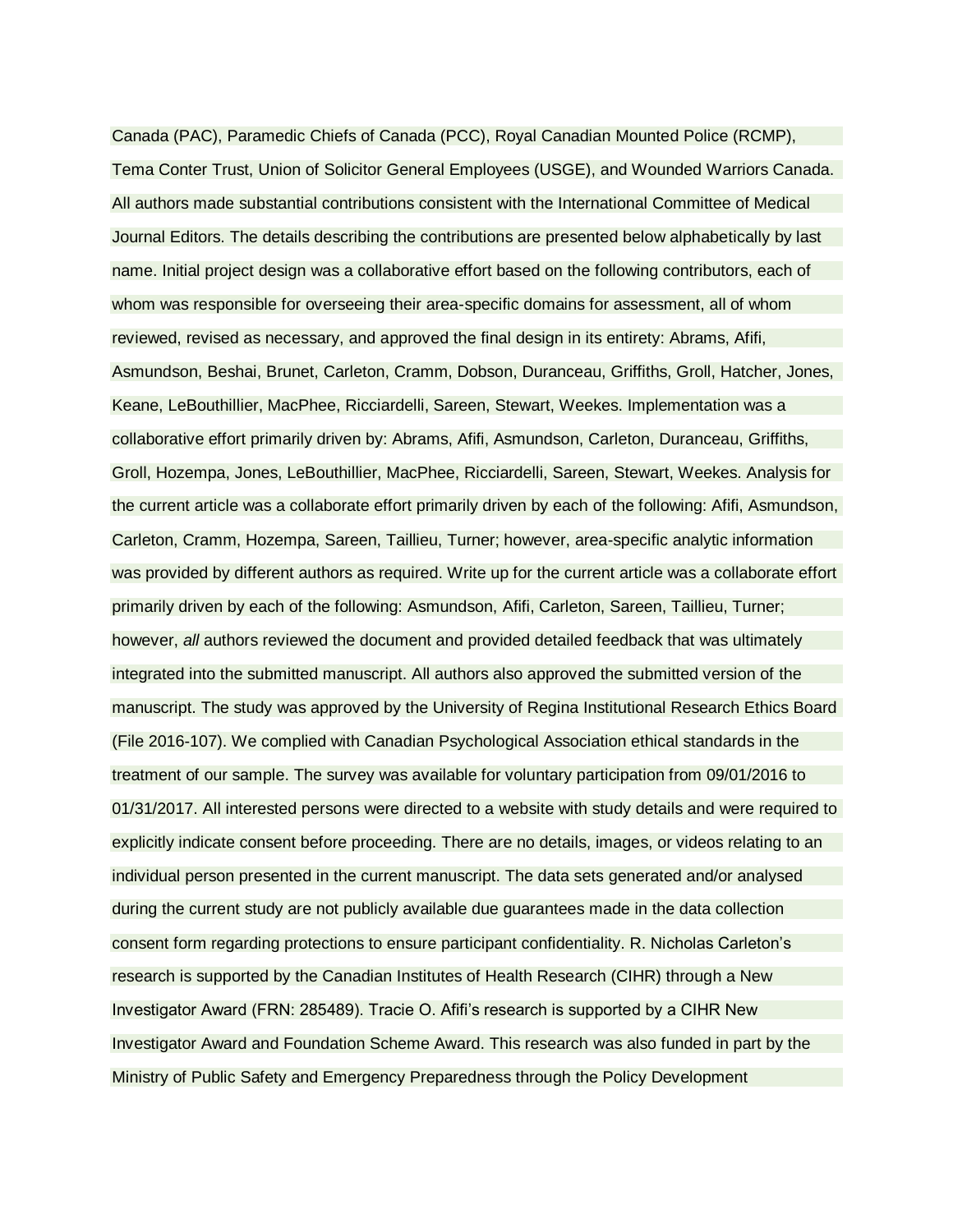Contribution Program. Dr. Sareen is a consultant for UPTODATE and has written the Epidemiology Chapter for Posttraumatic Stress Disorder. This work is in the field of epidemiology of work stress.

Dr. Sareen does not have any conflict of interest with drug products or other

industry.Correspondence concerning this article should be addressed to R. Nicholas Carleton,

Anxiety and Illness Behaviours Laboratory, Department of Psychology, University of Regina, Regina, SK, Canada, S4S 0A2

Email: [nick.carleton@uregina.ca](mailto:nick.carleton@uregina.ca)

Received October 2, 2017

Revision received November 13, 2017

Accepted November 22, 2017

First published online February 8, 2018

## **TABLES AND FIGURES**

| <b>Caracter</b><br>AT JOHN<br>$-201.5$ / GHz.<br>Automo-<br><b>TELL</b><br>$-1.001$<br><b>STAR</b><br>THE R. P. LEWIS CO., LANSING<br>$4011.36 + 155$<br>48-140-2 (100-<br>$1 - 20$<br>37,402<br>148.183.0451<br><b>Wilmester</b><br>$-$ , which should be<br><b>Ball</b><br><b>Hitchcock</b><br>in all others<br>1.140.00<br>1.44<br>$\sim$<br>$-$<br>30-30 -<br><b>SALE LYNAX</b><br>$3.5 - 36 -$<br>ALL ALL MAY<br><b>CAME</b><br>49-14039-1-120-2<br>a police.<br>1. Auto<br><b>All US</b><br>DO & LORES<br>Photo Rd. 3. Auto<br>As 1.69, 1.601<br>$\sim$<br><b>Six Car</b><br>3 million<br>ALLEL MAY<br>Michigan, Miller<br>KIN LORD.<br>ALCOHOL: NEW<br>\$10 US\$<br>401111140<br><b>GE-AND-HARAS</b><br>$\sim$<br>Mumat Sales<br>.<br>At 7. of Tax.<br>4.4-4786<br>$-1446$<br>1. August<br>$-14.46$<br>$-46$<br>218187440<br>or Montreal Anders<br><b>AAHEE</b><br>I do in the train<br>$\sim$<br>$-$ That the fifth $\sim$<br><b>SHOW</b><br>$2.51 \pm 19.1$ and $27$<br>1.14 c 36 1.5 c<br>$\sim$<br>4.97.1.84.9.09<br>114.00c<br>1.6 (1984)<br>and in the company of<br>4.86.1.39.25.25<br>491, 722, 11-773<br><b>J-871-AA, 3, (50)</b><br>The pres-<br>14.40<br>$\sim$<br><b>Britannia</b><br><b>Protestant Automo-</b><br>$10-$<br>Romes Cassis, INC. 18.<br>$1 - 24$<br>44.458<br>In 1 (30)<br><b>START IN</b><br><b>SLAUSES</b><br><b>BELLY R. P. ANY</b><br>$-331.81.487$<br>÷<br>Denison County (OR 1)<br>3.1 JULY<br>Merced of Stri-<br>America: Il pascolo (MA) Feds. Hills, MATL 2 .-<br>ALLEL HWY<br><b>STATISTICS</b><br>3.5.1994<br>$\sim$<br>Moddayes Transmiss-17-8, NWT-78170-<br>$\rightarrow$<br>481-23. 1405<br>$-27 + 56 + 1766$<br>$\omega$<br>$\sim$<br>Elderache<br>as I while<br>4.014993<br>Links<br>1.44<br><b>Artist</b><br><b>COMPANY</b><br>$-$ 1.000 and<br>And office<br>811/86 1-772<br>A Author:<br>ALL 1.5 & 1.5 R.<br>1151131785<br><b><i><u>Product amend</u></i></b><br>act my<br>4.4 (4.00)<br>High total in the County of<br>$+ 100$<br>three post-servicies rates dues in pag-<br>$-1.1$ (1981)<br>1111146-144c<br>$48 + 54 + 440$<br>$400 - 762 = 366$<br>44,446<br>$-0.0133$<br>unforgolate entity, programs<br>Transporters degrees to each entiting of<br>$-011.43.118$<br><b>KIND</b><br>Structure and<br>3.1 (49)<br>4951, 311, 3130<br>3.61<br>matur.<br>Ullian to Bund West Lausinez<br>.<br>A double and<br>Auto Bay<br><b>Built Lights</b><br>$-1.000$<br><b>COMME</b><br>12 Made<br>duce<br>491143.1 672<br>$\sim$<br>248137 91A<br>to a com-<br>14.00<br>198181-798<br><b>Electrician</b><br>1. Lotus<br>TO MARK FOR<br>11.0160<br>1.001<br>1.81%<br><b>Sight Board &amp; Justice</b><br>$=$<br><b>Standard Address</b><br>1100 AM 234<br>149172, 1470<br>141.01.946<br>ARVEN<br>14 Okto<br>dealer and con-<br>11.80 - Att 7.70 -<br>1.28.1.81.2.80c<br>101111-046<br>this children.<br>SLA corner<br>1 Posts | Course.                       | <b>Distance</b><br>the case of | . come soldiers a City |           | A part of the series of the | to sell the control of the |
|----------------------------------------------------------------------------------------------------------------------------------------------------------------------------------------------------------------------------------------------------------------------------------------------------------------------------------------------------------------------------------------------------------------------------------------------------------------------------------------------------------------------------------------------------------------------------------------------------------------------------------------------------------------------------------------------------------------------------------------------------------------------------------------------------------------------------------------------------------------------------------------------------------------------------------------------------------------------------------------------------------------------------------------------------------------------------------------------------------------------------------------------------------------------------------------------------------------------------------------------------------------------------------------------------------------------------------------------------------------------------------------------------------------------------------------------------------------------------------------------------------------------------------------------------------------------------------------------------------------------------------------------------------------------------------------------------------------------------------------------------------------------------------------------------------------------------------------------------------------------------------------------------------------------------------------------------------------------------------------------------------------------------------------------------------------------------------------------------------------------------------------------------------------------------------------------------------------------------------------------------------------------------------------------------------------------------------------------------------------------------------------------------------------------------------------------------------------------------------------------------------------------------------------------------------------------------------------------------------------------------------------------------------------------------------------------------------------------------------------------------------------------------------------------------------------------------------------------------------------------------|-------------------------------|--------------------------------|------------------------|-----------|-----------------------------|----------------------------|
|                                                                                                                                                                                                                                                                                                                                                                                                                                                                                                                                                                                                                                                                                                                                                                                                                                                                                                                                                                                                                                                                                                                                                                                                                                                                                                                                                                                                                                                                                                                                                                                                                                                                                                                                                                                                                                                                                                                                                                                                                                                                                                                                                                                                                                                                                                                                                                                                                                                                                                                                                                                                                                                                                                                                                                                                                                                                            |                               |                                |                        |           |                             |                            |
|                                                                                                                                                                                                                                                                                                                                                                                                                                                                                                                                                                                                                                                                                                                                                                                                                                                                                                                                                                                                                                                                                                                                                                                                                                                                                                                                                                                                                                                                                                                                                                                                                                                                                                                                                                                                                                                                                                                                                                                                                                                                                                                                                                                                                                                                                                                                                                                                                                                                                                                                                                                                                                                                                                                                                                                                                                                                            |                               |                                |                        |           |                             |                            |
|                                                                                                                                                                                                                                                                                                                                                                                                                                                                                                                                                                                                                                                                                                                                                                                                                                                                                                                                                                                                                                                                                                                                                                                                                                                                                                                                                                                                                                                                                                                                                                                                                                                                                                                                                                                                                                                                                                                                                                                                                                                                                                                                                                                                                                                                                                                                                                                                                                                                                                                                                                                                                                                                                                                                                                                                                                                                            |                               |                                |                        |           |                             |                            |
|                                                                                                                                                                                                                                                                                                                                                                                                                                                                                                                                                                                                                                                                                                                                                                                                                                                                                                                                                                                                                                                                                                                                                                                                                                                                                                                                                                                                                                                                                                                                                                                                                                                                                                                                                                                                                                                                                                                                                                                                                                                                                                                                                                                                                                                                                                                                                                                                                                                                                                                                                                                                                                                                                                                                                                                                                                                                            |                               |                                |                        |           |                             |                            |
|                                                                                                                                                                                                                                                                                                                                                                                                                                                                                                                                                                                                                                                                                                                                                                                                                                                                                                                                                                                                                                                                                                                                                                                                                                                                                                                                                                                                                                                                                                                                                                                                                                                                                                                                                                                                                                                                                                                                                                                                                                                                                                                                                                                                                                                                                                                                                                                                                                                                                                                                                                                                                                                                                                                                                                                                                                                                            |                               |                                |                        |           |                             |                            |
|                                                                                                                                                                                                                                                                                                                                                                                                                                                                                                                                                                                                                                                                                                                                                                                                                                                                                                                                                                                                                                                                                                                                                                                                                                                                                                                                                                                                                                                                                                                                                                                                                                                                                                                                                                                                                                                                                                                                                                                                                                                                                                                                                                                                                                                                                                                                                                                                                                                                                                                                                                                                                                                                                                                                                                                                                                                                            |                               |                                |                        |           |                             |                            |
|                                                                                                                                                                                                                                                                                                                                                                                                                                                                                                                                                                                                                                                                                                                                                                                                                                                                                                                                                                                                                                                                                                                                                                                                                                                                                                                                                                                                                                                                                                                                                                                                                                                                                                                                                                                                                                                                                                                                                                                                                                                                                                                                                                                                                                                                                                                                                                                                                                                                                                                                                                                                                                                                                                                                                                                                                                                                            |                               |                                |                        |           |                             |                            |
|                                                                                                                                                                                                                                                                                                                                                                                                                                                                                                                                                                                                                                                                                                                                                                                                                                                                                                                                                                                                                                                                                                                                                                                                                                                                                                                                                                                                                                                                                                                                                                                                                                                                                                                                                                                                                                                                                                                                                                                                                                                                                                                                                                                                                                                                                                                                                                                                                                                                                                                                                                                                                                                                                                                                                                                                                                                                            |                               |                                |                        |           |                             |                            |
|                                                                                                                                                                                                                                                                                                                                                                                                                                                                                                                                                                                                                                                                                                                                                                                                                                                                                                                                                                                                                                                                                                                                                                                                                                                                                                                                                                                                                                                                                                                                                                                                                                                                                                                                                                                                                                                                                                                                                                                                                                                                                                                                                                                                                                                                                                                                                                                                                                                                                                                                                                                                                                                                                                                                                                                                                                                                            |                               |                                |                        |           |                             |                            |
|                                                                                                                                                                                                                                                                                                                                                                                                                                                                                                                                                                                                                                                                                                                                                                                                                                                                                                                                                                                                                                                                                                                                                                                                                                                                                                                                                                                                                                                                                                                                                                                                                                                                                                                                                                                                                                                                                                                                                                                                                                                                                                                                                                                                                                                                                                                                                                                                                                                                                                                                                                                                                                                                                                                                                                                                                                                                            |                               |                                |                        |           |                             |                            |
|                                                                                                                                                                                                                                                                                                                                                                                                                                                                                                                                                                                                                                                                                                                                                                                                                                                                                                                                                                                                                                                                                                                                                                                                                                                                                                                                                                                                                                                                                                                                                                                                                                                                                                                                                                                                                                                                                                                                                                                                                                                                                                                                                                                                                                                                                                                                                                                                                                                                                                                                                                                                                                                                                                                                                                                                                                                                            |                               |                                |                        |           |                             |                            |
|                                                                                                                                                                                                                                                                                                                                                                                                                                                                                                                                                                                                                                                                                                                                                                                                                                                                                                                                                                                                                                                                                                                                                                                                                                                                                                                                                                                                                                                                                                                                                                                                                                                                                                                                                                                                                                                                                                                                                                                                                                                                                                                                                                                                                                                                                                                                                                                                                                                                                                                                                                                                                                                                                                                                                                                                                                                                            |                               |                                |                        |           |                             |                            |
|                                                                                                                                                                                                                                                                                                                                                                                                                                                                                                                                                                                                                                                                                                                                                                                                                                                                                                                                                                                                                                                                                                                                                                                                                                                                                                                                                                                                                                                                                                                                                                                                                                                                                                                                                                                                                                                                                                                                                                                                                                                                                                                                                                                                                                                                                                                                                                                                                                                                                                                                                                                                                                                                                                                                                                                                                                                                            |                               |                                |                        |           |                             |                            |
|                                                                                                                                                                                                                                                                                                                                                                                                                                                                                                                                                                                                                                                                                                                                                                                                                                                                                                                                                                                                                                                                                                                                                                                                                                                                                                                                                                                                                                                                                                                                                                                                                                                                                                                                                                                                                                                                                                                                                                                                                                                                                                                                                                                                                                                                                                                                                                                                                                                                                                                                                                                                                                                                                                                                                                                                                                                                            |                               |                                |                        |           |                             |                            |
|                                                                                                                                                                                                                                                                                                                                                                                                                                                                                                                                                                                                                                                                                                                                                                                                                                                                                                                                                                                                                                                                                                                                                                                                                                                                                                                                                                                                                                                                                                                                                                                                                                                                                                                                                                                                                                                                                                                                                                                                                                                                                                                                                                                                                                                                                                                                                                                                                                                                                                                                                                                                                                                                                                                                                                                                                                                                            |                               |                                |                        |           |                             |                            |
|                                                                                                                                                                                                                                                                                                                                                                                                                                                                                                                                                                                                                                                                                                                                                                                                                                                                                                                                                                                                                                                                                                                                                                                                                                                                                                                                                                                                                                                                                                                                                                                                                                                                                                                                                                                                                                                                                                                                                                                                                                                                                                                                                                                                                                                                                                                                                                                                                                                                                                                                                                                                                                                                                                                                                                                                                                                                            |                               |                                |                        |           |                             | 47131.13%                  |
|                                                                                                                                                                                                                                                                                                                                                                                                                                                                                                                                                                                                                                                                                                                                                                                                                                                                                                                                                                                                                                                                                                                                                                                                                                                                                                                                                                                                                                                                                                                                                                                                                                                                                                                                                                                                                                                                                                                                                                                                                                                                                                                                                                                                                                                                                                                                                                                                                                                                                                                                                                                                                                                                                                                                                                                                                                                                            |                               |                                |                        |           |                             | 1 49 cars is all.          |
|                                                                                                                                                                                                                                                                                                                                                                                                                                                                                                                                                                                                                                                                                                                                                                                                                                                                                                                                                                                                                                                                                                                                                                                                                                                                                                                                                                                                                                                                                                                                                                                                                                                                                                                                                                                                                                                                                                                                                                                                                                                                                                                                                                                                                                                                                                                                                                                                                                                                                                                                                                                                                                                                                                                                                                                                                                                                            |                               |                                |                        |           |                             |                            |
|                                                                                                                                                                                                                                                                                                                                                                                                                                                                                                                                                                                                                                                                                                                                                                                                                                                                                                                                                                                                                                                                                                                                                                                                                                                                                                                                                                                                                                                                                                                                                                                                                                                                                                                                                                                                                                                                                                                                                                                                                                                                                                                                                                                                                                                                                                                                                                                                                                                                                                                                                                                                                                                                                                                                                                                                                                                                            |                               |                                |                        |           |                             |                            |
|                                                                                                                                                                                                                                                                                                                                                                                                                                                                                                                                                                                                                                                                                                                                                                                                                                                                                                                                                                                                                                                                                                                                                                                                                                                                                                                                                                                                                                                                                                                                                                                                                                                                                                                                                                                                                                                                                                                                                                                                                                                                                                                                                                                                                                                                                                                                                                                                                                                                                                                                                                                                                                                                                                                                                                                                                                                                            |                               |                                |                        |           |                             | 1.491                      |
|                                                                                                                                                                                                                                                                                                                                                                                                                                                                                                                                                                                                                                                                                                                                                                                                                                                                                                                                                                                                                                                                                                                                                                                                                                                                                                                                                                                                                                                                                                                                                                                                                                                                                                                                                                                                                                                                                                                                                                                                                                                                                                                                                                                                                                                                                                                                                                                                                                                                                                                                                                                                                                                                                                                                                                                                                                                                            |                               |                                |                        |           |                             |                            |
|                                                                                                                                                                                                                                                                                                                                                                                                                                                                                                                                                                                                                                                                                                                                                                                                                                                                                                                                                                                                                                                                                                                                                                                                                                                                                                                                                                                                                                                                                                                                                                                                                                                                                                                                                                                                                                                                                                                                                                                                                                                                                                                                                                                                                                                                                                                                                                                                                                                                                                                                                                                                                                                                                                                                                                                                                                                                            |                               |                                |                        |           |                             |                            |
|                                                                                                                                                                                                                                                                                                                                                                                                                                                                                                                                                                                                                                                                                                                                                                                                                                                                                                                                                                                                                                                                                                                                                                                                                                                                                                                                                                                                                                                                                                                                                                                                                                                                                                                                                                                                                                                                                                                                                                                                                                                                                                                                                                                                                                                                                                                                                                                                                                                                                                                                                                                                                                                                                                                                                                                                                                                                            |                               |                                |                        |           |                             |                            |
|                                                                                                                                                                                                                                                                                                                                                                                                                                                                                                                                                                                                                                                                                                                                                                                                                                                                                                                                                                                                                                                                                                                                                                                                                                                                                                                                                                                                                                                                                                                                                                                                                                                                                                                                                                                                                                                                                                                                                                                                                                                                                                                                                                                                                                                                                                                                                                                                                                                                                                                                                                                                                                                                                                                                                                                                                                                                            |                               |                                |                        |           |                             |                            |
|                                                                                                                                                                                                                                                                                                                                                                                                                                                                                                                                                                                                                                                                                                                                                                                                                                                                                                                                                                                                                                                                                                                                                                                                                                                                                                                                                                                                                                                                                                                                                                                                                                                                                                                                                                                                                                                                                                                                                                                                                                                                                                                                                                                                                                                                                                                                                                                                                                                                                                                                                                                                                                                                                                                                                                                                                                                                            |                               |                                |                        |           |                             |                            |
|                                                                                                                                                                                                                                                                                                                                                                                                                                                                                                                                                                                                                                                                                                                                                                                                                                                                                                                                                                                                                                                                                                                                                                                                                                                                                                                                                                                                                                                                                                                                                                                                                                                                                                                                                                                                                                                                                                                                                                                                                                                                                                                                                                                                                                                                                                                                                                                                                                                                                                                                                                                                                                                                                                                                                                                                                                                                            |                               |                                |                        |           |                             |                            |
|                                                                                                                                                                                                                                                                                                                                                                                                                                                                                                                                                                                                                                                                                                                                                                                                                                                                                                                                                                                                                                                                                                                                                                                                                                                                                                                                                                                                                                                                                                                                                                                                                                                                                                                                                                                                                                                                                                                                                                                                                                                                                                                                                                                                                                                                                                                                                                                                                                                                                                                                                                                                                                                                                                                                                                                                                                                                            |                               |                                |                        |           |                             |                            |
|                                                                                                                                                                                                                                                                                                                                                                                                                                                                                                                                                                                                                                                                                                                                                                                                                                                                                                                                                                                                                                                                                                                                                                                                                                                                                                                                                                                                                                                                                                                                                                                                                                                                                                                                                                                                                                                                                                                                                                                                                                                                                                                                                                                                                                                                                                                                                                                                                                                                                                                                                                                                                                                                                                                                                                                                                                                                            |                               |                                |                        |           |                             |                            |
|                                                                                                                                                                                                                                                                                                                                                                                                                                                                                                                                                                                                                                                                                                                                                                                                                                                                                                                                                                                                                                                                                                                                                                                                                                                                                                                                                                                                                                                                                                                                                                                                                                                                                                                                                                                                                                                                                                                                                                                                                                                                                                                                                                                                                                                                                                                                                                                                                                                                                                                                                                                                                                                                                                                                                                                                                                                                            |                               |                                |                        |           |                             |                            |
|                                                                                                                                                                                                                                                                                                                                                                                                                                                                                                                                                                                                                                                                                                                                                                                                                                                                                                                                                                                                                                                                                                                                                                                                                                                                                                                                                                                                                                                                                                                                                                                                                                                                                                                                                                                                                                                                                                                                                                                                                                                                                                                                                                                                                                                                                                                                                                                                                                                                                                                                                                                                                                                                                                                                                                                                                                                                            |                               |                                |                        |           |                             |                            |
|                                                                                                                                                                                                                                                                                                                                                                                                                                                                                                                                                                                                                                                                                                                                                                                                                                                                                                                                                                                                                                                                                                                                                                                                                                                                                                                                                                                                                                                                                                                                                                                                                                                                                                                                                                                                                                                                                                                                                                                                                                                                                                                                                                                                                                                                                                                                                                                                                                                                                                                                                                                                                                                                                                                                                                                                                                                                            |                               |                                |                        |           |                             |                            |
|                                                                                                                                                                                                                                                                                                                                                                                                                                                                                                                                                                                                                                                                                                                                                                                                                                                                                                                                                                                                                                                                                                                                                                                                                                                                                                                                                                                                                                                                                                                                                                                                                                                                                                                                                                                                                                                                                                                                                                                                                                                                                                                                                                                                                                                                                                                                                                                                                                                                                                                                                                                                                                                                                                                                                                                                                                                                            |                               |                                |                        |           |                             |                            |
|                                                                                                                                                                                                                                                                                                                                                                                                                                                                                                                                                                                                                                                                                                                                                                                                                                                                                                                                                                                                                                                                                                                                                                                                                                                                                                                                                                                                                                                                                                                                                                                                                                                                                                                                                                                                                                                                                                                                                                                                                                                                                                                                                                                                                                                                                                                                                                                                                                                                                                                                                                                                                                                                                                                                                                                                                                                                            |                               |                                |                        |           |                             |                            |
|                                                                                                                                                                                                                                                                                                                                                                                                                                                                                                                                                                                                                                                                                                                                                                                                                                                                                                                                                                                                                                                                                                                                                                                                                                                                                                                                                                                                                                                                                                                                                                                                                                                                                                                                                                                                                                                                                                                                                                                                                                                                                                                                                                                                                                                                                                                                                                                                                                                                                                                                                                                                                                                                                                                                                                                                                                                                            | Minimum Magazi, 749 Countries | <b>WAY AT THE</b>              | 100 Hz 3.00            | a promote | 1201147-0100                | 179 LAN 4 BYL              |

When the characterization of Latitudes, RD is Nova Again, AVT is followed AWT is functioned in the control of the control of the Control of the Control of the Control of the Control of the Control of the Control of the Co

Table 1. Association Between Sociodemographic Covariates and Past-Year Behaviors Among Public Safety

Personnel

View larger image > in this page > in new window

> [Download](http://psycnet.apa.org/ftasset/journals/cap/59/3/slides/cap_59_3_220_tbl1a.ppt) slide **TABLES AND FIGURES**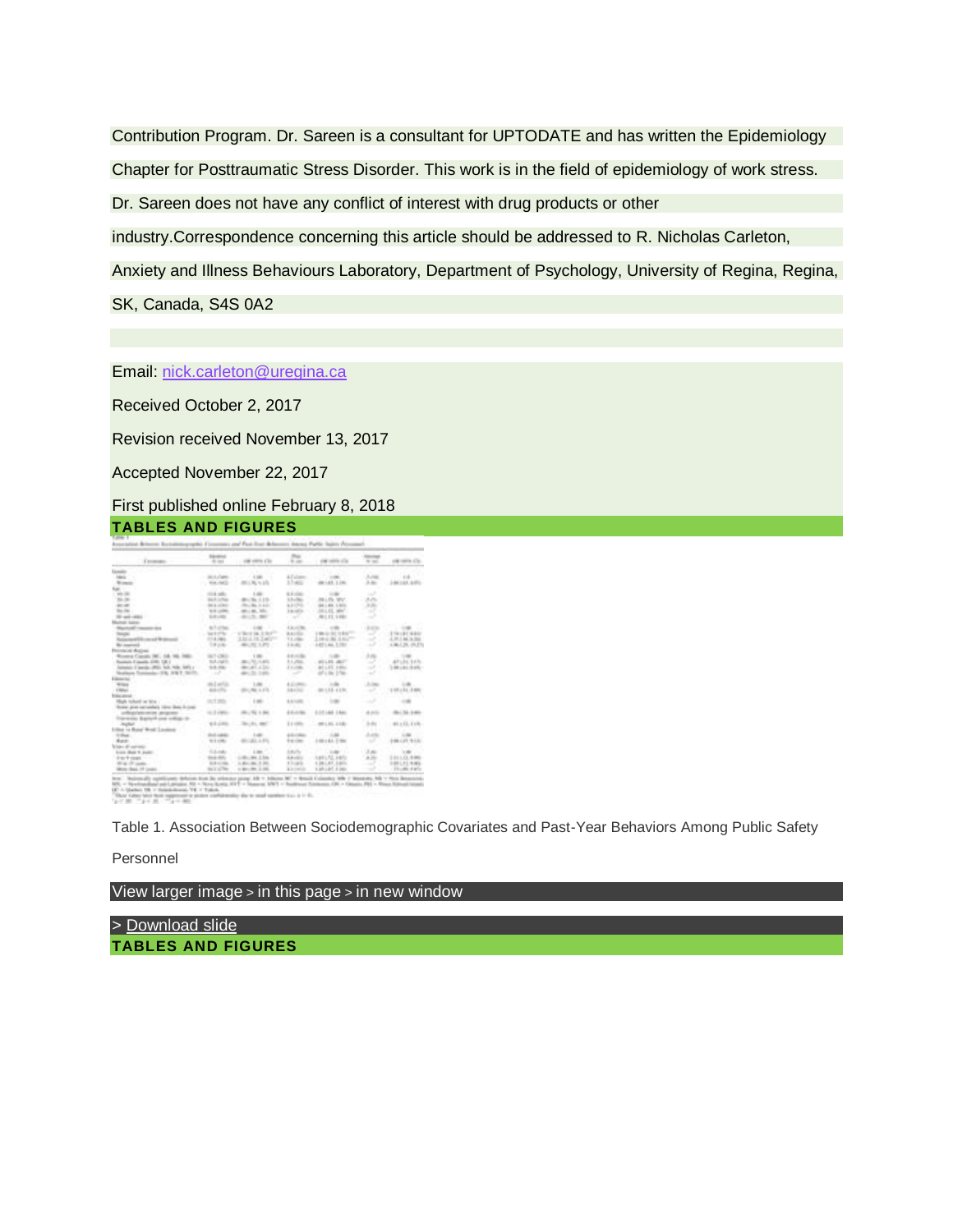| Commercial                                | 19.000                     | <b>CALLASTA COL</b>   | Note the<br>$-$          | FW HIP CE           | the cash                   | cite series c'e-        |
|-------------------------------------------|----------------------------|-----------------------|--------------------------|---------------------|----------------------------|-------------------------|
| <b>Gaada</b>                              |                            |                       |                          |                     |                            |                         |
| <b>Hara</b>                               | Tel: A college             | $-1000$               | <b>START CORPORATION</b> | $-46$               | 15 p strategic             | $-1.00$                 |
| Writector                                 | <b>JAA LANG</b>            | 3.25 G.M., 1, Jan     | aid great                | CB-2126-1407        | $14 - 15$                  | 340 1246; 1407*         |
| <b>Sale</b> 11                            |                            |                       |                          |                     |                            |                         |
| $-99.00$                                  | 1. File & contacts         | $-46$                 | minh.                    | $-46$               | To can-                    | $-1.00$                 |
| 30-30-                                    | <b>RESIDEN</b>             | 49-140-2-270-         | <b>CALCUM</b>            | <b>ELLIEL BUT</b>   | $46.8 - 10.6$              | 44 L.W. Mar.            |
| and the                                   | 110 EVROL                  | <b>R1 L RC L AD-</b>  | $22.5$ $-2.7$ $-2.7$     | 27 L.M. 2617        | as a civic.                | 181, 16, 267            |
| State Class                               | 20 4 1 3 4 5 6             | \$1.4.75, 1.5m.       | All Colorado             | No. In. Mar.        | ing sales                  | 451,061,067             |
| <b>GE-AND-HARA</b>                        | $-20.44464$                | <b>ATLAS CAST</b>     | 44.14                    | ALL DE TRUT         | w.                         | JEVAN, NA               |
| Mumat sans:                               |                            |                       |                          |                     |                            |                         |
| Marchall comments and                     | $75.4$ (Hards)             | $-46$                 | 41.544.03                |                     | 4.8.1436                   | $-1$                    |
| <b>Tought</b>                             | 1 de al compo              | 1441.0.146            | 5, 20, 200,              | 119 July 71, 1944   | state only.                | L. Book de la groupe    |
| Adams #19 cat of 9 direct                 | All Location               | 4.05.3.44.0.80        | To play the bank         | 3.14 to 73. J. No.  | <b>W.E. Lewis</b>          | Lide & TL Later         |
| <b>Britannical</b>                        | $[0.4 \, \mathrm{dB}]$     | 4.10 (10, 144) -      | <b>CALLS</b>             | 1.881.87, 1781.     | $\sim$                     | 381.06.1971             |
| Protestal Autor                           |                            |                       |                          | n e                 |                            |                         |
| Microsoft Constitute (ME), 114-140, 1960. | <b>BLACKS</b>              | $1 - 20$              | <b>GOLD CATCH</b>        | $-46$               | $-0.4 - 0.05$              | $-46$                   |
| Backult County (OR 18)                    | 114-49-6                   | <b>BT-1 BA-1 FIEL</b> | an A UNIX.               | <b>REL PL 1 REL</b> | and other                  | 1.00 x 15, 1.700.       |
| America: Il pascial (MA) 749, 749, 7491 c | PLEVAN                     | 49   FL 1.00-         | ALC: NO AVE A            | <b>BRA #5, LAGO</b> | <b><i><u>SALES</u></i></b> | 1.00 x 10, Ltd.         |
| Scalings Trainings, CA 5167, SUIT-        | To Finith-                 | 59-140-1-00-          | <b>SELECTION</b>         | 49-120-140-         | w                          | 10-140-1-00-            |
| Elderache                                 |                            |                       |                          |                     |                            |                         |
| <b>William</b>                            | $77.8$ m/mm/k.             | 1,444                 | $m, 3$ , September       | 1.44                | 19.8 (1998)                | 11. 12.00 Co.           |
| $-1$ Motors                               | $16.4 - 15.$               | 120122-1401           | men shiki.               | <b>MITH 1997</b>    | 411 095                    | 1.00   051   056        |
| <b>Police arms:</b>                       |                            |                       |                          | w.                  |                            |                         |
|                                           | <b>HILL-1944</b>           | $-46$                 | <b>STAR-BAY</b>          | $-44$               | $14 - 12$                  | $-$                     |
| those are cerebral time (less 4 peer      |                            |                       |                          |                     |                            |                         |
| andergradementen geographic               | <b>The Fight</b>           | 140140-120-           | the A (Tarlin)           | 4.00-1.66, LAMI-    | $-1.135$                   | 4.15 +46 -1.4m          |
| Transmiss Aspiral cars editors or         | 17                         |                       |                          |                     |                            |                         |
| <b>Justice</b>                            | be kuppels.                | <b>MILLING, TURNS</b> | <b>SOR-LOW</b>           | 1.09 (76.1380)      | $12.97 - 12.02$            | 1.78 (195.1) 201        |
| Ullian in Bund Week Landont-              |                            |                       |                          |                     |                            |                         |
| 12 Made                                   | <b><i>USA contact:</i></b> | 1.481                 | <b>COLLANS</b>           | 11,890              | in A classes               | $-1.001$                |
| thanks.                                   | <b>CONTRACTOR</b>          | 1,000, 84, 1,400      | <b>COLLAGE</b> 1         | 1.00 / 80. 7400     | to a sinks                 | 111104-1081             |
| <b>Video di calvetto</b>                  |                            |                       |                          |                     |                            |                         |
| Scott (Body V. Joseph)                    | Tel: 4. central            | 1.00                  | 12, 25, 250              | $-1.00$             | $9.1 \pm 0.0$              | $-100$                  |
| three foreigns of the                     | <b>MACINE</b>              | $1.01 - 0.4$ , $1.01$ | $-12.36$                 | LTR ( 74, 1.47).    | $11.4 - 16.5$              | <b>HR-1, 302</b>   4803 |
| With O' seats -                           | <b>IX BURGS</b>            | <b>JELLIEL LIGHT</b>  | 22 23 24 24 25           | <b>JELES LIGHT</b>  | 11. S. LEWIS               | 49-14039-1-120-2        |
| More than 19 Luxes.                       | to a more                  | 1111110111001         | <b>COLE LEWIS</b>        | 1.00 x 1.00 x 8.00  | to a context.              | des Jan 497             |

 $\Omega^2$  = hypothes 125,  $\pi$  the<br>independent of  $\pi$  + topologically the<br>  $\pi$  and samples i.e.,  $\pi$  =<br>  $\pi$  =  $\pi$  =  $\pi$  =  $\pi$  =<br>  $\pi$  =  $\pi$  =  $\pi$  =  $\pi$  =<br>  $\pi$  =  $\pi$  =  $\pi$  =  $\pi$  =  $\pi$  =  $\pi$  =  $\pi$  =  $\pi$  =  $\pi$ 

Table 2. Association Between Sociodemographic Covariates and Lifetime Behaviors Among Public Safety

#### Personnel

# View larger image > in this page > in new window

# > [Download](http://psycnet.apa.org/ftasset/journals/cap/59/3/slides/cap_59_3_220_tbl2a.ppt) slide **TABLES AND FIGURES**

|   | <b>Wood In</b> |                 |              | <b>Texassimus</b> |                              |               | Till-come gain |
|---|----------------|-----------------|--------------|-------------------|------------------------------|---------------|----------------|
|   |                |                 |              | <b>Ran Gree</b>   |                              |               |                |
|   |                |                 |              | 12.074<br>683     |                              | 11            |                |
|   |                |                 | 674          | ş                 | 12                           |               |                |
|   | 121            | <b>125</b>      | に            | ÷                 | tΒ                           | 4.754         | 1.411          |
|   |                |                 |              |                   |                              |               |                |
|   |                | 12<br>119       | 144          | <b>Link</b>       | t.er<br>3.00                 | 58<br>1415    | i.             |
|   | ci ani<br>Link | $16.4 - 1$<br>监 | 38,419<br>問題 | 韶<br><b>Kurs</b>  | 12<br>1.04                   | 11<br>$1 - 4$ | ÷              |
| E | 嘂<br>144       | 10.000<br>Ten   | 법<br>4.74    | 辩<br>active.      | <b>MISS</b><br>n.<br>13, 140 | B             | 14.36          |

Table 3. Prevalence of Past-Year and Lifetime Suicidal Behavior by Public Safety Personnel Category

## View larger image > in this page > in new window

|                                                                                  |                                                                                                   |                                                                          | Adjusted Galak of Paul Your and Editorial Benedict Behaviors by Public Bullety Permanent Campania |                                                          |                                                                         |                                                                                    |
|----------------------------------------------------------------------------------|---------------------------------------------------------------------------------------------------|--------------------------------------------------------------------------|---------------------------------------------------------------------------------------------------|----------------------------------------------------------|-------------------------------------------------------------------------|------------------------------------------------------------------------------------|
|                                                                                  | <b>Look report For the c</b><br>A Million Co., London & Mills<br><b>Construction Construction</b> | ALC: NORTH                                                               | Cancers Fires.<br>the product of the college of the product of the product                        | <b>FRANCISCO</b>                                         | <b>Parameter</b>                                                        |                                                                                    |
| <b>Base Street</b><br><b>ANTIS</b>                                               | $-448 - 154 - 15$                                                                                 | - 10.00 000 0.00                                                         | ALCOHOL: YES                                                                                      | 408-871-01                                               | ALLIE: 1977 N. E. S.                                                    | as ago united at the                                                               |
| <b>Salta Array</b><br>First.<br>Artistica                                        | 7.140<br>$-1.00$<br>$-1.001$                                                                      | VENSION<br>12.404 TEL 4.7400<br>- 891 13.5 MH                            | 1.40 × 16. 1.400*<br>Lake CLASS & ARMS<br>Total Last Johnson                                      | 8131107<br>441, 461, 4618<br>LINEAR BENDY                | LIBERTY STUDIO STARTS<br>THE T. A. W. LAR                               | <b>FOR LIBS TURNYR</b><br><b>Bill Like Linkert</b>                                 |
| <b>Tillian</b><br><b>TRIGGER</b><br>Piac.<br>Access (                            | $-1.001$<br>1.38<br>$\sim$                                                                        | $-1.07 - 20 - 1.6 - 0.7$<br>11.051.001.31.0001                           | 1.000 to 286, 2.000 0.00<br>1100 S. EL 3707<br>-                                                  | <b>Bro., Mit. 1, 8107</b><br>an. March                   | LOFT IS AN ENFIRM<br>Light Link Light                                   | 1.000 1.000 1.000<br>1.001.01.2.02                                                 |
| <b>Busich</b><br>÷<br><b>STANDARD</b>                                            | 1.40<br>1.001<br>$\sim$                                                                           | AT . 54 1 AU 1<br>1 . 1971 24. A Roll                                    | 4. The C. Pet of Kinsters<br>110   26.1 Av 17.<br>and t                                           | 48.1.05/11<br><b>ELECTRIC</b><br>$\sim$                  | LITT on the LOAD.<br>1781171.8207                                       | 41 + 46 1 780<br><b>BILD, ISBN</b><br>___                                          |
| <b>A</b> 200000                                                                  | 0.81.093.03                                                                                       | 2001 2011 131                                                            | SURE 2000 331 -                                                                                   | 49-14039-1-120-2                                         | 1. 00001107012.231                                                      | 21.000.0000.000.                                                                   |
| $\frac{\partial \mathbf{r}}{\partial \mathbf{r}}$                                | 1.38<br>$+46$<br>1.001                                                                            | <b>EXPERIENCE</b><br>$1.49 \times 10^{-1}$ km <sup>2</sup><br>101122-002 | APTAIN 1997<br>APT HIM LINE<br>100711-0126-01007                                                  | LE SELLIER<br>MCLAN LIGHT<br><b>DETTE DE CASTIL</b>      | FORT USE IN SALE<br>LOTT VIOLATAR<br><b>ESPECT STORE BLACK</b>          | 1.87" (6.10) 5.000*<br>LIF in H. Laur-<br>1987 L. M. S. MIT                        |
|                                                                                  | 1.00 .                                                                                            | LORE CALIFORNIA<br>LAPACIE 1927<br>11.001.00. LAMP                       | April 2001 APPA<br>1407-230 1407<br>4. Let's all left, republic                                   | 11, 285 USU 29, 11, NATO<br>461.454.3 3007<br>24109-1-12 | FIRST CORE ATACK<br>A new York and a start                              | LESTING BLACK TO LEFT LA LA MAR<br>A 27" In 14 A 227"<br>A 20 year of the state of |
| <b>Lake College</b><br><b><i><u>SELECTION</u></i></b><br>That.<br><b>Sandale</b> | 1.001                                                                                             | IFLET, LIMIT<br>1. 1951. ISL 1.532<br>$-46 - 47, 1.56$                   | LAPT (C/R-1/P/F)<br>\$1877 15.40, TANY<br>147 p.m. 4 (9).                                         | 19.49.1500<br>$1.411 - 24.41$<br>THE VEH AVE T           | <b>LIST ALR, HAV</b><br>THE TAXABLE PARTY.<br><b>AUTO GUILEAU AL SU</b> | 120 OR 14027<br>and cars lower.<br>3.40 to 23.5 Star                               |

Table 4. Adjusted Odds of Past Year and Lifetime Suicidal Behaviors by Public Safety Personnel Category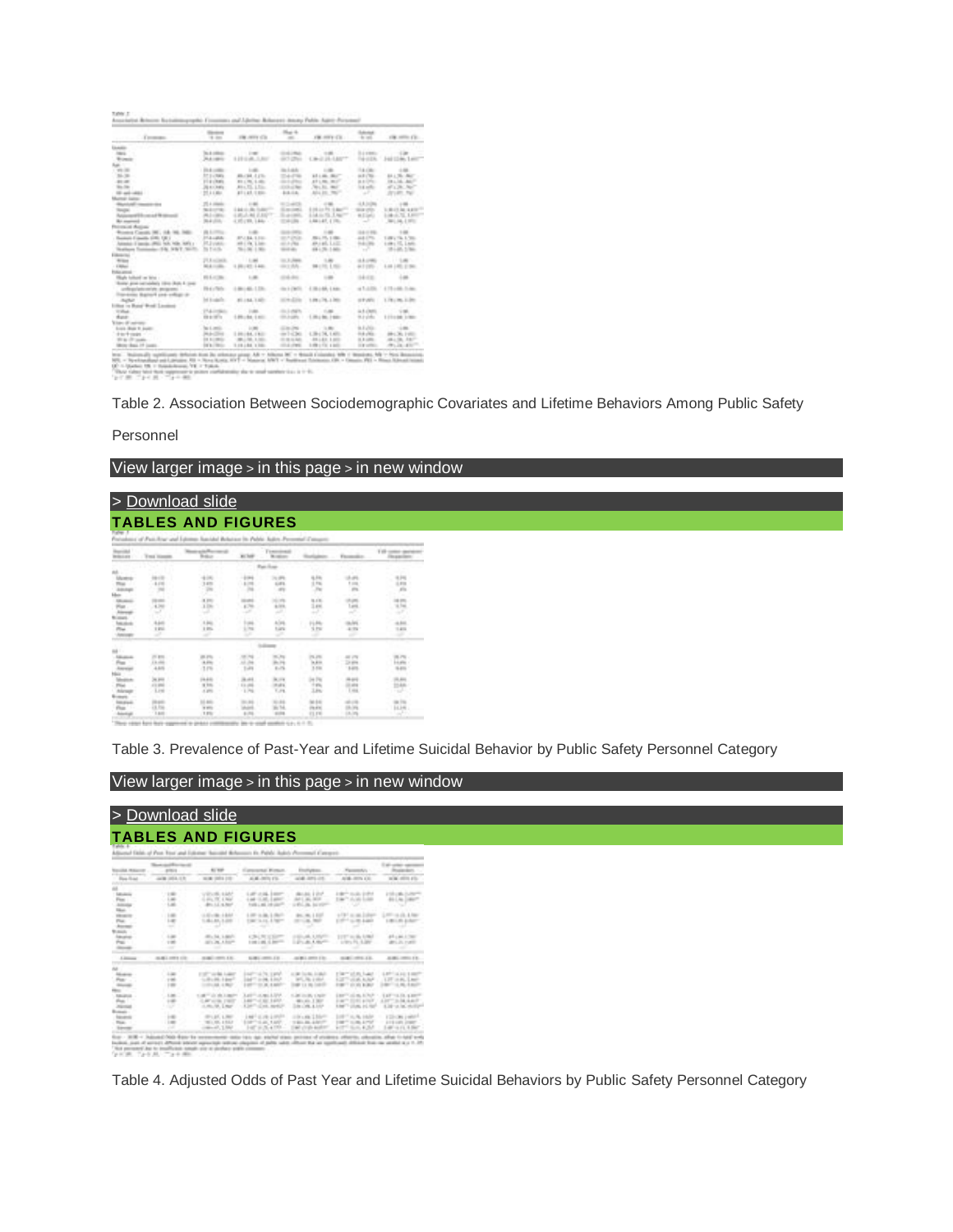View larger image > in this page > in new window

> [Download](http://psycnet.apa.org/ftasset/journals/cap/59/3/slides/cap_59_3_220_tbl4a.ppt) slide

Canadian Psychology/Psychologie canadienne





Next  $\blacktriangleright$ 

Search Search this issue only

# Related Content

[Association of child abuse exposure with suicidal ideation, suicide plans, and suicide](/record/2016-20011-004)  [attempts in military personnel and the general population in Canada.](/record/2016-20011-004) Afifi, Tracie O.; Taillieu, Tamara; Zamorski, Mark A.; Turner, Sarah; Cheung, Kristene; Sareen, Jitender, 2016 [Suicidal ideation and attempts in Norwegian police.](/record/2003-08914-009) Berg, Anne Marie; Hem, Erlend; Lau, Bjørn; Loeb, Mitchell; Ekeberg, Øivind, 2003 [Adolescent suicidal ideation subgroups and their association with suicidal plans and](/record/2008-16204-010)  [attempts in young adulthood.](/record/2008-16204-010) Rueter, Martha A.; Holm, Kristen E.; McGeorge, Christine R.; Conger, Rand D., 2008 [The Relationship Between Seriously Considering,](/record/2005-02841-005) Planning, and Attempting Suicide in [the Youth Risk Behavior Survey.](/record/2005-02841-005) Perez, Victor W., 2005